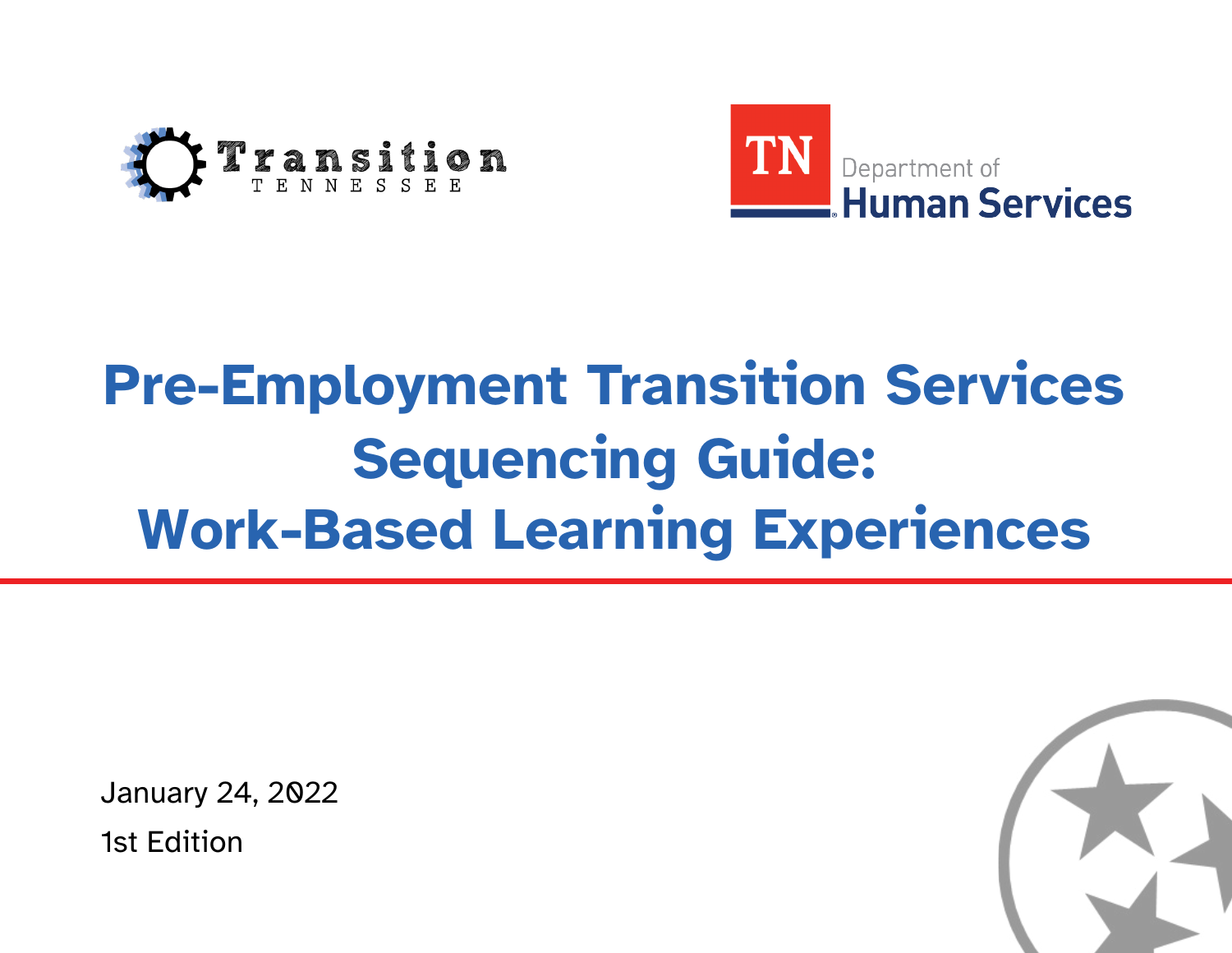## **Pre-ETS Overview**

Pre-Employment Transition Services (Pre-ETS) are mandated under the Workforce Innovation and Opportunity Act (WIOA) of 2014. WIOA defines five Pre-ETS that students should receive to encourage better preparation for postsecondary education, independent living, and employment. The five required Pre-ETS are:

- 1. Job Exploration Counseling
- 2. Counseling on Postsecondary Education Opportunities
- 3. Instruction in Self-Advocacy
- 4. Workplace Readiness Training
- 5. Work-Based Learning Experiences

## **Purpose of the Sequencing Guide**

This guide is an instructional tool intended to be used by Pre-ETS providers after a student has been determined eligible to receive Pre-ETS. It is designed to support the provider with identifying a student's progress, tracking specific activities that are beneficial to the student, and individualizing services based on the student's needs and interests. It is not intended to be used to determine eligibility or advise billing procedures. Be sure to consult your state requirements and guidelines prior to using this guide.

The purpose of the Pre-ETS Sequencing Guide is to provide a recommended framework and sequence to deliver Pre-ETS. This guide is meant to aid providers in gaining knowledge of a student's progress towards essential skills categorized under each of the five required Pre-ETS. The guide's layout demonstrates how skills build on each other and can be delivered in a sequential manner. Using this guide will help to ensure that students are developing the skills and knowledge that are relevant and necessary to help them explore careers, prepare for, and achieve postsecondary goals to include competitive, integrated employment outcomes.

The goals of this guide are to assist with:

- Adding structure and consistency to service delivery
- Using a person-driven planning approach to ensure instruction leads to individualized skill development
- Targeting instruction around a student's current needs, rather than age or grade level
- Using instructional scaffolding to build on existing knowledge to advance skills and increase independence
- Tracking a student's progress and proficiency of skills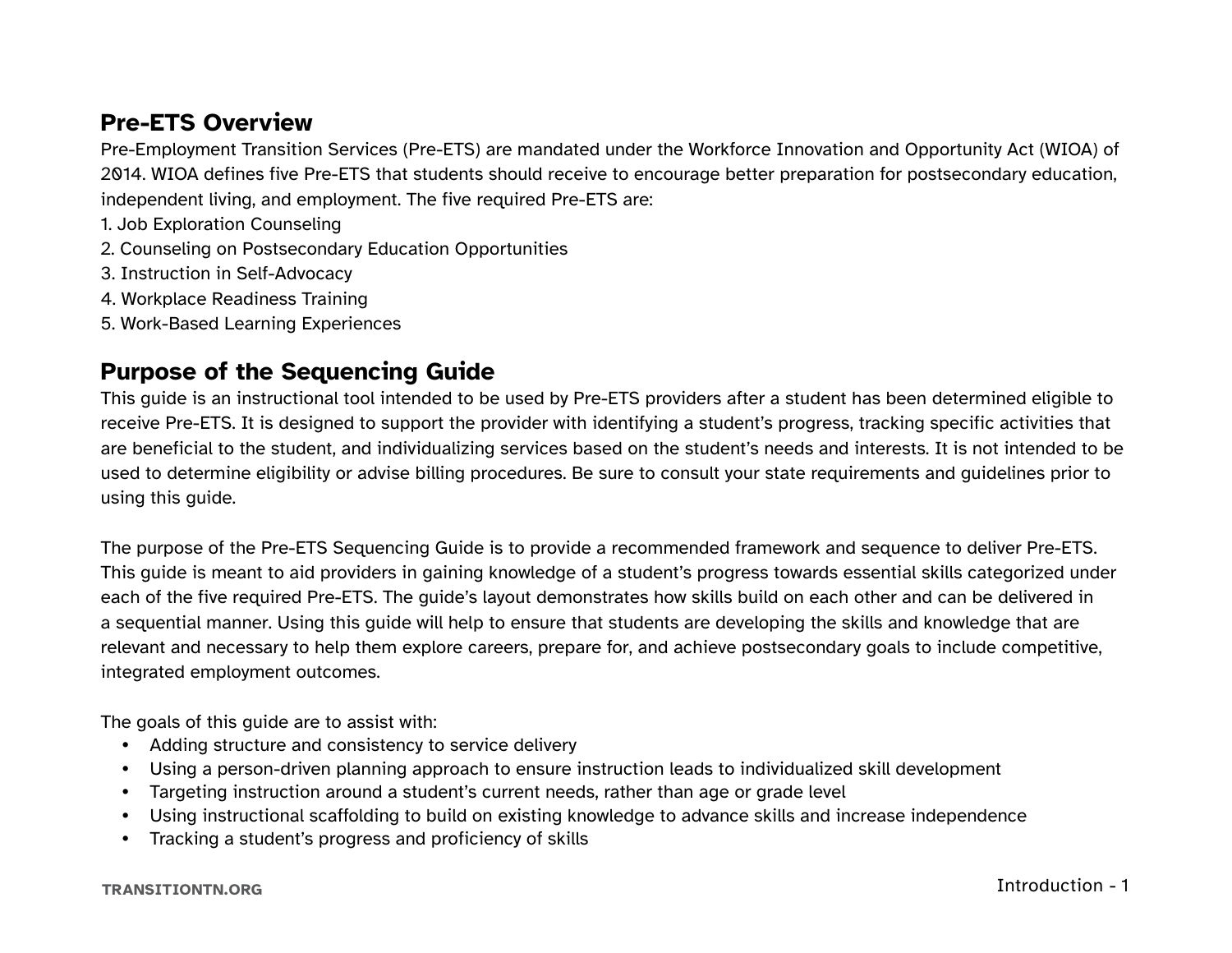- Collaborating with a student's support system (i.e., teachers, caregivers, family, counselors) to make decisions about transition planning that will increase student participation and engagement
- Eliminating duplication of services between schools, vocational rehabilitation, WIOA Youth, community rehabilitation programs, and other service providers

## **How to Use the Sequencing Guide**

A student's postsecondary goals should drive transition planning. This guide will assist with evaluating a student's knowledge or skill level in a variety of areas while keeping their career interests and goals in mind. Planning based on a student's current knowledge base ensures that the student is exposed to all of the needed information and skill instruction to lead to a positive outcome. The activities in this guide are short-term in nature and should be updated as the student progresses through one or more of the five required Pre-ETS.

This guide assists with determining services based on students' skills and needs rather than age or grade level. It is designed to support the scaffolding of services so that providers can ensure students have a solid foundation as they work towards mastering these skills. Scaffolding is a teaching process that systematically builds on the students' experiences and knowledge as they learn new skills. The Sequencing Guide also provides a task analysis of each *Skill Building Activity*. A task analysis is when a complex skill is broken down into a set of steps that need to be mastered to demonstrate proficiency in the skill.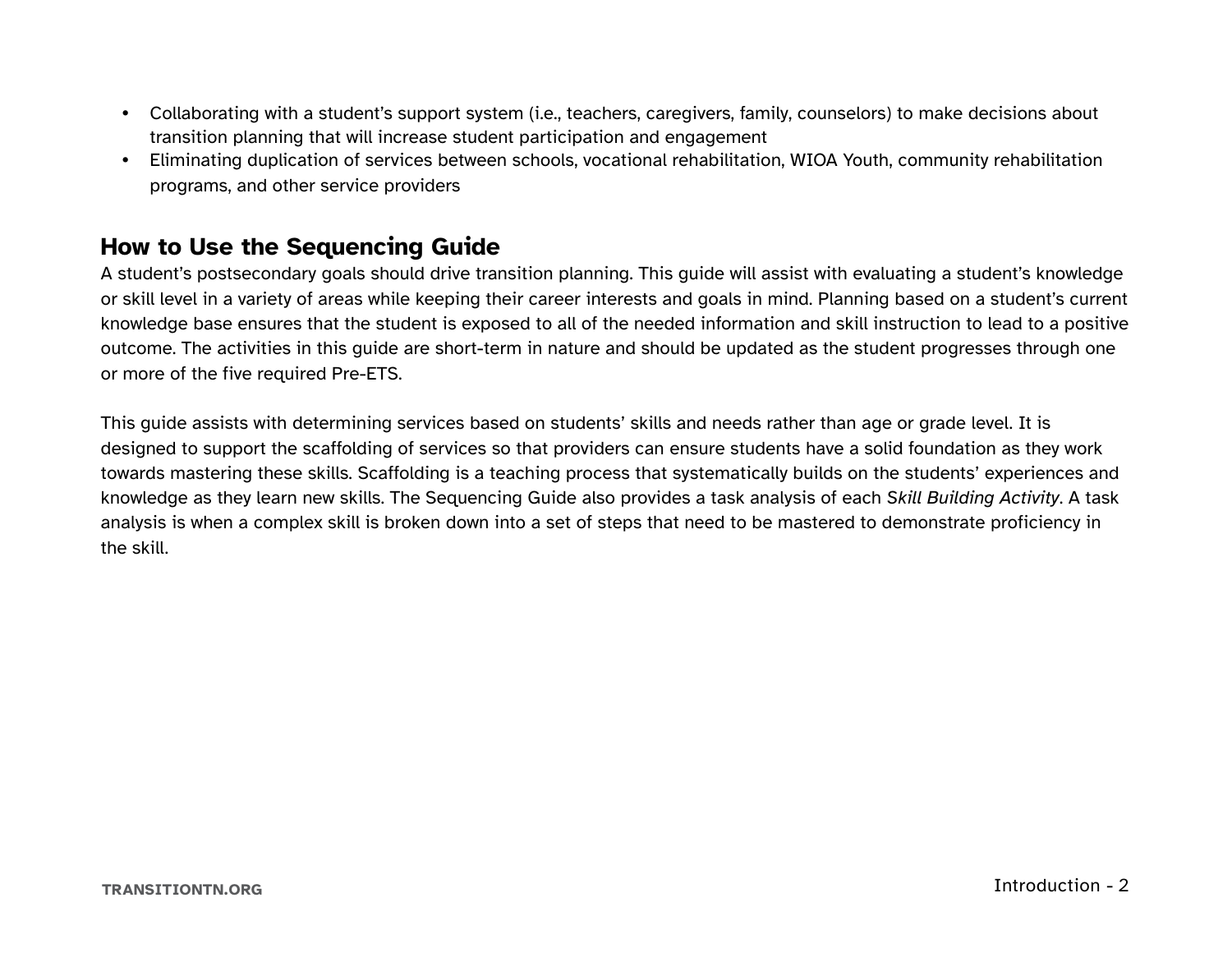## **Organization**

This guide is organized by each of the five required Pre-ETS. Within each service area, there are *Competency Categories*. These categories contain *Skill Topics* included within that Pre-ETS. Each *Skill Topic* is then broken down into *Skill-Building Activities* that serve as a task analysis to assist with scaffolding instruction so that students can reach proficiency.



#### **Planning Service Delivery**

Implementing a person-driven planning approach to Pre-ETS instruction is a key strategy to ensuring successful transitions for students with disabilities. Using the student's needs to guide instruction will improve the effectiveness of Pre-ETS delivery and student outcomes.

When beginning services, this guide can be used to evaluate a student's current knowledge or understanding of the components of the Pre-Employment Transition Service being delivered. In order to get an accurate representation of a student's current skill levels, collaboration with the teacher and other members of the student's support system is essential. Delivering services based on a student's recent experience and knowledge requires differentiation. Differentiation helps to create meaningful learning opportunities while maximizing the learning of each student. It keeps the student and their goals as the main focus of the instruction.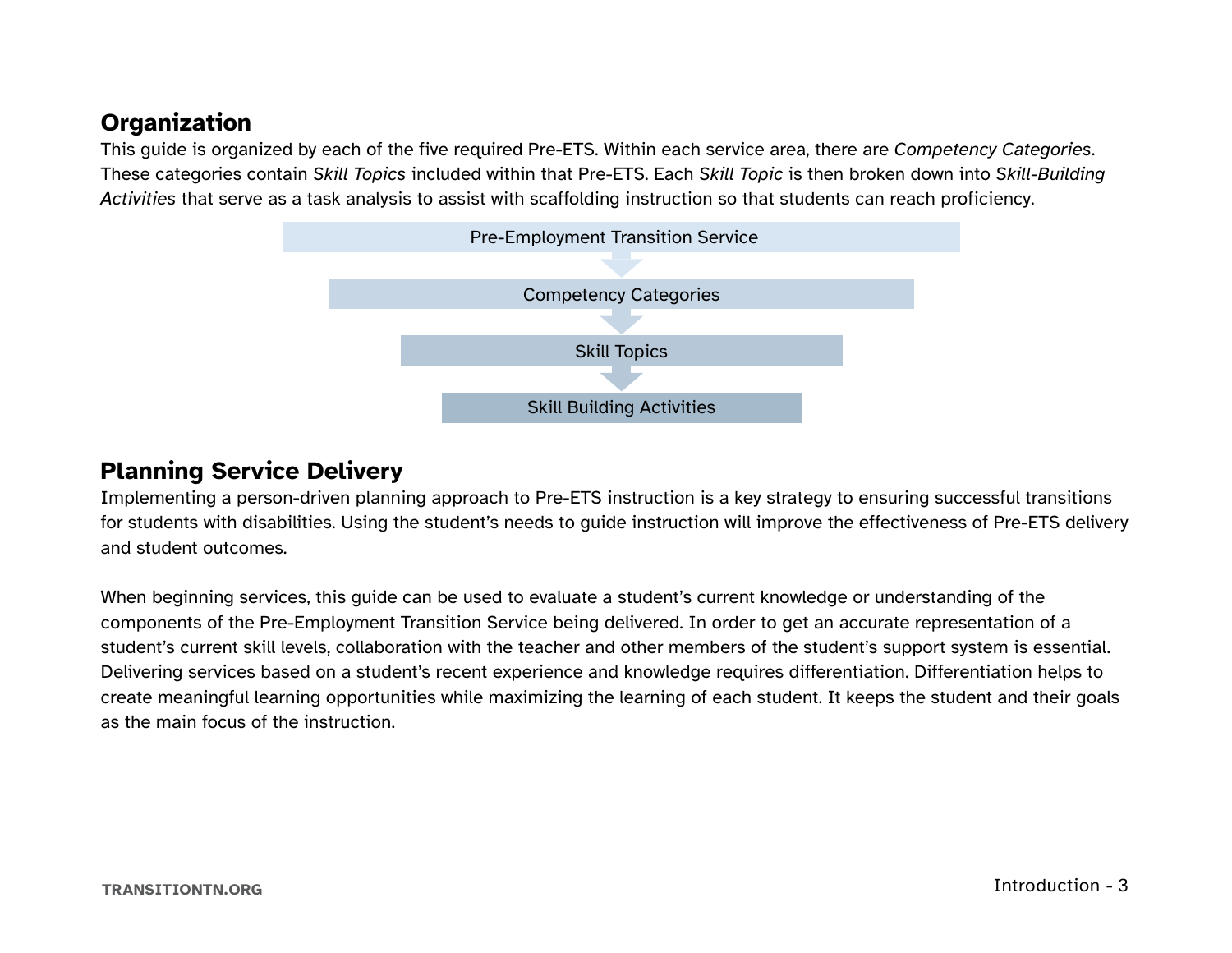## **Suggested Process for Using the Sequencing Guide**

#### **1. DETERMINE ELIGIBILITY FOR PRE-ETS BEFORE USING THE GUIDE**

Before any student with a disability receives Pre-ETS, Vocational Rehabilitation must verify that the student is meeting the definition of a student with a disability and is in need of the Pre-ETS.

Pre-ETS are designed to be short-term in nature and to help students identify career interests, which may be further explored through additional vocational rehabilitation (VR) services, such as transition services and other individualized VR services. Additionally, it is essential that they are provided or arranged in collaboration with local educational agencies (LEAs).

#### **2. COLLABORATE**

Collaborate with the student's support system and gather information from them to help accurately evaluate the student's progress and proficiency with each *Skill Topic.*

#### **3. PRIORITIZE**

Determining the priority of all the listed *Skill Topics* based on the student's needs and postsecondary goals will help identify where to begin instruction.

- a. High—This skill is required for the student to achieve their postsecondary goals.
- b. Medium—This skill is needed, but other skills will have a more direct impact on helping students reach their postsecondary goals.
- c. Low—This skill is not essential for this student to meet their postsecondary goals, or the student is already proficient in this skill.

#### **4. EVALUATE PROGRESS**

Use *Minimal, Developing, or Satisfactory* to rate the student's progress with each *Skill-Based Activity* related to supporting their postsecondary goals.

- a. Minimal—The student demonstrates little or no knowledge or understanding and needs explicit and direct instruction, practice, and/or one-on-one support.
- b. Developing—The student demonstrates some knowledge or understanding but continues to need some direct instruction and practice.
- c. Satisfactory—Given any needed accommodations, the student demonstrates enough knowledge or understanding of the skill and can move forward.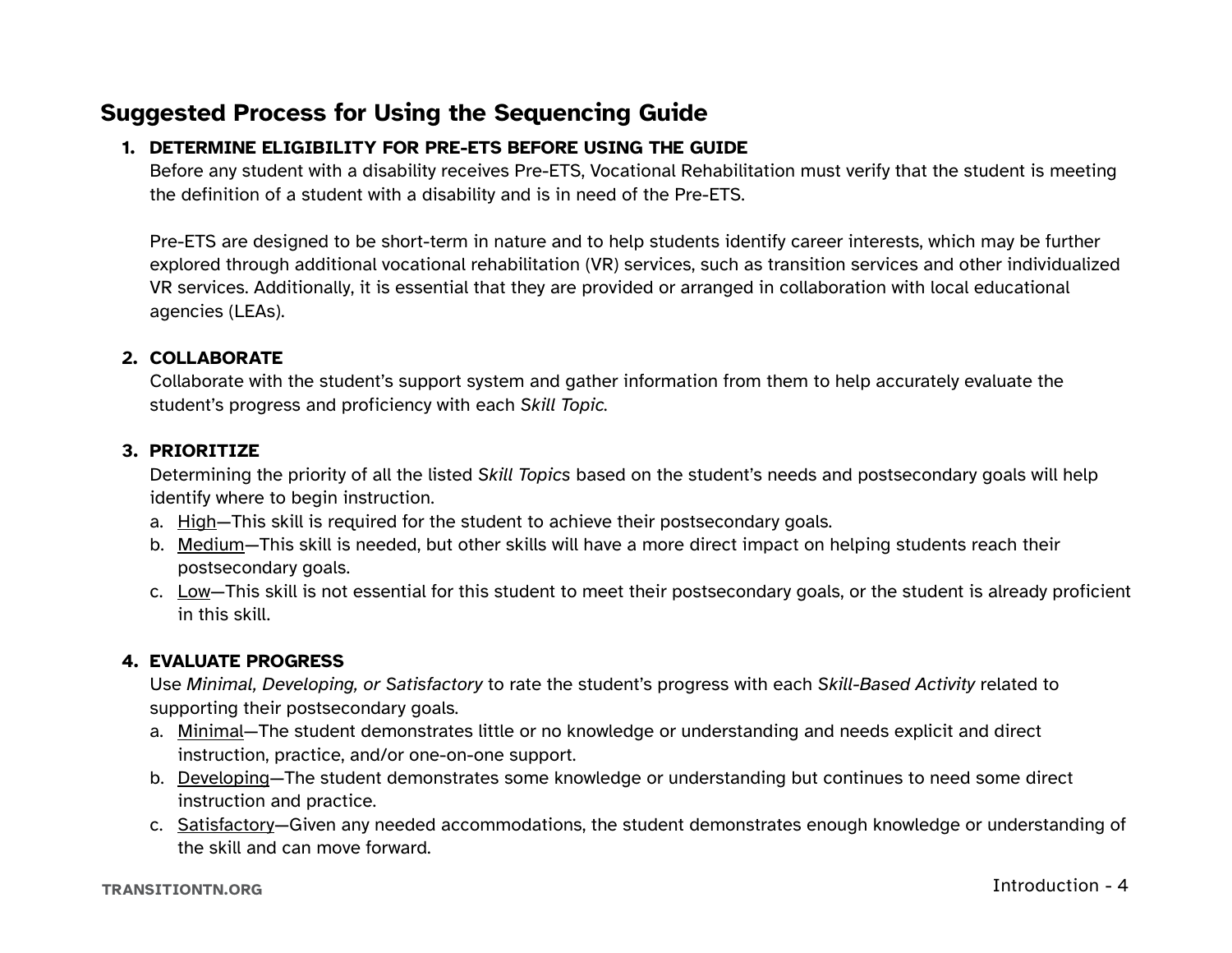#### **5. DETERMINE PROFICIENCY**

Determine if the student is proficient with each of the listed *Skill Topics* by checking Yes or No.

#### **6. PERSONALIZE INSTRUCTION**

Use this information and person-driven planning strategies to develop an individualized starting point for service delivery. Begin with the *Competency Categories* that have been ranked as a high priority for the student. The *Skill-Building Activities* are listed in an order to assist with planning service delivery for each student.

After rating the student's progress for each *Skill-Building Activities*, identify the activities where the student is currently ranked as having **minimal progress**. This is the starting point for service delivery. If the student does not have a **minimal progress** status on any of the activities, begin with the first activity marked as **developing**.

## **Reflect on Instruction**

- When updating the Sequencing Guide, celebrate student growth and success. Be sure to point out opportunities for self-reflection regarding new skills they have learned and explain how they will achieve their goals.
- Use the *Notes* section under each *Skill Topic* to record helpful information regarding the student's learning. This may include:
	- º Completed student activities
	- º Useful resources
	- º Student support needs
	- º Future ideas or plans for instruction
- Consider the level of assistance that students need with completing a *Skill Building Activity* and be sure to make notes of any supports or helpful accommodations.
- Consider the "I Do, We Do, You Do" method of content delivery and task completion for students with more complex support needs. This is a teaching strategy that starts with a demonstration (I Do), then leads to the provider and student completing the task together (We Do), and fades into having the student complete the task independently (You Do).
- Reviewing skills regularly with students ensures that they have maintained the knowledge and continue to demonstrate proficiency. Skill maintenance requires frequent practice.
- Generalization is when a skill or task can be demonstrated or completed in a variety of settings and situations. It is important to provide students with multiple opportunities to practice skills outside of the typical instructional setting.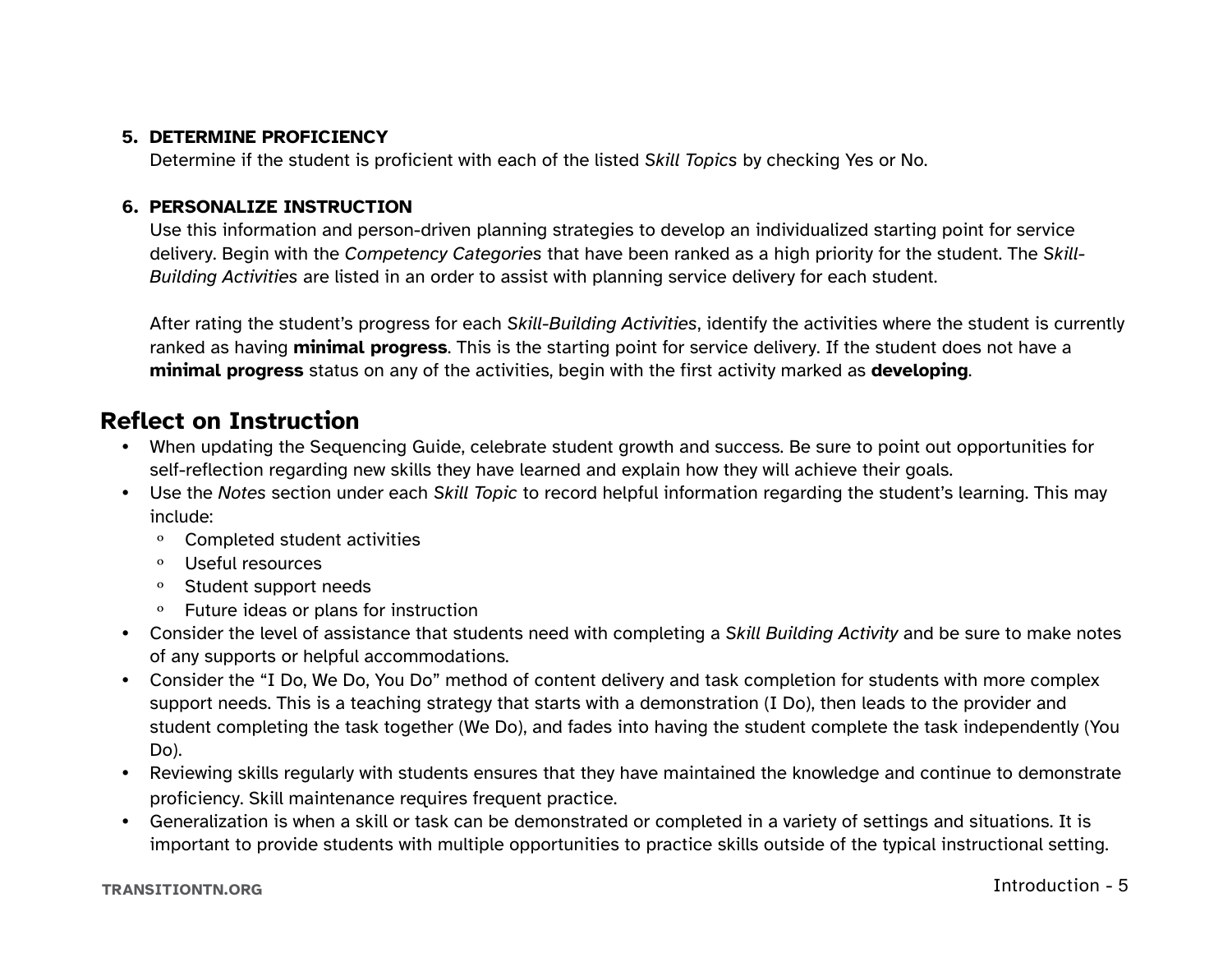Doing this shows them how to apply their skills in real-world situations.

- Think about ways to improve instruction in the future:
	- º Materials/Curriculum
	- º More effectively grouping students
	- º Improve collaboration with the student support system

## **Tips for Successful Implementation of the Sequencing Guide**

- Plan instruction according to a student's current knowledge and experience rather than their age or grade level.
- Remember that skills or topics may overlap between the five required Pre-ETS. For example, a student may primarily learn about decision-making strategies through Instruction in Self-Advocacy. This skill is also relevant to multiple Pre-ETS and may need to be revisited through the lens of that service.
- Provide students with the accommodations and supports they need to demonstrate mastery of these skills.
- Fill out a Sequencing Guide for each student receiving Pre-ETS. While this may be time-consuming at the beginning, it should assist with grouping students more efficiently.
- After using the Sequencing Guide to identify a starting point for service delivery, gather additional resources and activities to teach the student the new content or skill.
- It is important to teach skills with the goal of mastery, not just experience. Be sure to consistently monitor for student understanding. Students may have received instruction, but that does not always mean they have mastered the skill.
- Consider revisiting and updating each student's Sequencing Guide every quarter. This aligns with the timing of report cards and progress reports, which may be a good time for teachers and providers to collaborate and discuss the students' progress and needs.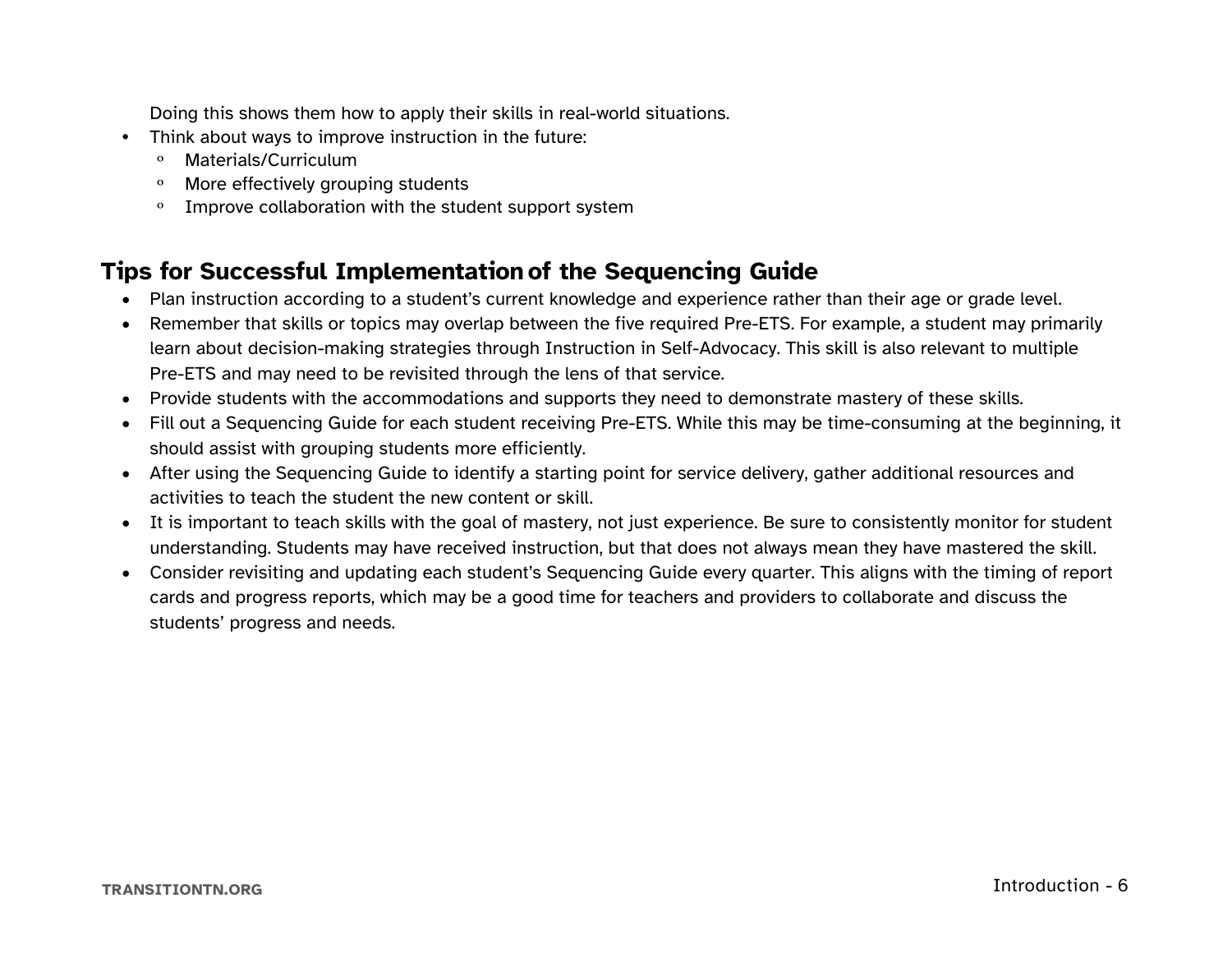## **Work-Based Learning Experiences**

<span id="page-7-0"></span>Work-Based Learning involves students building on classroom-based instruction to develop employability skills. These skills prepare students for success in postsecondary education and future careers. These learning experiences must include direct involvement with industry or community professionals. It can occur in the community or at school and should be provided in an integrated environment to the maximum extent possible. Experiences may occur during the school day, outside the school day, or even when school is not in session. Some of the most common competency categories under the Work-Based Learning Experiences category are:

- **• [Self-Awareness](#page-9-0)**
	- º Completing career exploration activities to gain knowledge about career options
- **• [Career Awareness Workplace Tours](#page-10-0)**
	- º Working knowledge of workplace tours
	- º Developing the skills necessary to participate in workplace tours
	- º Reflecting on experiences as they relate to future work-based learning goals
	- º Connecting skills learned while in high school to skills needed in the workplace

#### **• [Career Exploration – Job Shadowing](#page-16-0)**

- º Working knowledge of job shadowing
- º Developing the skills necessary to participate in a job shadowing experience
- º Reflecting on experiences as they relate to future work-based learning goals
- º Connecting skills learned while in high school to skills needed in the workplace
- **• [Career Exploration Informational Interviews](#page-22-0)**
	- º Working knowledge of informational interviews
	- º Developing skills necessary to participate in an informational interview
	- º Reflecting on experiences as they relate to future career goals
	- º Connecting skills learned while in high school to skills needed in the workplace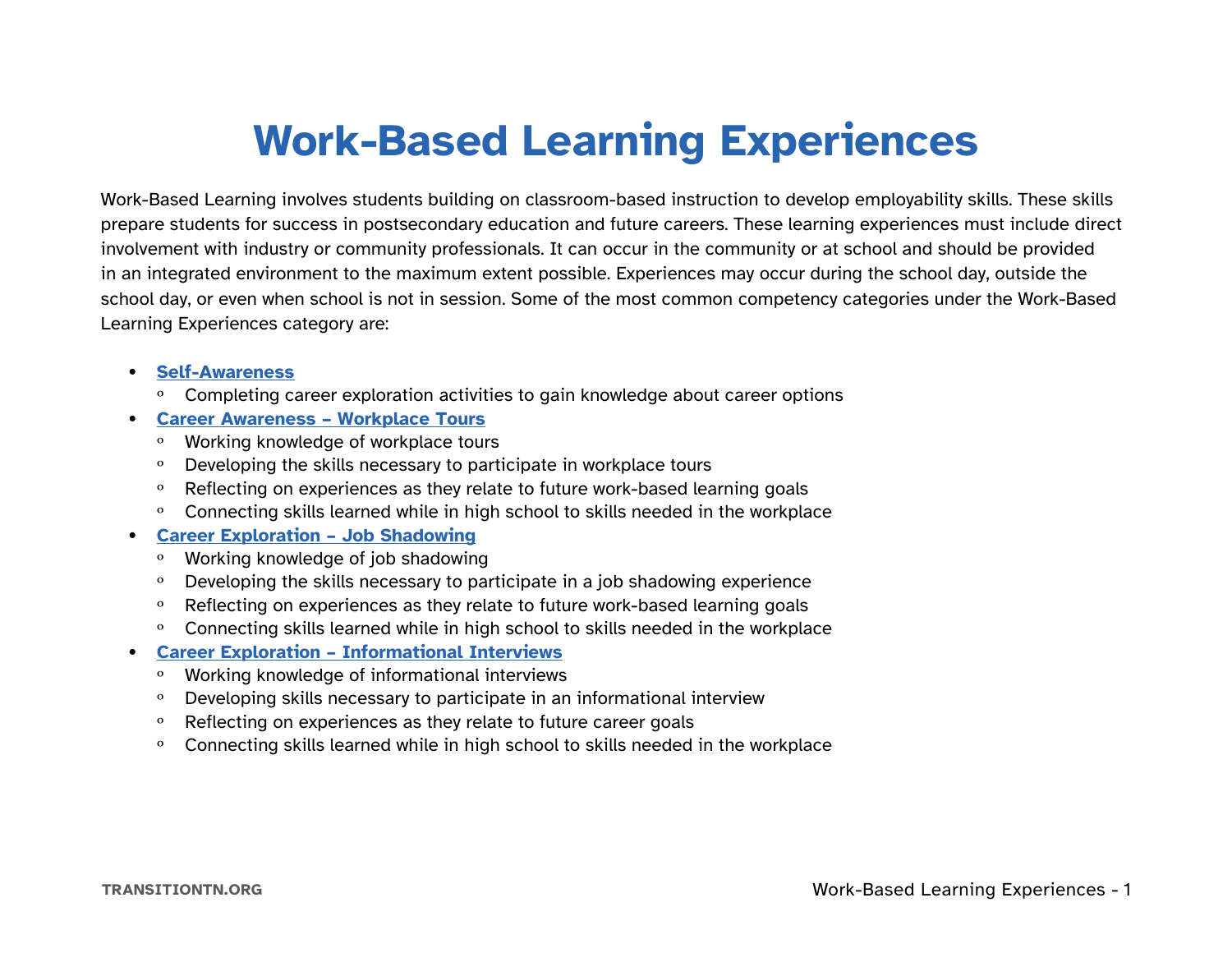#### **• [Work Experience – Work-Based Learning](#page-28-0)**

- º Demonstrating self-awareness and work skills needed to participate in an integrated setting
- º Understanding the skills needed to participate in a paid or non-paid internship
- º Understanding the skills needed to participate in a paid or non-paid work experience
- º Increasing background knowledge of the purpose and basic components of a resume
- º Developing skills to complete a job application
- º Understanding and developing skills needed to participate in future job interviews

#### **• [Job Skills](#page-37-0)**

- º Practicing technical, transferable skills in the workplace
- º Developing employment and work maturity skills
- º Reflecting on WBL experiences and identifying how they impact their future career goals
- **• [Additional Work-Based Learning Experiences](#page-43-0)**
	- º Gaining skills through participating in mock interviews to gain the skills needed for future career goals
	- º Gaining skills through participating in a career mentorship experience
	- º Gaining skills through participating in career-related competitions
	- º Gaining skills through participating in service-learning opportunities
	- º Gaining skills through participating in student-led enterprises
	- º Gaining skills through participating in simulated work experiences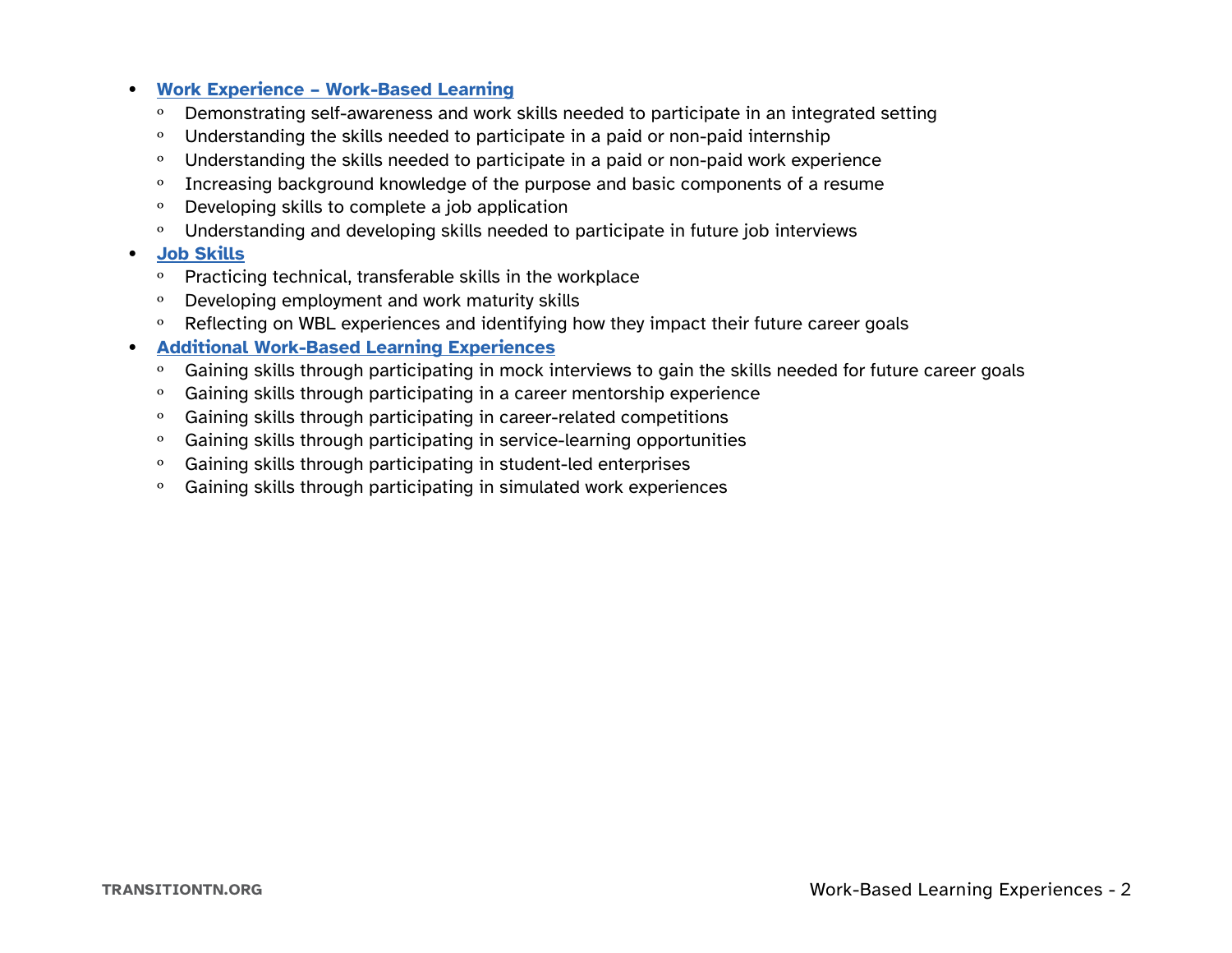## <span id="page-9-0"></span>**Category:** Self-Awareness

**Skill Topic:** Completing career exploration activities to gain knowledge about career options

| <b>Priority for Student or Group:</b><br>$\Box$ High<br>$\Box$ Medium<br>$\Box$ Low                                                                                                                                                                                                                                                                                                                                       |                                                                 |
|---------------------------------------------------------------------------------------------------------------------------------------------------------------------------------------------------------------------------------------------------------------------------------------------------------------------------------------------------------------------------------------------------------------------------|-----------------------------------------------------------------|
| <b>Skill Building Activities</b><br>(The student can)                                                                                                                                                                                                                                                                                                                                                                     | <b>Student Progress</b><br>(The student's progress is ________) |
| 1. Review career assessments/inventories to assess and rank career<br>opportunities. Identify interests, skills, abilities, values, and preferences:<br>a. Identify and research jobs that complement what they discovered<br>about themselves<br>b. Express a desire to learn about experiences that are not traditional<br>for their gender, race, or ethnicity to expand their awareness of future<br>work options     | $\Box$ Minimal $\Box$ Developing $\Box$ Satisfactory            |
| 2. Compare the differences and similarities between a job and a career:<br>a. Jobs are associated with going to work and earning money to pay the<br>bills<br>b. Jobs can help start a career and can even turn into a career<br>Careers are usually long-term professional journeys driven by<br>$\mathsf{C}$ .<br>passions, interests, and abilities<br>d. Careers are typically obtained by setting and reaching goals | $\Box$ Minimal $\Box$ Developing $\Box$ Satisfactory            |
| 3. Identify career fields, clusters, and pathways they want to further explore<br>through WBL experiences                                                                                                                                                                                                                                                                                                                 | $\Box$ Minimal $\Box$ Developing $\Box$ Satisfactory            |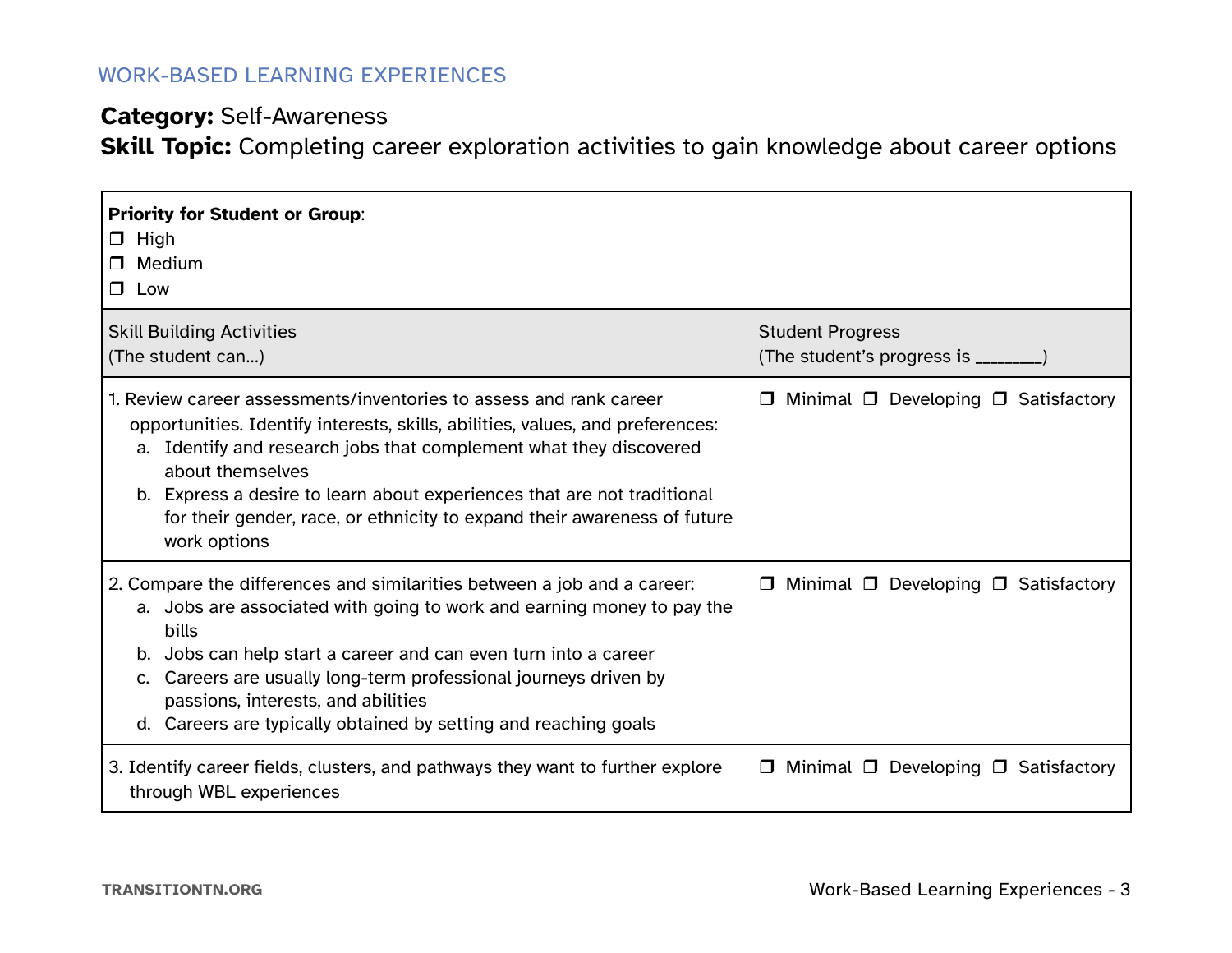<span id="page-10-0"></span>

| 4. Learn what postsecondary education is necessary for success in the<br>chosen industries or career pathways | $\Box$ Minimal $\Box$ Developing $\Box$ Satisfactory                |
|---------------------------------------------------------------------------------------------------------------|---------------------------------------------------------------------|
| <b>Notes</b>                                                                                                  | The student demonstrates proficiency:<br>$\Box$ Yes<br>$\square$ No |

## **Category:** Career Awareness – Workplace Tours **Skill Topic:** Working knowledge of workplace tours

| <b>Priority for Student or Group:</b><br>$\Box$ High<br>Medium<br>$\Box$<br>$\Box$ Low                                                     |                                                                |
|--------------------------------------------------------------------------------------------------------------------------------------------|----------------------------------------------------------------|
| <b>Skill Building Activities</b><br>(The student can)                                                                                      | <b>Student Progress</b><br>(The student's progress is ________ |
| 1. Understand that workplace tours can highlight specific industries or career<br>areas and build awareness of future career opportunities | $\Box$ Minimal $\Box$ Developing $\Box$ Satisfactory           |
| 2. Navigate information from their career assessments and career inventories<br>to identify different businesses they would like to tour   | $\Box$ Minimal $\Box$ Developing $\Box$ Satisfactory           |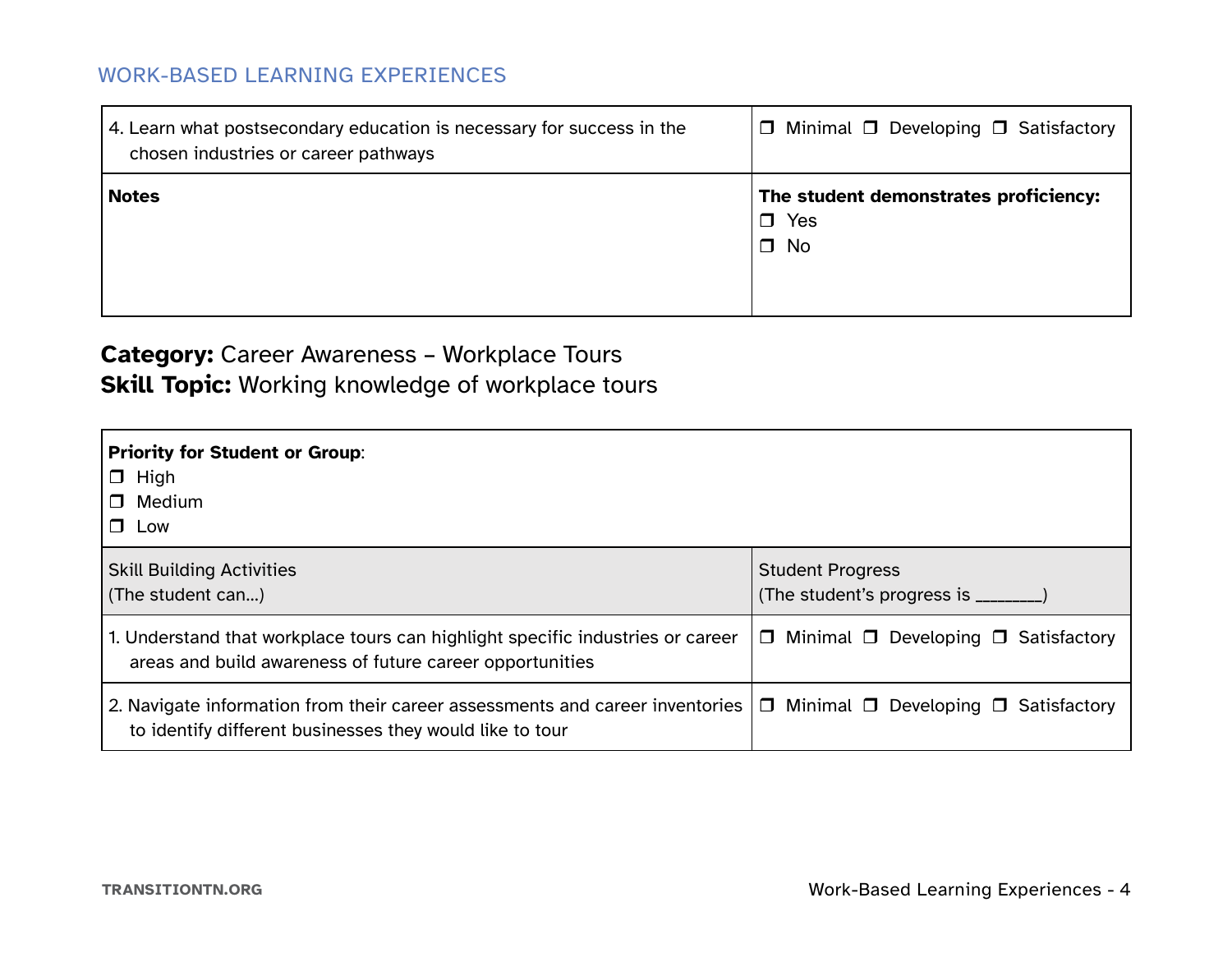| 3. Explain how workplace tours can provide opportunities to explore careers:<br>a. Provide exposure to potential careers and jobs<br>Learn about the business<br>$D_{\rm{c}}$<br>Learn about the professional and educational experiences of<br>employees<br>Observe work tasks<br>d.<br>Interact with employees and ask questions<br>е.<br>Build knowledge about the education and training needed for entry<br>into the industry | $\Box$ Minimal $\Box$ Developing $\Box$ Satisfactory            |
|------------------------------------------------------------------------------------------------------------------------------------------------------------------------------------------------------------------------------------------------------------------------------------------------------------------------------------------------------------------------------------------------------------------------------------|-----------------------------------------------------------------|
| 4. Explain their motivation to attend a specific workplace tour and how it<br>might support their work-based learning goals                                                                                                                                                                                                                                                                                                        | Minimal $\Box$ Developing $\Box$ Satisfactory<br>$\Box$         |
| <b>Notes</b>                                                                                                                                                                                                                                                                                                                                                                                                                       | The student demonstrates proficiency:<br>$\Box$ Yes<br>No<br>Ο. |

## **Category:** Career Awareness – Workplace Tours

**Skill Topic:** Developing the skills necessary to participate in workplace tours

| Priority for Student or Group:                        |                                                               |
|-------------------------------------------------------|---------------------------------------------------------------|
| $\Box$ High                                           |                                                               |
| □ Medium                                              |                                                               |
| Low<br>$\Box$                                         |                                                               |
| <b>Skill Building Activities</b><br>(The student can) | <b>Student Progress</b><br>(The student's progress is _______ |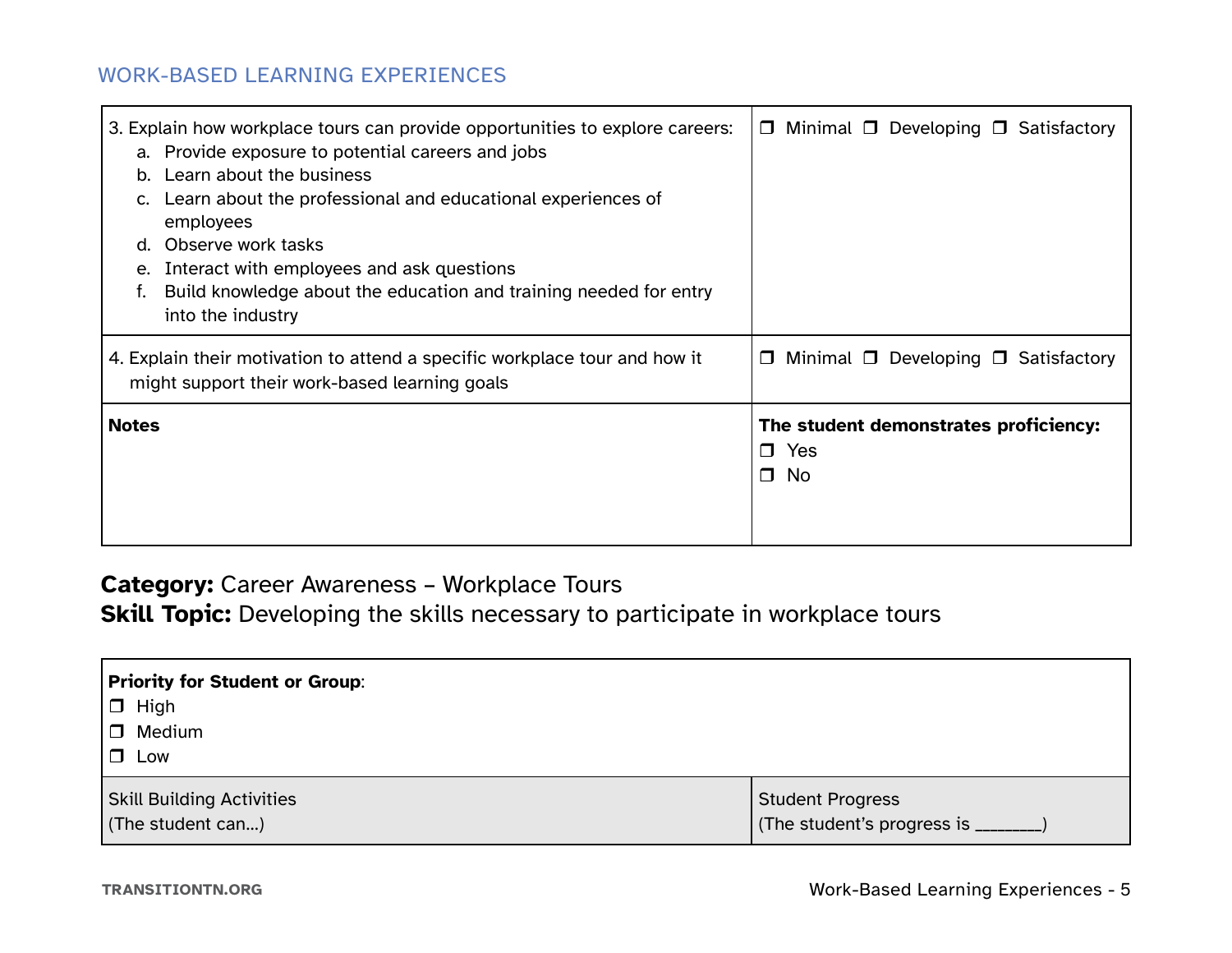| 1. Turn in all documentation required to participate in a workplace tour                                                                                                                                                                                                                                                                                                                      | $\Box$ Minimal $\Box$ Developing $\Box$ Satisfactory      |
|-----------------------------------------------------------------------------------------------------------------------------------------------------------------------------------------------------------------------------------------------------------------------------------------------------------------------------------------------------------------------------------------------|-----------------------------------------------------------|
| 2. Research and identify key facts of the host company:<br>a. Services or products provided<br>b. Job and career opportunities available<br>c. Role in the community                                                                                                                                                                                                                          | $\Box$ Minimal $\Box$ Developing $\Box$ Satisfactory      |
| 3. Determine what they want to learn from the tour and prepare at least three<br>questions they will ask during the tour<br><b>Example Questions:</b><br>a. What level of education do you have and what did you study?<br>b. What does a typical workday look like?<br>What are your responsibilities?<br>What do you like most about working here?<br>d.<br>e. What is your office culture? | $\Box$ Minimal $\Box$ Developing $\Box$ Satisfactory      |
| 4. Understand the logistics and expectations for professionalism during the<br>workplace tour:<br>a. Dress code<br>b. Safety regulations to follow for the site (if any)<br>c. Length of the tour<br>d. Transportation to and from the host company<br>e. Schedule for the tour                                                                                                               | Minimal $\Box$ Developing $\Box$ Satisfactory<br>$\sqcup$ |
| 5. Introduce and provide relevant details about themselves to new people:<br>a. Name<br>b. Grade<br>c. Job(s) they are interested in learning about                                                                                                                                                                                                                                           | $\Box$ Minimal $\Box$ Developing $\Box$ Satisfactory      |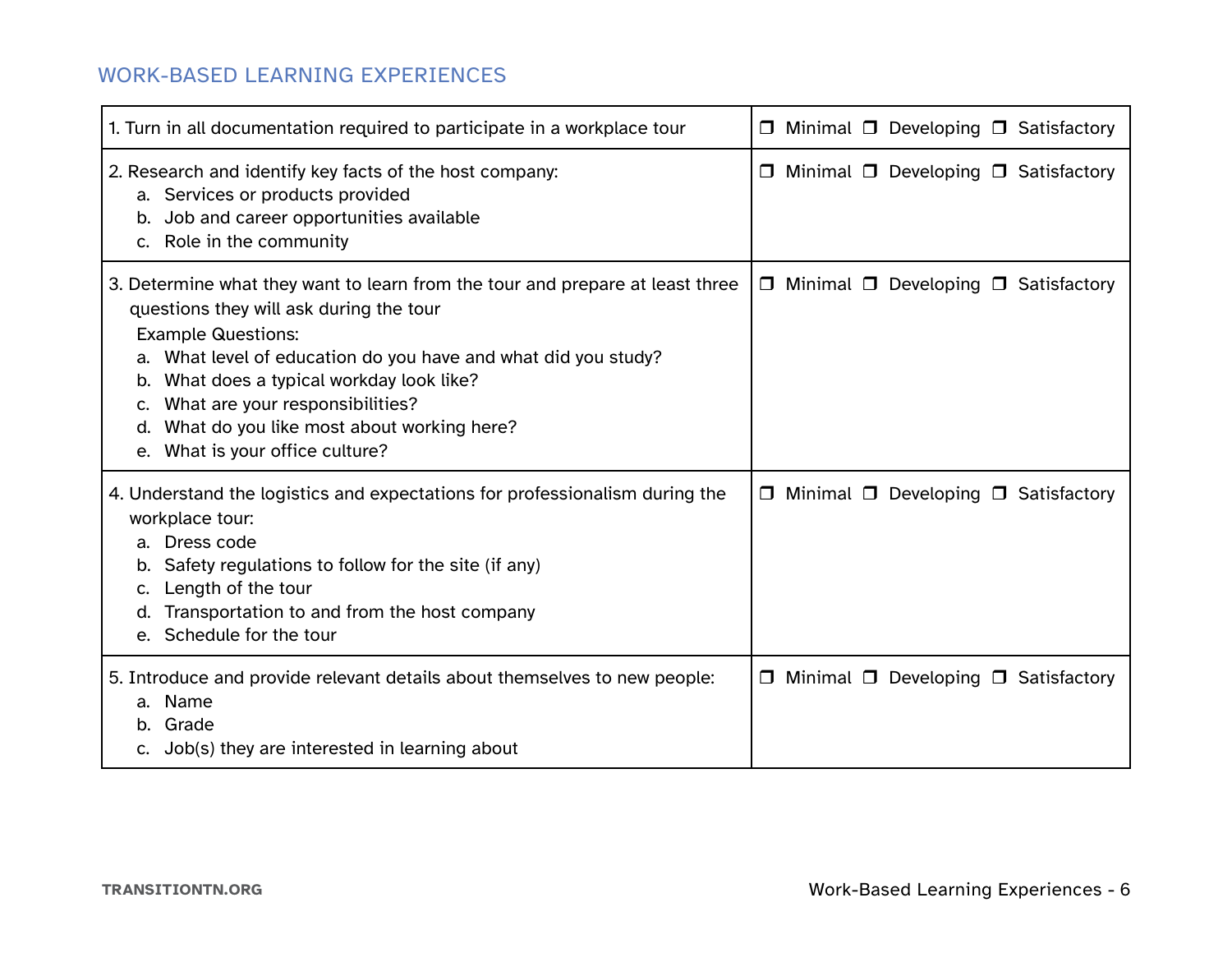| 6. Participate in the workplace tour by being attentive, professional, and<br>engaged:<br>a. Take notes of important information<br>Interact with professionals of the host company by asking prepared<br>b.<br>questions | Minimal $\Box$ Developing $\Box$ Satisfactory<br>0               |
|---------------------------------------------------------------------------------------------------------------------------------------------------------------------------------------------------------------------------|------------------------------------------------------------------|
| 7. Write a professional thank-you note or email for the host company:<br>a. Review the importance of writing a thank you note or email<br>b. Mail or email the thank you within three days of the tour                    | Minimal $\Box$ Developing $\Box$ Satisfactory<br>$\Box$          |
| <b>Notes</b>                                                                                                                                                                                                              | The student demonstrates proficiency:<br>$\Box$ Yes<br>$\Box$ No |

## **Category:** Career Awareness – Workplace Tours

**Skill Topic:** Reflecting on experiences as they relate to future work-based learning goals

| <b>Priority for Student or Group:</b><br>$\Box$ High<br>Medium<br>$\Box$ Low               |                                                                 |
|--------------------------------------------------------------------------------------------|-----------------------------------------------------------------|
| <b>Skill Building Activities</b><br>(The student can)                                      | <b>Student Progress</b><br>(The student's progress is ________) |
| 1. Identify what they learned during the workplace tour and participate in a<br>discussion | $\Box$ Minimal $\Box$ Developing $\Box$ Satisfactory            |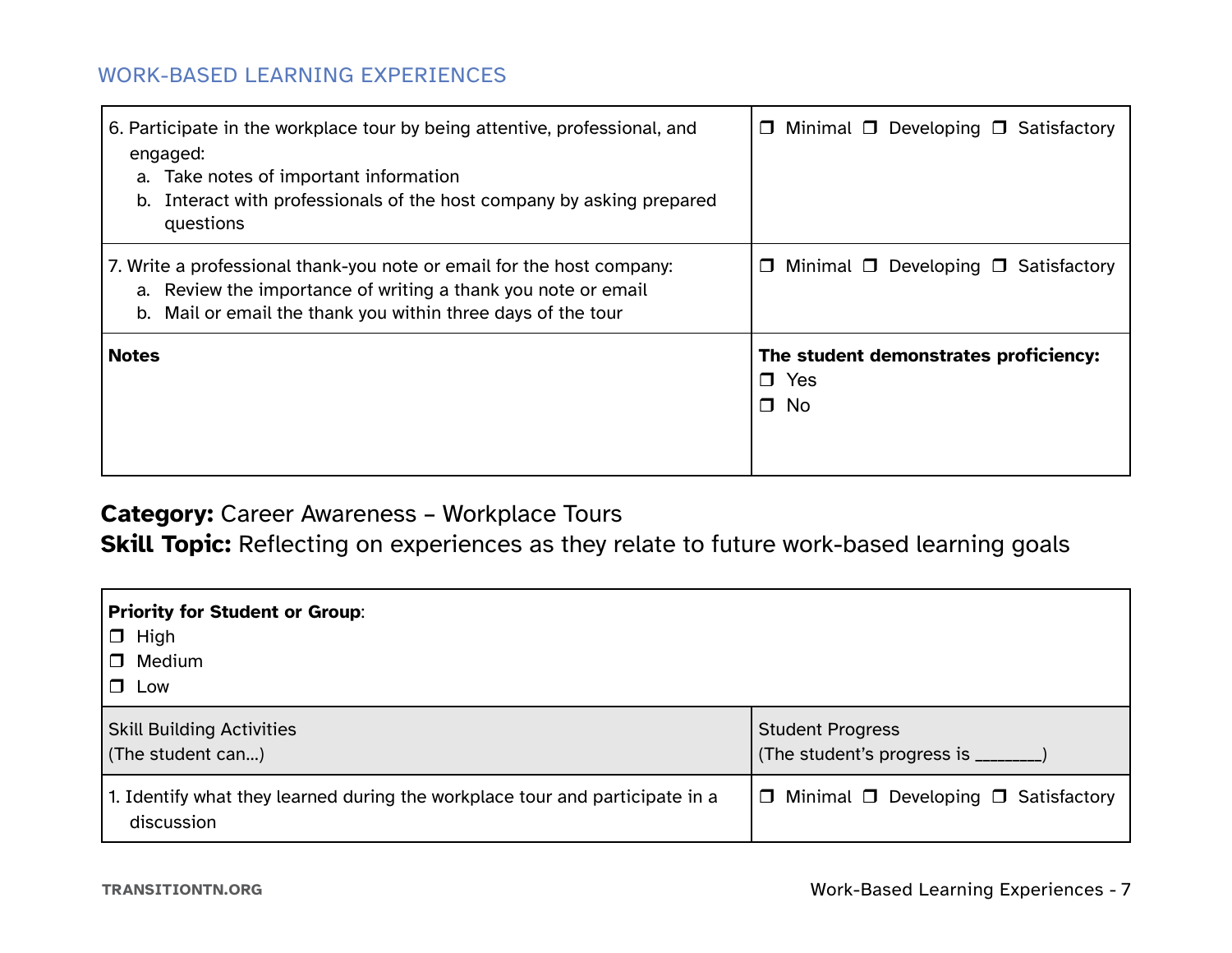| 2. Review any notes taken during the tour and answer the following questions<br>about their career aspirations:<br>a. Does this career align with their interests, skills, and preferences?<br>b. Are they considering a career in this field?<br>Does this career field relate to their career goals?<br>Do they need to modify their career goals?<br>d.<br>e. What additional information do they need to decide if careers in this<br>industry are a good fit? | $\Box$ Minimal $\Box$ Developing $\Box$ Satisfactory                |
|--------------------------------------------------------------------------------------------------------------------------------------------------------------------------------------------------------------------------------------------------------------------------------------------------------------------------------------------------------------------------------------------------------------------------------------------------------------------|---------------------------------------------------------------------|
| 3. Identify the high school diploma option, education, training, or certification $\Box$ Minimal $\Box$ Developing $\Box$ Satisfactory<br>they will need to get a job in this field                                                                                                                                                                                                                                                                                |                                                                     |
| 4. Explore growth opportunities in the industry and salary ranges for the<br>industry or career area                                                                                                                                                                                                                                                                                                                                                               | Minimal $\Box$ Developing $\Box$ Satisfactory<br>$\Box$             |
| 5. Identify the next steps that need to be taken to build on their work-based<br>learning goals                                                                                                                                                                                                                                                                                                                                                                    | $\Box$ Minimal $\Box$ Developing $\Box$ Satisfactory                |
| <b>Notes</b>                                                                                                                                                                                                                                                                                                                                                                                                                                                       | The student demonstrates proficiency:<br>$\Box$ Yes<br>$\square$ No |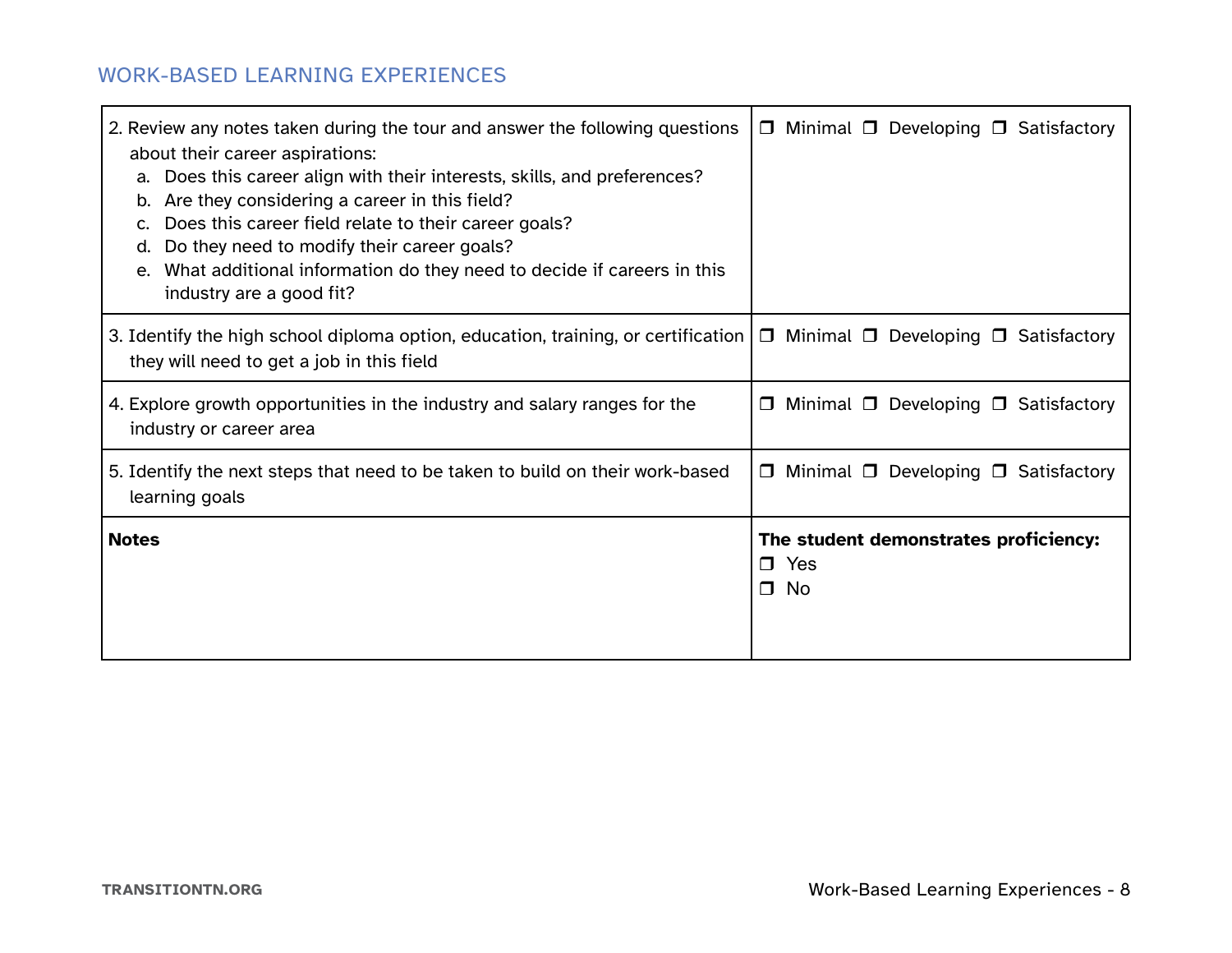### **Category:** Career Awareness – Workplace Tours

**Skill Topic:** Connecting skills learned while in high school to skills needed in the workplace

| <b>Priority for Student or Group:</b><br>$\Box$ High<br>$\Box$ Medium<br>$\Box$ Low                                                                                                                                                                                                                                                                                  |                                                                 |  |
|----------------------------------------------------------------------------------------------------------------------------------------------------------------------------------------------------------------------------------------------------------------------------------------------------------------------------------------------------------------------|-----------------------------------------------------------------|--|
| <b>Skill Building Activities</b><br>(The student can)                                                                                                                                                                                                                                                                                                                | <b>Student Progress</b><br>(The student's progress is ________) |  |
| 1. Identify the connection between skills they are learning in their classes and<br>the skills required for employment:<br>a. Problem-solving skills<br><b>Communication skills</b><br>b.<br>Teamwork<br>C.<br>Initiative<br>d.<br>Self-management<br>e.<br>Organizational skills<br>Technology skills<br>q.<br>Interpersonal skills<br>h.<br>Informed choice making | $\Box$ Minimal $\Box$ Developing $\Box$ Satisfactory            |  |
| 2. Identify the knowledge and skills they have acquired through participating<br>in a workplace tour                                                                                                                                                                                                                                                                 | $\Box$ Minimal $\Box$ Developing $\Box$ Satisfactory            |  |
| 3. Identify the career-specific skills that are learned through core academic<br>classes, electives, or CTE classes                                                                                                                                                                                                                                                  | Minimal $\Box$ Developing $\Box$ Satisfactory<br>$\Box$         |  |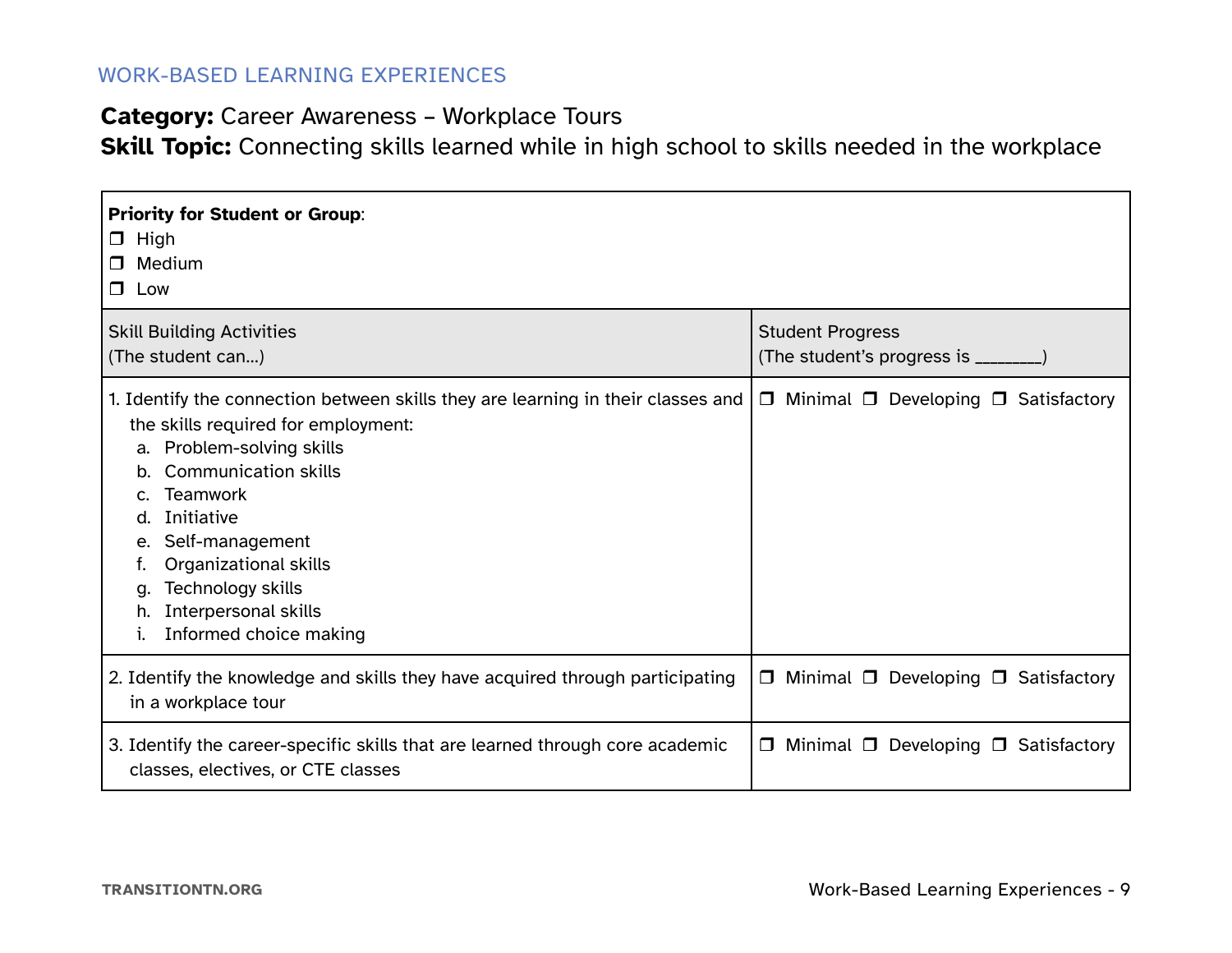<span id="page-16-0"></span>

| The student demonstrates proficiency: |
|---------------------------------------|
|                                       |
|                                       |
|                                       |
|                                       |
|                                       |

## **Category:** Career Exploration – Job Shadow **Skill Topic:** Working knowledge of job shadowing

| <b>Priority for Student or Group:</b><br>$\Box$ High<br>$\Box$ Medium<br>$\Box$ Low                                                                                                                                                                                                                                                                             |                                                                 |
|-----------------------------------------------------------------------------------------------------------------------------------------------------------------------------------------------------------------------------------------------------------------------------------------------------------------------------------------------------------------|-----------------------------------------------------------------|
| <b>Skill Building Activities</b><br>(The student can)                                                                                                                                                                                                                                                                                                           | <b>Student Progress</b><br>(The student's progress is ________) |
| 1. Understand that job shadow experiences can provide an up-close look at a<br>job, career, company, or industry and build awareness of future careers                                                                                                                                                                                                          | $\Box$ Minimal $\Box$ Developing $\Box$ Satisfactory            |
| 2. Navigate information from their career assessments and career inventories<br>to identify jobs they would like to shadow                                                                                                                                                                                                                                      | $\Box$ Minimal $\Box$ Developing $\Box$ Satisfactory            |
| 3. Explain how job shadowing experiences can provide opportunities to<br>explore careers:<br>Identify high-interest and low-interest work tasks<br>Network with employees in a particular career field<br>b.<br>Practice and demonstrate key work-readiness skills such as<br>communication and professional behavior<br>d. Exposure to new careers of interest | Minimal $\Box$ Developing $\Box$ Satisfactory<br>$\Box$         |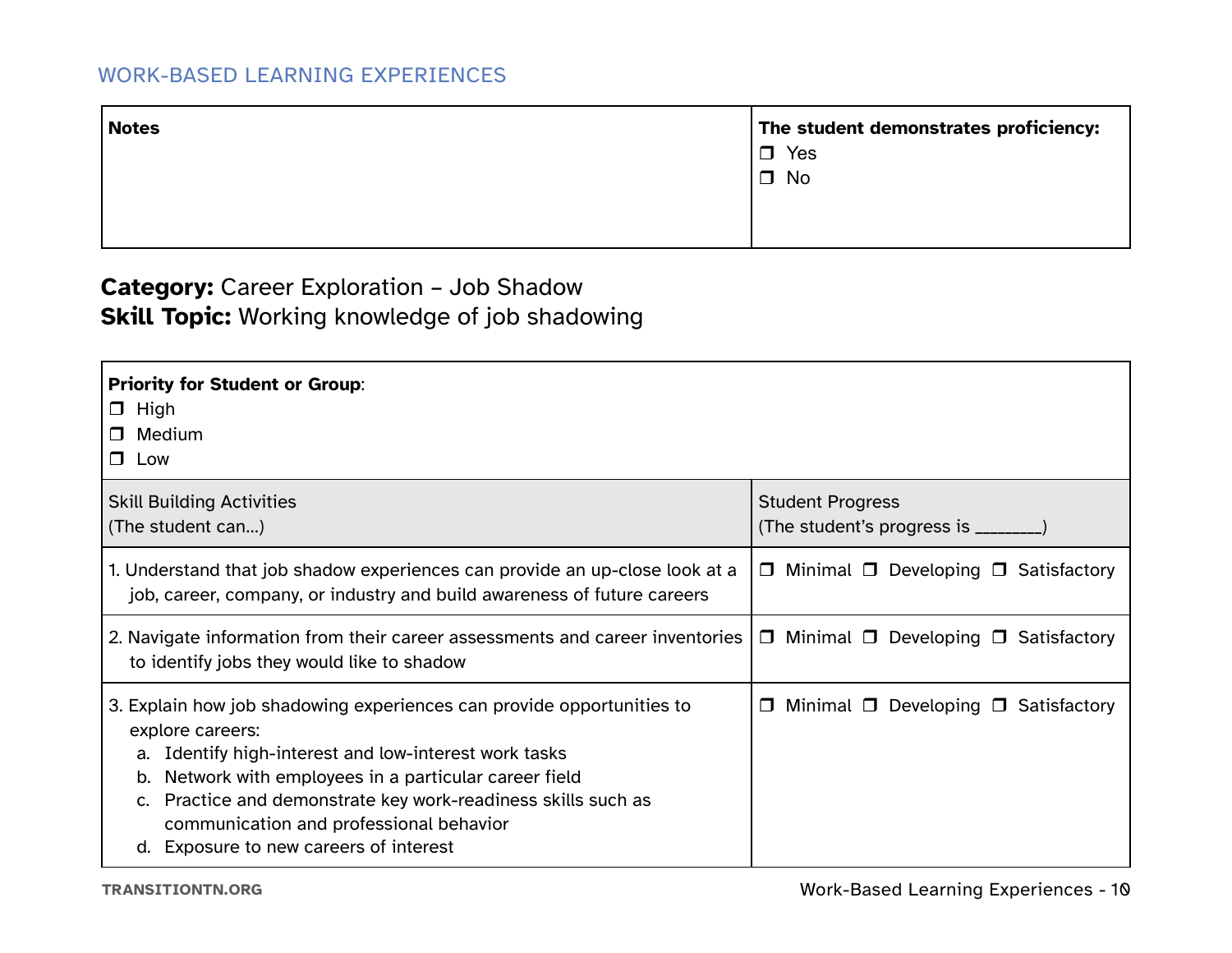| 4. Express their preference for the length of the job shadow experience:<br>a. Half-day<br>b. Full-day<br>Several workdays<br>d. Extended experience – more than several days | $\Box$ Minimal $\Box$ Developing $\Box$ Satisfactory             |
|-------------------------------------------------------------------------------------------------------------------------------------------------------------------------------|------------------------------------------------------------------|
| 5. Explain their motivation to participate in a specific job shadow experience<br>and how it supports their work-based learning goals                                         | $\Box$ Minimal $\Box$ Developing $\Box$ Satisfactory             |
| <b>Notes</b>                                                                                                                                                                  | The student demonstrates proficiency:<br>$\Box$ Yes<br>$\Box$ No |

## **Category:** Career Exploration – Job Shadowing

**Skill Topic:** Developing the skills necessary to participate in a job shadowing experience

| <b>Priority for Student or Group:</b><br>High<br>$\Box$<br>Medium<br>$\Box$<br>$\Box$ Low |                                               |
|-------------------------------------------------------------------------------------------|-----------------------------------------------|
| <b>Skill Building Activities</b>                                                          | <b>Student Progress</b>                       |
| (The student can)                                                                         | (The student's progress is ________)          |
| 1. Turn in all documentation required to participate in a job shadowing                   | Minimal $\Box$ Developing $\Box$ Satisfactory |
| experience                                                                                | $\Box$                                        |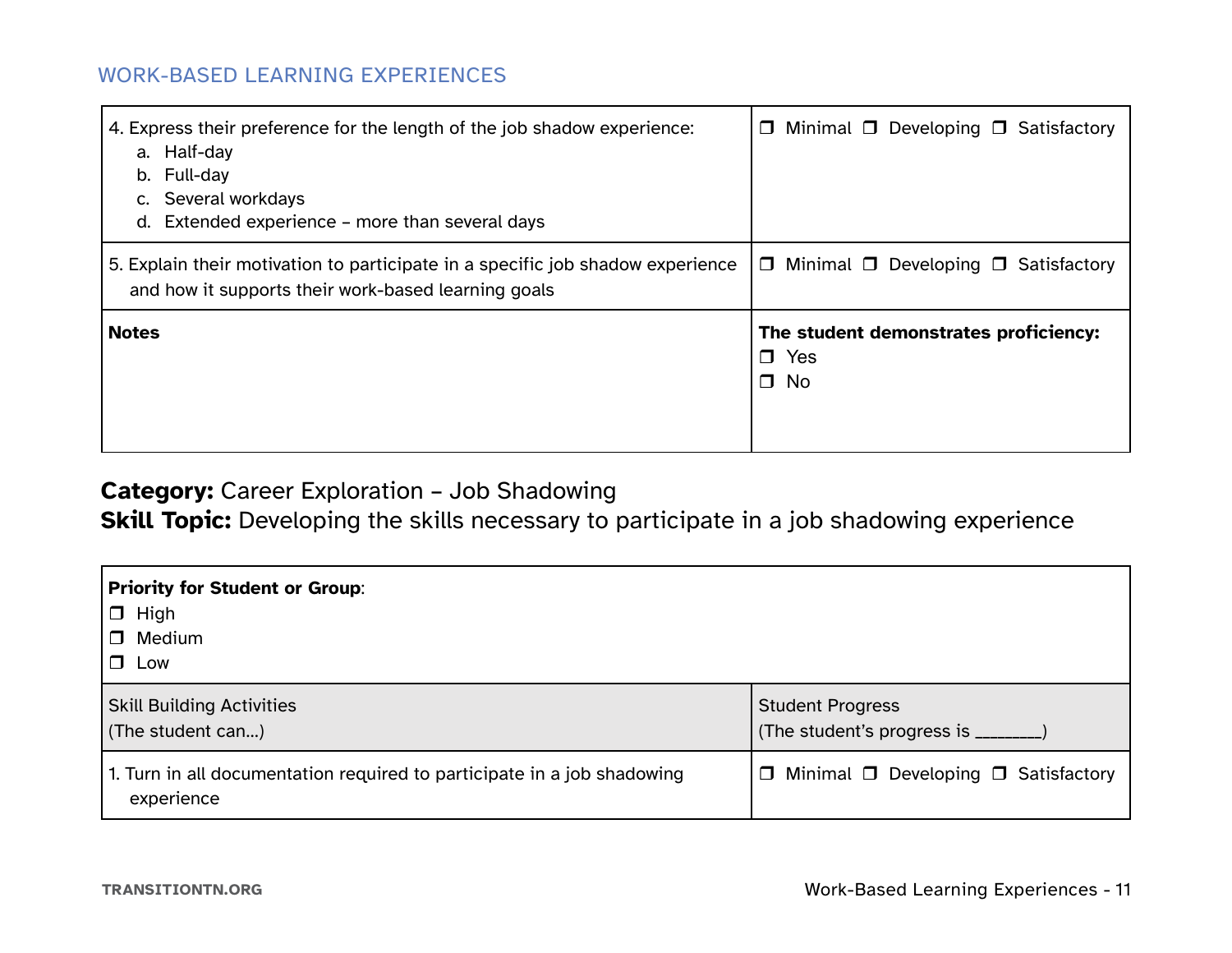| 2. Research and identify key facts of the host company:<br>a. Job and career opportunities available<br>b. Role in the community<br>c. Services or products provided                                                                                                                                                                                                                                                                                                         |        |  |  | $\Box$ Minimal $\Box$ Developing $\Box$ Satisfactory |
|------------------------------------------------------------------------------------------------------------------------------------------------------------------------------------------------------------------------------------------------------------------------------------------------------------------------------------------------------------------------------------------------------------------------------------------------------------------------------|--------|--|--|------------------------------------------------------|
| 3. Determine what they want to learn from the job shadowing experience and<br>create a list of open-ended questions to ask<br><b>Example Questions:</b><br>a. How did you get started at this job?<br>What skills and additional education did you need to be successful at<br>b.<br>your job?<br>c. What work tasks do you enjoy the most?<br>What job tasks do you find the most challenging?<br>d.<br>What is something that most people don't know about this job?<br>e. |        |  |  | $\Box$ Minimal $\Box$ Developing $\Box$ Satisfactory |
| 4. Identify possible barriers and accommodations needed to be successful<br>during the job shadow                                                                                                                                                                                                                                                                                                                                                                            |        |  |  | $\Box$ Minimal $\Box$ Developing $\Box$ Satisfactory |
| 5. Understand the logistics and expectations for professionalism during the<br>job shadow:<br>Name and address of the business<br>b. Contact information of the person they will be job shadowing<br>Primary tasks of the job<br>C.<br>Date of shadow and start and end time<br>d.<br>Materials needed for the experience (computer, snack, water bottle,<br>e.<br>lunch)<br>Dress code<br>f.<br><b>Transportation options</b><br>g.                                         | $\Box$ |  |  | Minimal $\Box$ Developing $\Box$ Satisfactory        |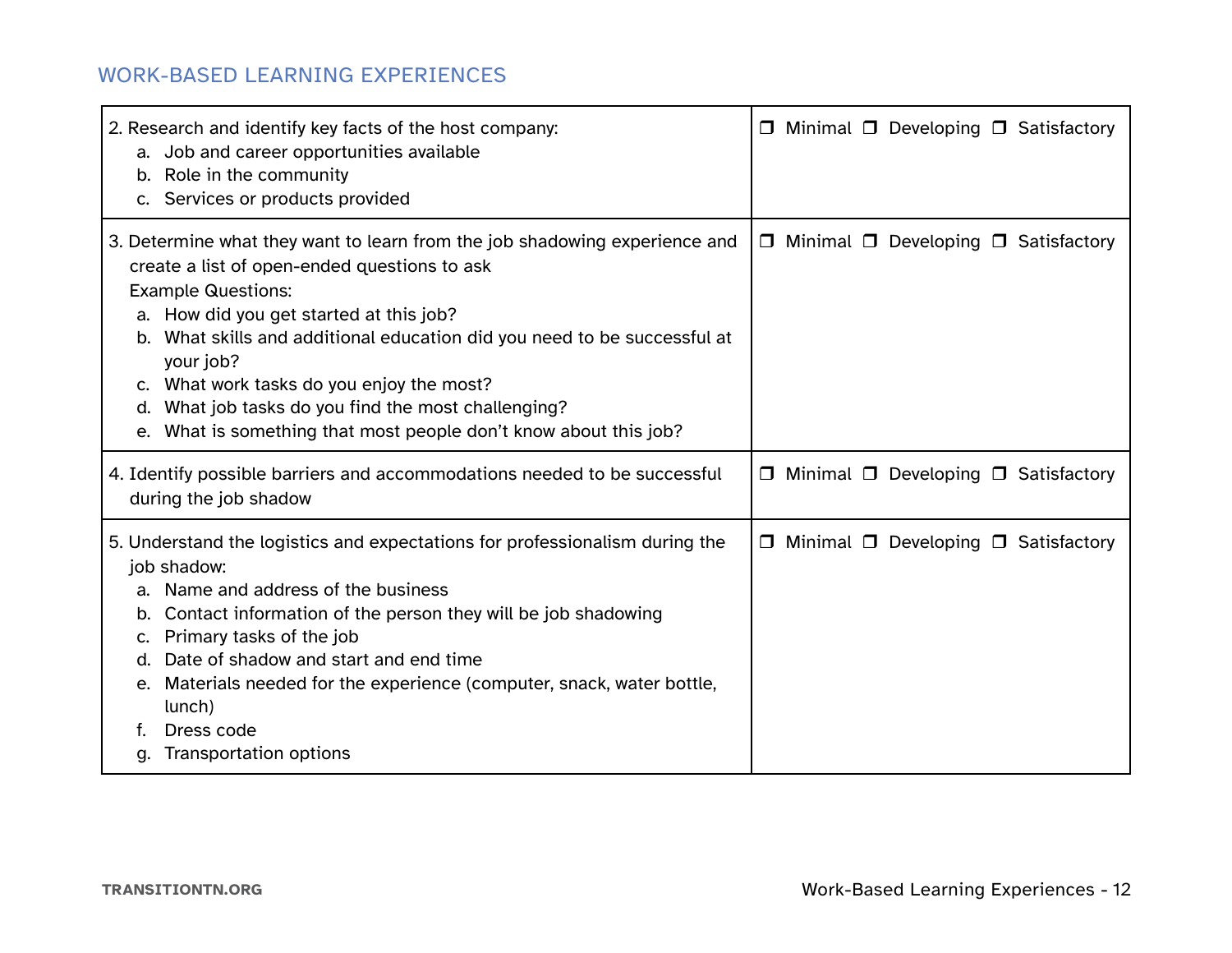| 6. Actively participate in the job shadow experience by being attentive,<br>professional, and engaged:<br>a. Take notes of important information<br>b. Interact with professional adults at the worksite by asking questions | Minimal $\Box$ Developing $\Box$ Satisfactory<br>$\Box$          |
|------------------------------------------------------------------------------------------------------------------------------------------------------------------------------------------------------------------------------|------------------------------------------------------------------|
| 7. Write a professional thank-you note or email to the person they shadowed:<br>a. Send thank-you follow-up within 2-3 days to express their appreciation<br>for the time and information shared                             | Minimal $\Box$ Developing $\Box$ Satisfactory<br>$\Box$          |
| <b>Notes</b>                                                                                                                                                                                                                 | The student demonstrates proficiency:<br>$\Box$ Yes<br>$\Box$ No |

## **Category:** Career Exploration – Job Shadow

**Skill Topic:** Reflecting on experiences as they relate to future work-based learning goals

| <b>Priority for Student or Group:</b><br>$\Box$ High<br>Medium<br>$\Box$<br>$\Box$ Low |                                                                 |
|----------------------------------------------------------------------------------------|-----------------------------------------------------------------|
| <b>Skill Building Activities</b><br>(The student can)                                  | <b>Student Progress</b><br>(The student's progress is ________) |
| 1. Identify what they learned during the job shadow and participate in a<br>discussion | $\Box$ Minimal $\Box$ Developing $\Box$ Satisfactory            |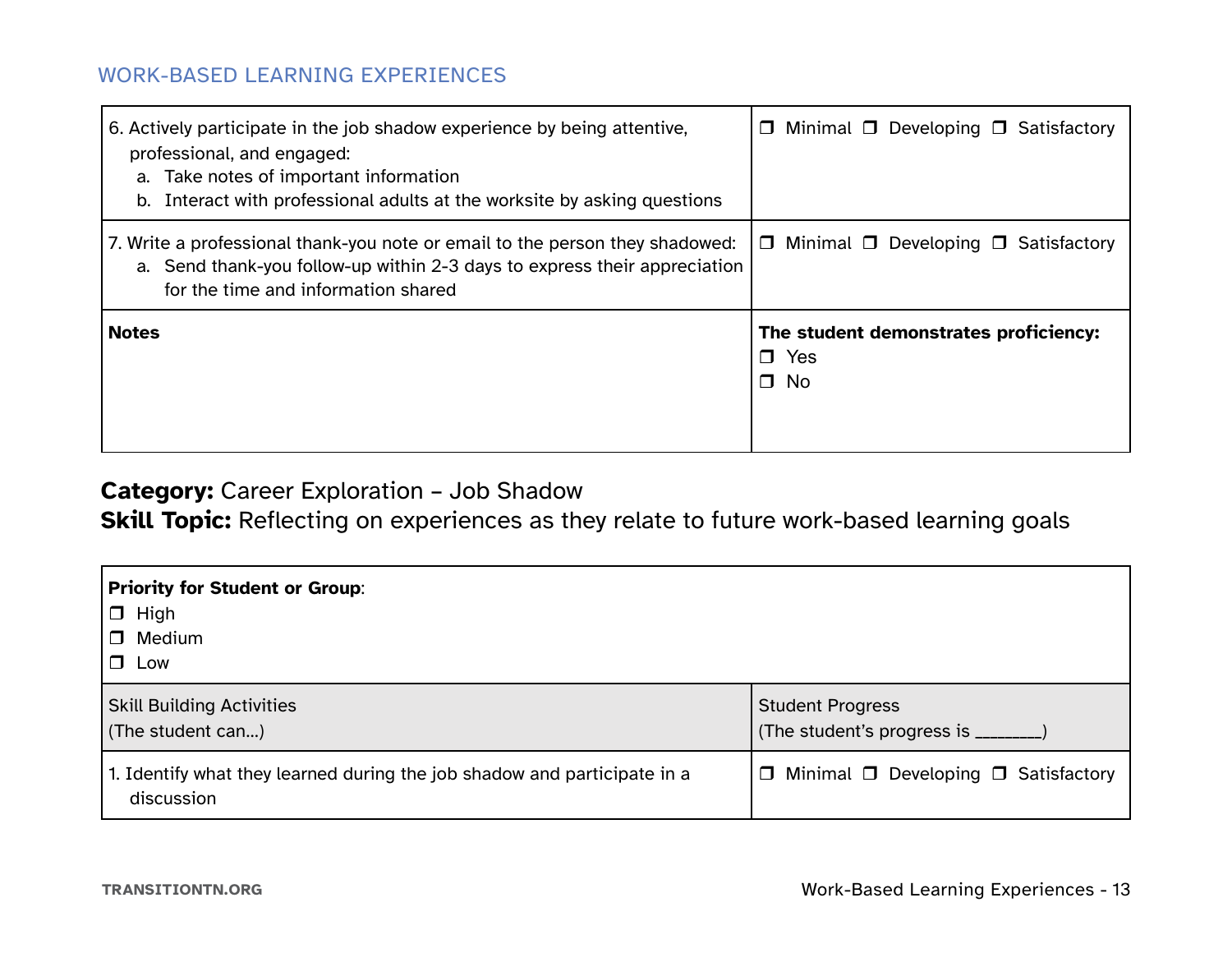| 2. Review any notes taken during the job shadow and answer the following<br>questions about their career aspirations:<br>a. Does this career align with their interests, skills, and preferences?<br>b. Are they considering a career in this field?<br>Does this career field relate to their career goals?<br>$c_{\cdot}$<br>Do they need to modify their career goals?<br>d.<br>e. What additional information do they need to decide if careers in this<br>industry are a good fit? | □ Minimal □ Developing □ Satisfactory                            |
|-----------------------------------------------------------------------------------------------------------------------------------------------------------------------------------------------------------------------------------------------------------------------------------------------------------------------------------------------------------------------------------------------------------------------------------------------------------------------------------------|------------------------------------------------------------------|
| 3. Identify the high school diploma option, education, training, or certification<br>they will need to get a job in this field                                                                                                                                                                                                                                                                                                                                                          | $\Box$ Minimal $\Box$ Developing $\Box$ Satisfactory             |
| 4. Explore growth opportunities in the industry and salary ranges for specific<br>industries or career areas                                                                                                                                                                                                                                                                                                                                                                            | $\Box$ Minimal $\Box$ Developing $\Box$ Satisfactory             |
| 5. Demonstrate growth of skills and knowledge through the development of<br>artifacts and portfolios:<br>a. Work products<br>b. Evaluations<br>Research<br>C.<br>d. Reflections<br>e. Presentations                                                                                                                                                                                                                                                                                     | $\Box$ Minimal $\Box$ Developing $\Box$ Satisfactory             |
| 6. Identify the next steps they would like to take to build on their work-based<br>learning goals                                                                                                                                                                                                                                                                                                                                                                                       | $\Box$ Minimal $\Box$ Developing $\Box$ Satisfactory             |
| <b>Notes</b>                                                                                                                                                                                                                                                                                                                                                                                                                                                                            | The student demonstrates proficiency:<br>$\Box$ Yes<br>$\Box$ No |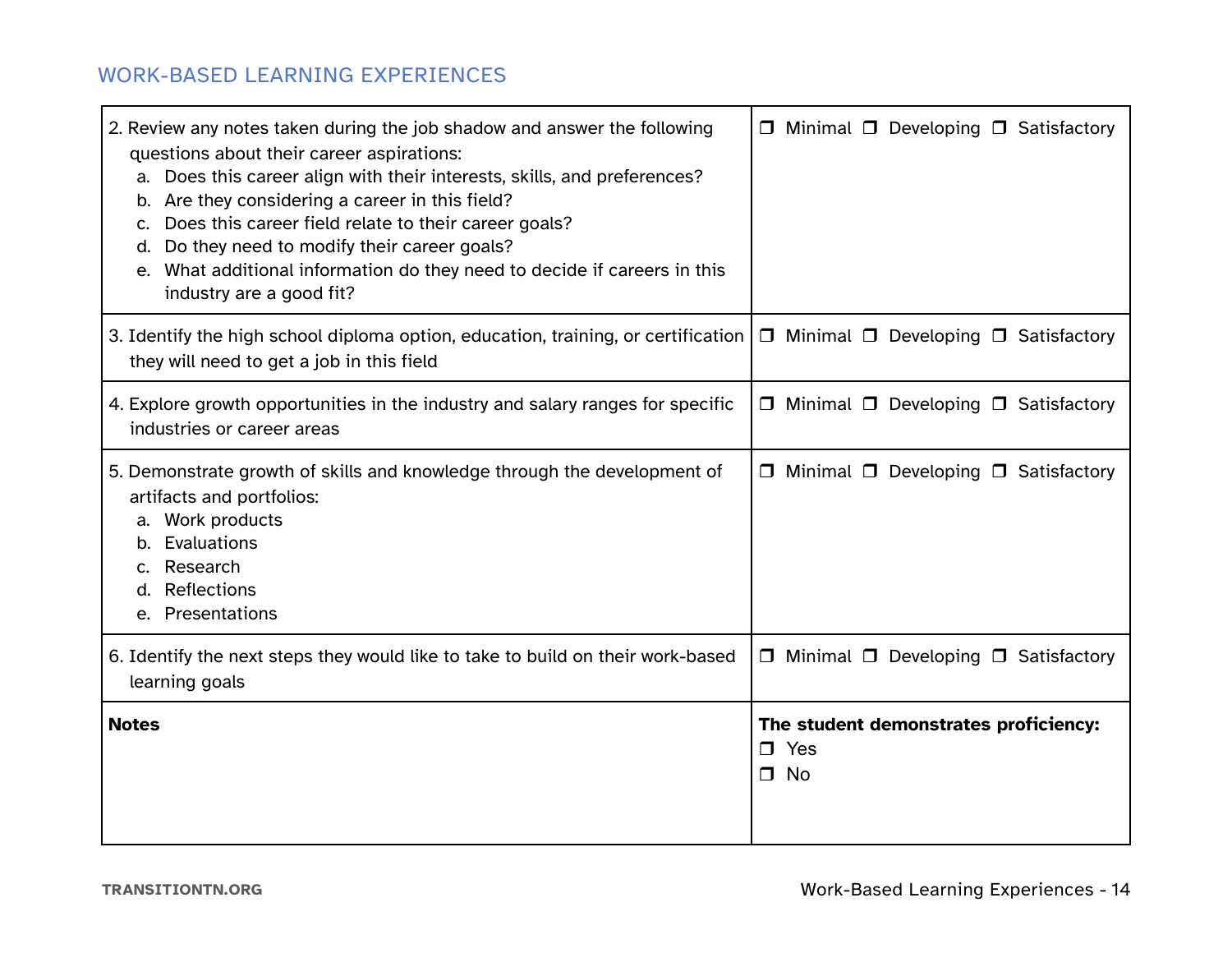## **Category:** Career Exploration – Job Shadow

**Skill Topic:** Connecting skills learned while in high school to skills needed in the workplace

| <b>Priority for Student or Group:</b><br>$\Box$ High<br>$\Box$ Medium<br>$\Box$ Low                                                                                                                                                                                                                                                                                         |                                                                 |
|-----------------------------------------------------------------------------------------------------------------------------------------------------------------------------------------------------------------------------------------------------------------------------------------------------------------------------------------------------------------------------|-----------------------------------------------------------------|
| <b>Skill Building Activities</b><br>(The student can)                                                                                                                                                                                                                                                                                                                       | <b>Student Progress</b><br>(The student's progress is ________) |
| 1. Identify the connection between skills they are learning in their classes and<br>the skills required for employment:<br>a. Problem-solving<br><b>Communication skills</b><br>b.<br><b>Teamwork</b><br>C.<br>Initiative<br>d.<br>Self-management<br>e.<br>Organizational skills<br>Technology skills<br>q.<br><b>Interpersonal skills</b><br>h.<br>Informed choice making | $\Box$ Minimal $\Box$ Developing $\Box$ Satisfactory            |
| 2. Identify the knowledge and skills they have acquired through participating<br>in a job shadow experience                                                                                                                                                                                                                                                                 | $\Box$ Minimal $\Box$ Developing $\Box$ Satisfactory            |
| 3. Understand what knowledge or skills they need to develop or strengthen to<br>be successful in the industry or career area                                                                                                                                                                                                                                                | $\Box$ Minimal $\Box$ Developing $\Box$ Satisfactory            |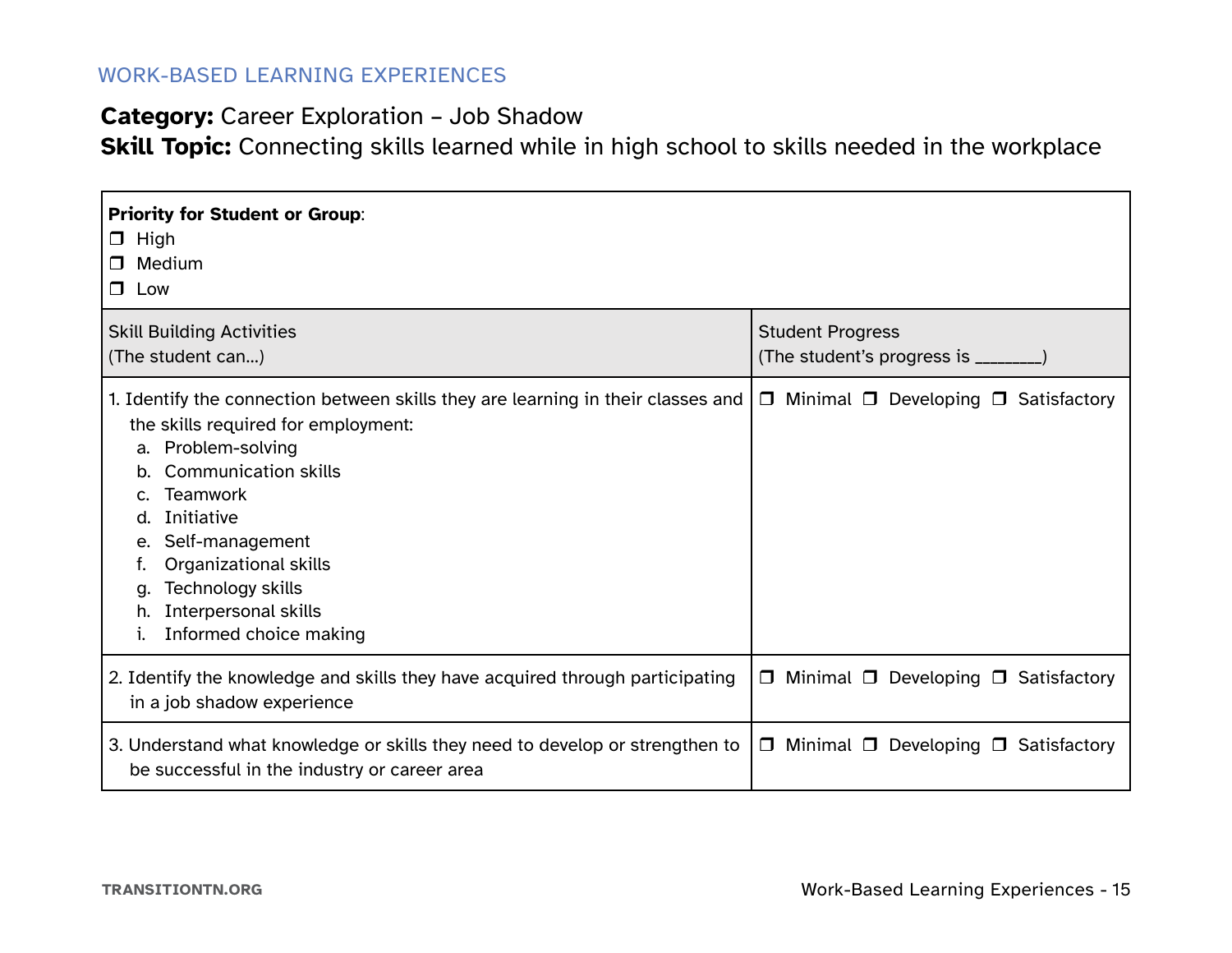<span id="page-22-0"></span>

| <b>Notes</b> | The student demonstrates proficiency:<br>$\Box$ Yes<br>$\Box$ No |
|--------------|------------------------------------------------------------------|
|              |                                                                  |

## **Category:** Career Exploration – Informational Interviews **Skill Topic:** Working knowledge of informational interviews

| <b>Priority for Student or Group:</b><br>$\Box$ High<br>$\Box$ Medium<br>$\Box$ Low                                                                                                                                        |                                                                 |
|----------------------------------------------------------------------------------------------------------------------------------------------------------------------------------------------------------------------------|-----------------------------------------------------------------|
| <b>Skill Building Activities</b><br>(The student can)                                                                                                                                                                      | <b>Student Progress</b><br>(The student's progress is ________) |
| 1. Understand that informational interviews are designed to provide an<br>opportunity to practice and demonstrate professional skills, including<br>communication, critical thinking, workplace appearance, and timeliness | $\Box$ Minimal $\Box$ Developing $\Box$ Satisfactory            |
| 2. Understand the difference between an informational interview and a job<br>interview                                                                                                                                     | Minimal $\Box$ Developing $\Box$ Satisfactory<br>$\Box$         |
| 3. Navigate information from their career assessments and career inventories  <br>to identify individuals they would like to interview                                                                                     | $\Box$ Minimal $\Box$ Developing $\Box$ Satisfactory            |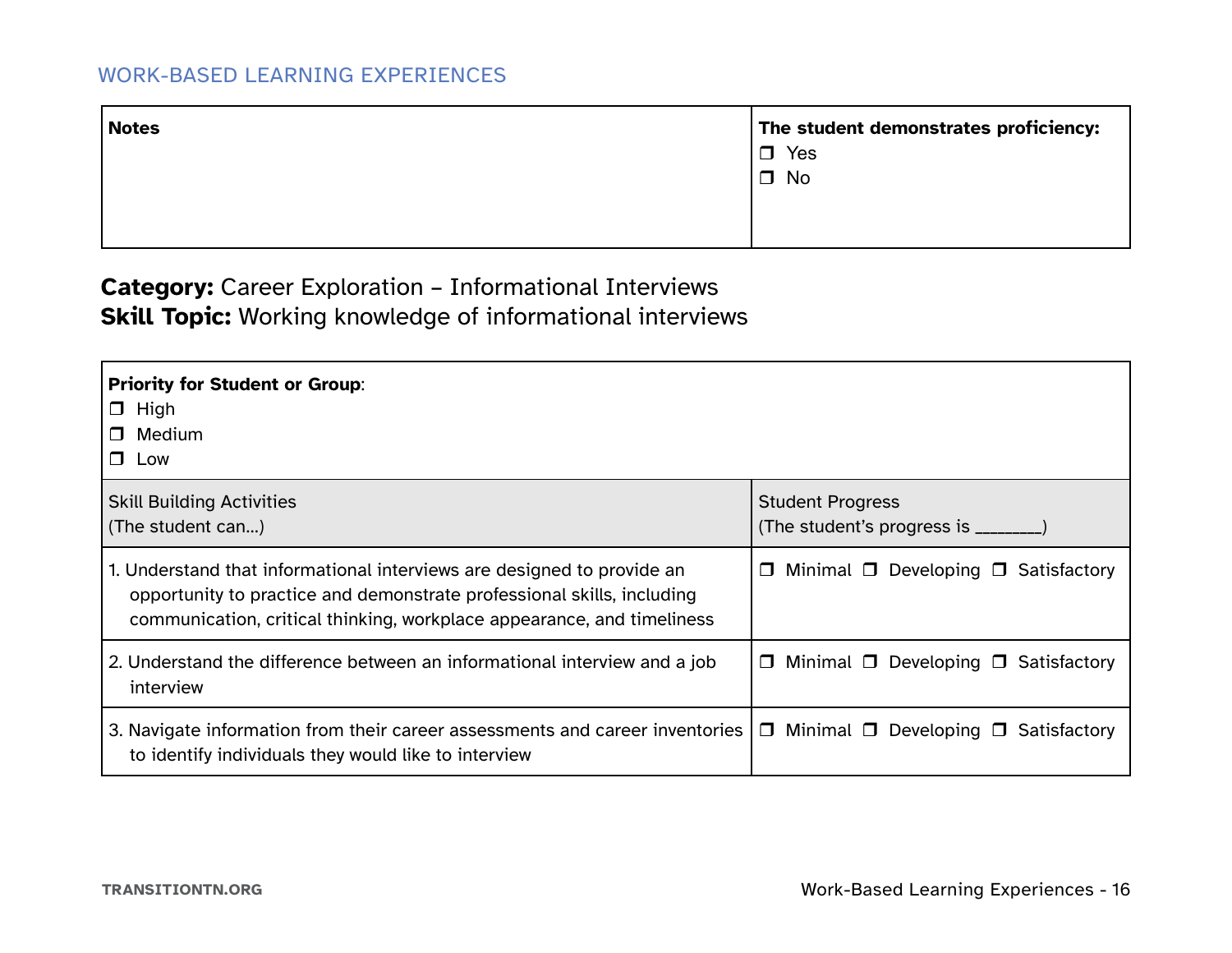| 4. Explain how informational interviews can provide opportunities to interview<br>someone about their industry, education, and career path:<br>a. Learn from someone currently practicing in the field<br>Discuss the work tasks connected to the career field<br>$b_{\cdot}$<br>c. Learn about the education and training needed for entry into certain<br>positions and industries<br>d. Learn about the culture of the workplace | $\Box$ Minimal $\Box$ Developing $\Box$ Satisfactory             |
|-------------------------------------------------------------------------------------------------------------------------------------------------------------------------------------------------------------------------------------------------------------------------------------------------------------------------------------------------------------------------------------------------------------------------------------|------------------------------------------------------------------|
| 5. Explain their motivation to participate in an informational interview and<br>how it supports their work-based learning goals                                                                                                                                                                                                                                                                                                     | Minimal $\Box$ Developing $\Box$ Satisfactory<br>$\Box$          |
| <b>Notes</b>                                                                                                                                                                                                                                                                                                                                                                                                                        | The student demonstrates proficiency:<br>$\Box$ Yes<br>$\Box$ No |

## **Category:** Career Exploration – Informational Interviews

**Skill Topic:** Developing skills necessary to participate in an informational interview

| <b>Priority for Student or Group:</b><br>$\Box$ High  |                                                                |
|-------------------------------------------------------|----------------------------------------------------------------|
| $\Box$ Medium<br>Low                                  |                                                                |
| <b>Skill Building Activities</b><br>(The student can) | <b>Student Progress</b><br>(The student's progress is ________ |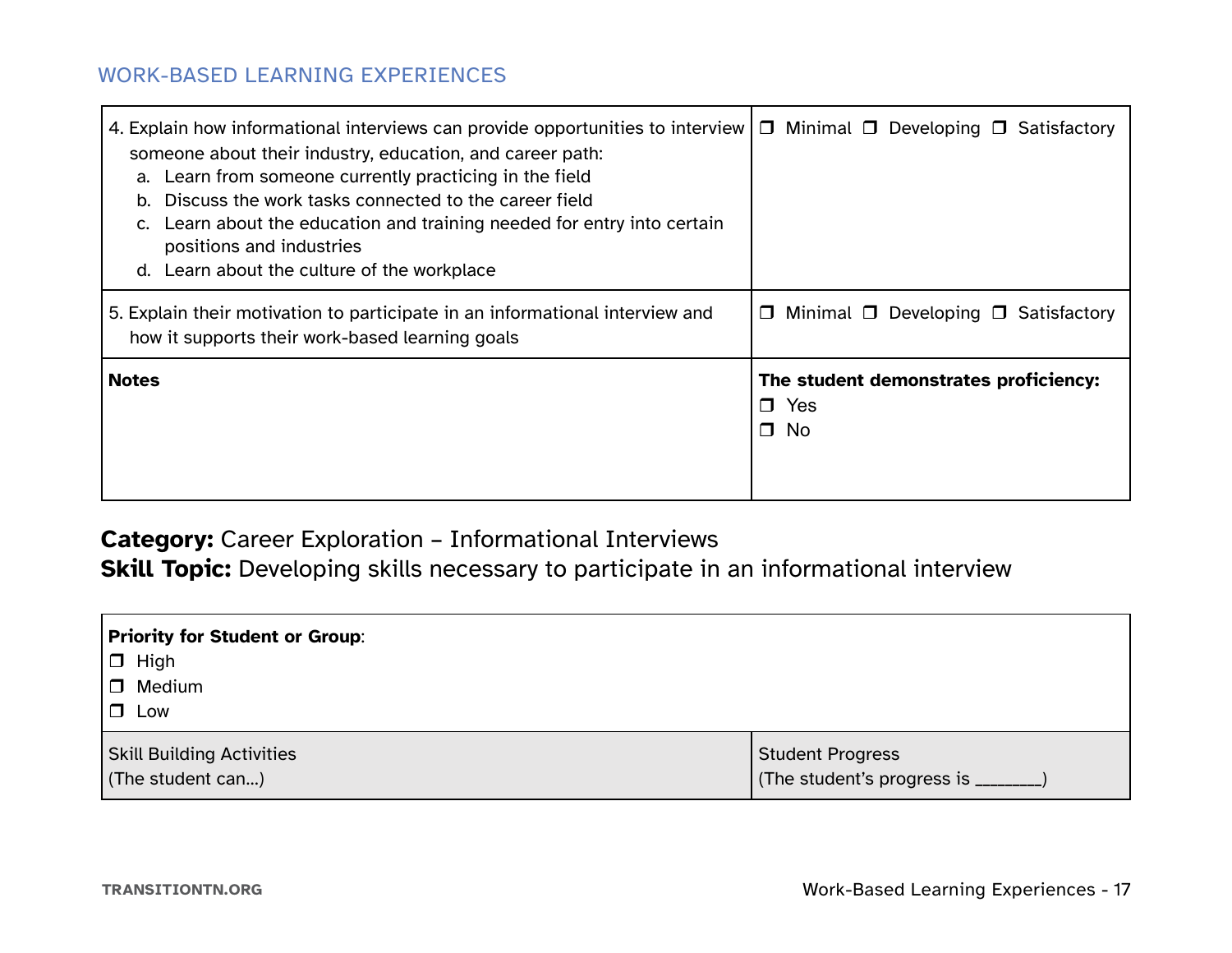| 1. Turn in all documentation required to participate in an informational<br>interview:<br>a. Interviews can be in person or virtual                                                                                                                                                                                                                                                                                                                                                                                                                                                   | $\Box$ Minimal $\Box$ Developing $\Box$ Satisfactory |
|---------------------------------------------------------------------------------------------------------------------------------------------------------------------------------------------------------------------------------------------------------------------------------------------------------------------------------------------------------------------------------------------------------------------------------------------------------------------------------------------------------------------------------------------------------------------------------------|------------------------------------------------------|
| 2. Research and identify key facts of the individual and their host company:<br>a. Services or products provided<br>b. Job and career opportunities available<br>c. Role in the community                                                                                                                                                                                                                                                                                                                                                                                             | □ Minimal □ Developing □ Satisfactory                |
| 3. Determine what they want to learn from the informational interview and<br>create a list of open-ended questions to ask during the interview<br><b>Example Questions:</b><br>a. What does a typical workday look like?<br>b. What is most enjoyable about your work?<br>c. What job tasks do you like the least?<br>d. What education or training do you need for this job?<br>e. What subject areas from high school do you use most in the daily<br>tasks of your job?<br>f. What is the salary range for this job? For this industry?<br>g. How does technology affect your job? | $\Box$ Minimal $\Box$ Developing $\Box$ Satisfactory |
| 4. Discuss any concerns or possible accommodations they think they might<br>need to be successful at the interview                                                                                                                                                                                                                                                                                                                                                                                                                                                                    | $\Box$ Minimal $\Box$ Developing $\Box$ Satisfactory |
| 5. Develop a list of how to prepare for the informational interview:<br>a. List of questions<br>b. Any materials needed to take notes or document the interview<br>c. Brief overview of themselves to share<br>d. Dress neatly and appropriately<br>e. Transportation options<br>f. Personal contact information to share at the end of the meeting                                                                                                                                                                                                                                   | $\Box$ Minimal $\Box$ Developing $\Box$ Satisfactory |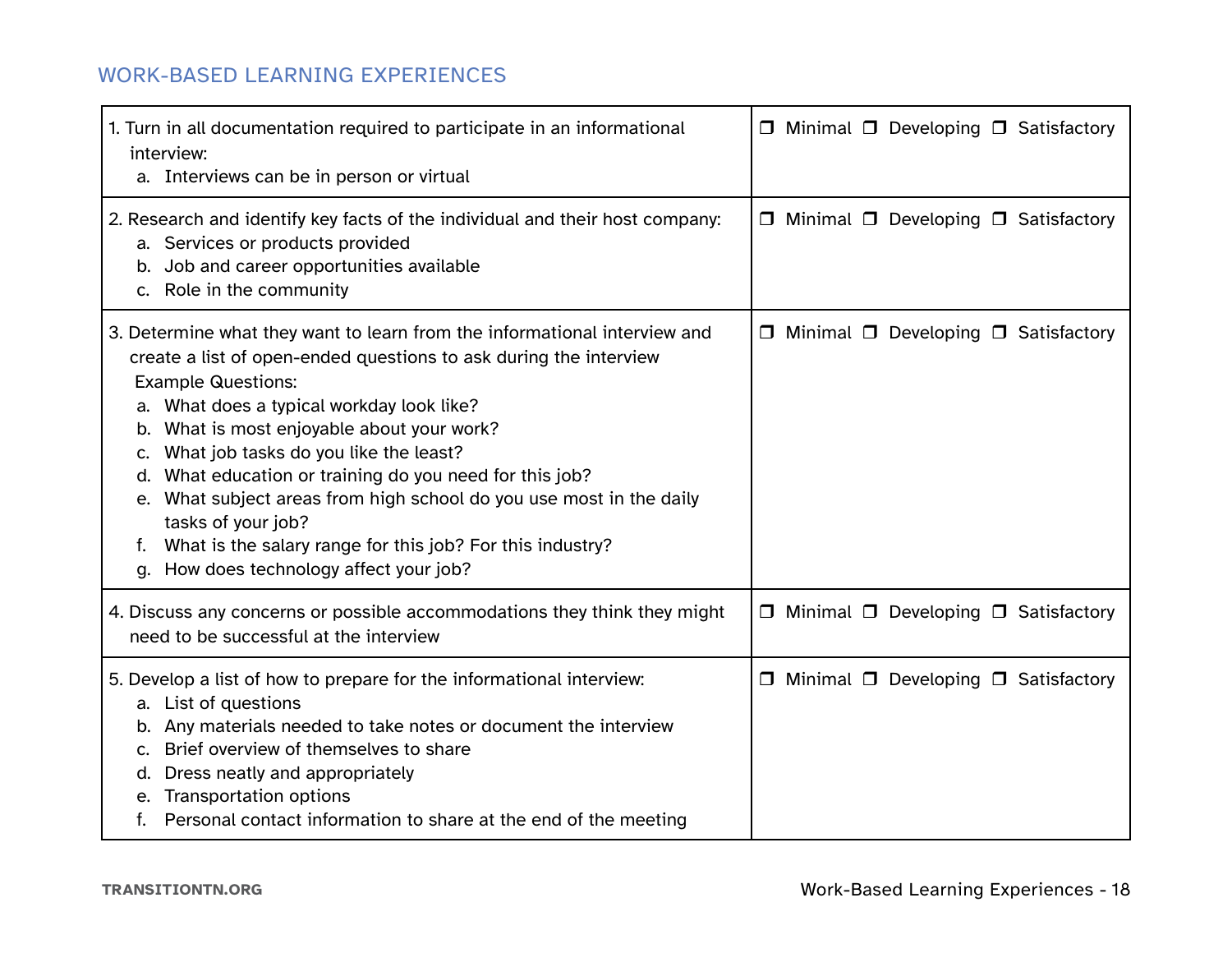| and reason they are interested in the job or career)<br>Limit the meeting to the agreed-upon time<br>C.<br>d.<br>additional questions<br>e.<br>interview or meet with<br>Thank the person for their time<br>Share their contact information with them<br>a. | 6. Demonstrate leadership skills during the informational interview:<br>a. Deliver a brief overview of themselves (education, work background,<br>b. Use the list of prepared questions to facilitate the interview<br>Ask the person if they mind being contacted in the future with any<br>Ask if they have other individuals that they would recommend you | □                       | Minimal □ Developing □ Satisfactory   |
|-------------------------------------------------------------------------------------------------------------------------------------------------------------------------------------------------------------------------------------------------------------|---------------------------------------------------------------------------------------------------------------------------------------------------------------------------------------------------------------------------------------------------------------------------------------------------------------------------------------------------------------|-------------------------|---------------------------------------|
| Notes                                                                                                                                                                                                                                                       |                                                                                                                                                                                                                                                                                                                                                               | $\Box$ Yes<br>$\Box$ No | The student demonstrates proficiency: |

## **Category:** Career Exploration – Informational Interviews

**Skill Topic:** Reflecting on experiences as they relate to future career goals

| Priority for Student or Group:<br>$\Box$ High<br><b>D</b> Medium<br>$\Box$ Low |                                      |
|--------------------------------------------------------------------------------|--------------------------------------|
| <b>Skill Building Activities</b>                                               | <b>Student Progress</b>              |
| (The student can)                                                              | (The student's progress is ________) |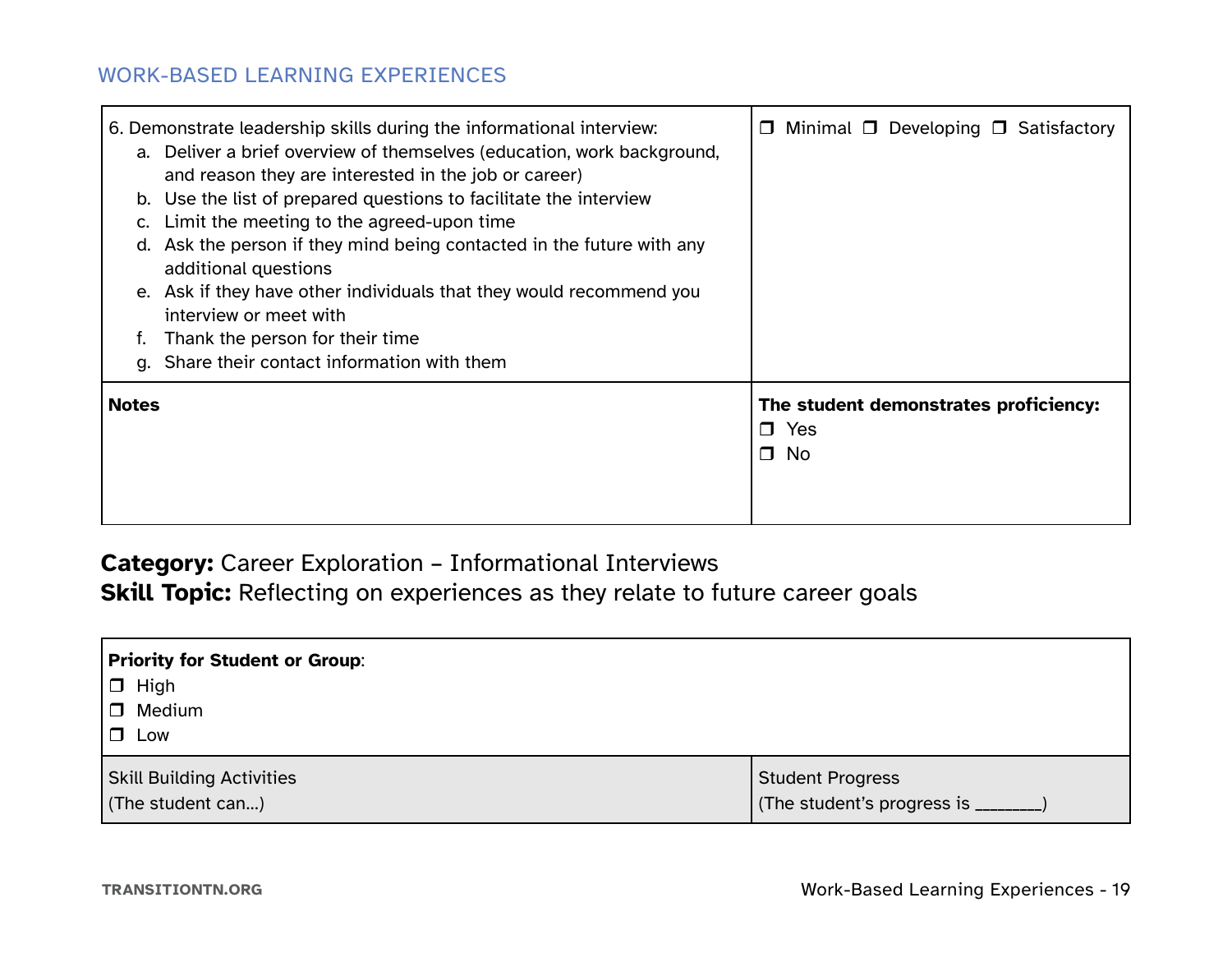| 1. Identify what they learned during the interview and participate in a<br>discussion                                                                                                                                                                                                                                                                                                                                                                                                      | $\Box$ Minimal $\Box$ Developing $\Box$ Satisfactory |
|--------------------------------------------------------------------------------------------------------------------------------------------------------------------------------------------------------------------------------------------------------------------------------------------------------------------------------------------------------------------------------------------------------------------------------------------------------------------------------------------|------------------------------------------------------|
| 2. Write a professional follow-up thank-you note or email:<br>a. Send thank-you follow-up within 2-3 days to express appreciation for<br>the time and information shared                                                                                                                                                                                                                                                                                                                   | $\Box$ Minimal $\Box$ Developing $\Box$ Satisfactory |
| 3. Review any notes taken during the interview and answer the following<br>questions about their career aspirations:<br>a. Are they still interested in a career in this field?<br>Does this career field relate to their career goals?<br>b.<br>Do they want to modify their career goals?<br>C.<br>d. What skills do they think they would use in a job in this career field?<br>What additional information do they need to decide if careers in this<br>e.<br>industry are a good fit? | $\Box$ Minimal $\Box$ Developing $\Box$ Satisfactory |
| 4. Identify the high school diploma option, education, training, or<br>certification they will need to get a job in this field                                                                                                                                                                                                                                                                                                                                                             | $\Box$ Minimal $\Box$ Developing $\Box$ Satisfactory |
| 5. Explore growth opportunities in the industry and salary ranges for different<br>occupations within this profession or job                                                                                                                                                                                                                                                                                                                                                               | $\Box$ Minimal $\Box$ Developing $\Box$ Satisfactory |
| 6. Demonstrate the growth of skills and knowledge through the development<br>of artifacts and portfolios:<br>a. Work products<br>b. Evaluations<br>c. Research<br>Reflections<br>d.<br>e. Presentations                                                                                                                                                                                                                                                                                    | $\Box$ Minimal $\Box$ Developing $\Box$ Satisfactory |
| 7. Identify the next steps they need to take to further their work-based<br>learning goals                                                                                                                                                                                                                                                                                                                                                                                                 | $\Box$ Minimal $\Box$ Developing $\Box$ Satisfactory |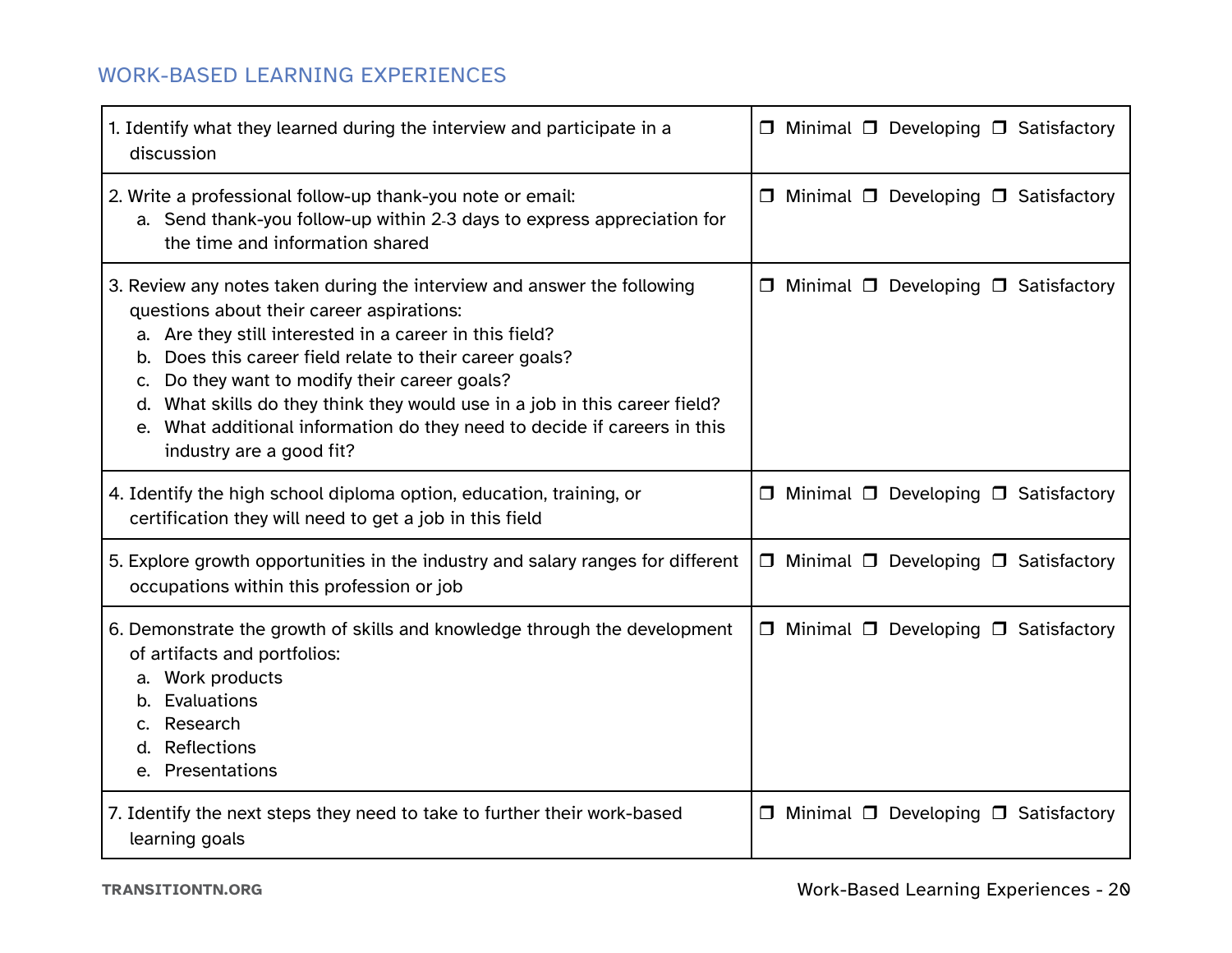| <b>Notes</b> | The student demonstrates proficiency: |  |
|--------------|---------------------------------------|--|
|              | Yes<br>$\Box$                         |  |
|              | $\Box$ No                             |  |
|              |                                       |  |
|              |                                       |  |

**Category:** Career Exploration – Informational Interviews

**Skill Topic:** Connecting skills learned while in high school to skills needed in the workplace

| <b>Priority for Student or Group:</b><br>$\Box$ High<br>Medium<br>$\Box$<br>$\Box$ Low                                                                                                                                                                                                                                                                                                                                            |                                                              |
|-----------------------------------------------------------------------------------------------------------------------------------------------------------------------------------------------------------------------------------------------------------------------------------------------------------------------------------------------------------------------------------------------------------------------------------|--------------------------------------------------------------|
| <b>Skill Building Activities</b><br>(The student can)                                                                                                                                                                                                                                                                                                                                                                             | <b>Student Progress</b><br>(The student's progress is ______ |
| 1. Identify the connection between skills they are learning in their classes and $\Box$ Minimal $\Box$ Developing $\Box$ Satisfactory<br>the skills required for employment:<br>a. Problem-solving skills<br><b>Communication skills</b><br>b.<br><b>Teamwork</b><br>Initiative<br>d.<br>Self-Management<br>e.<br>Organizational skills<br>Technology skills<br>q.<br><b>Interpersonal skills</b><br>h.<br>Informed choice making |                                                              |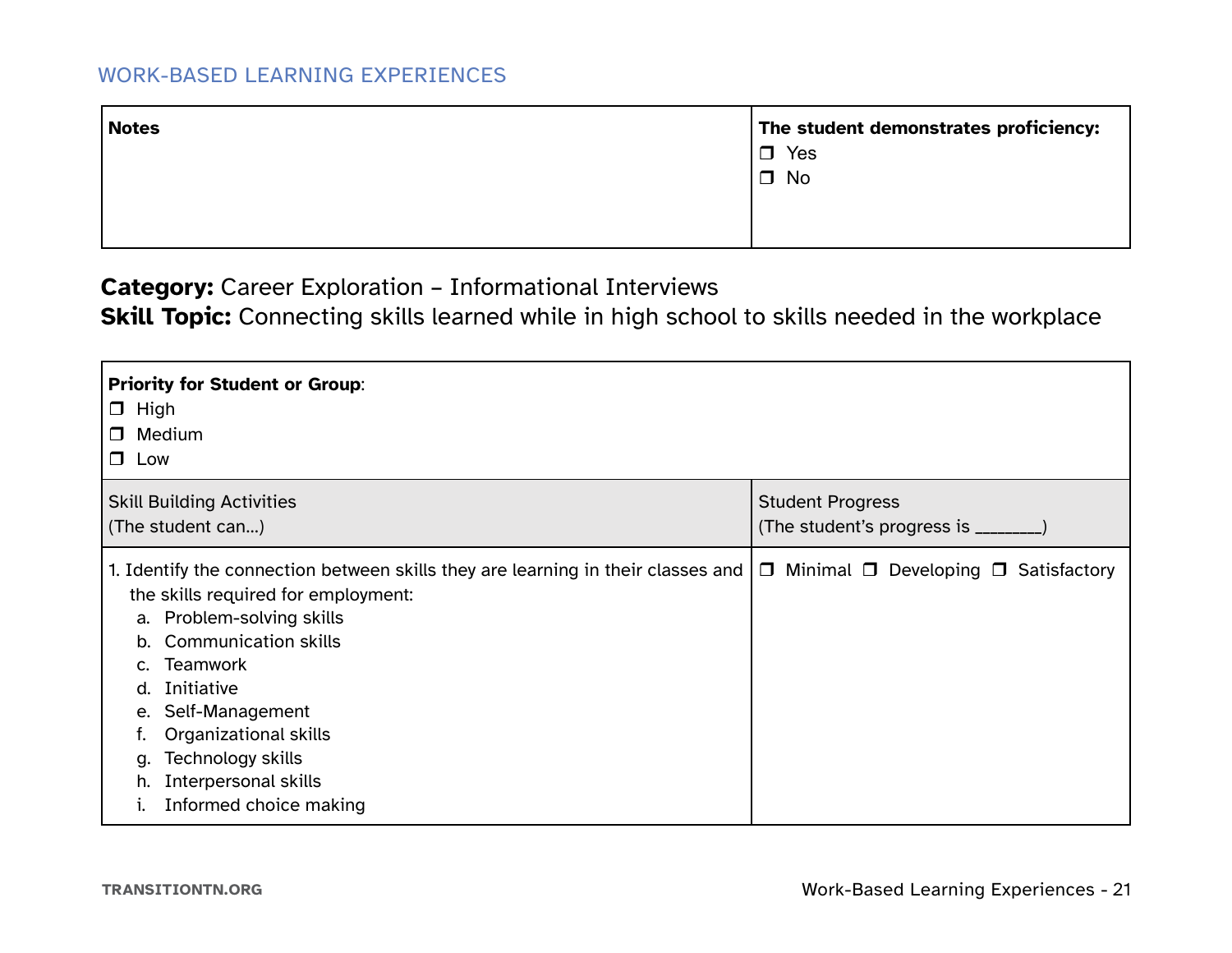<span id="page-28-0"></span>

| 2. Identify the knowledge and skills they have acquired through participation<br>in the informational interview | $\Box$ Minimal $\Box$ Developing $\Box$ Satisfactory                |
|-----------------------------------------------------------------------------------------------------------------|---------------------------------------------------------------------|
| 3. Identify the career-specific skills that are learned through core academic                                   | Minimal $\Box$ Developing $\Box$ Satisfactory                       |
| classes, electives, or CTE classes                                                                              | $\Box$                                                              |
| 4. Discuss the educational and career goals they may need to develop to                                         | Minimal $\Box$ Developing $\Box$ Satisfactory                       |
| move toward their potential career choice                                                                       | $\Box$                                                              |
| <b>Notes</b>                                                                                                    | The student demonstrates proficiency:<br>$\Box$ Yes<br>$\square$ No |

## **Category:** Work Experiences – Work-Based Learning

**Skill Topic:** Demonstrating self-awareness and work skill needed to participate in an integrated setting

| $\Box$ High   |  |
|---------------|--|
| $\Box$ Medium |  |
| $\Box$ Low    |  |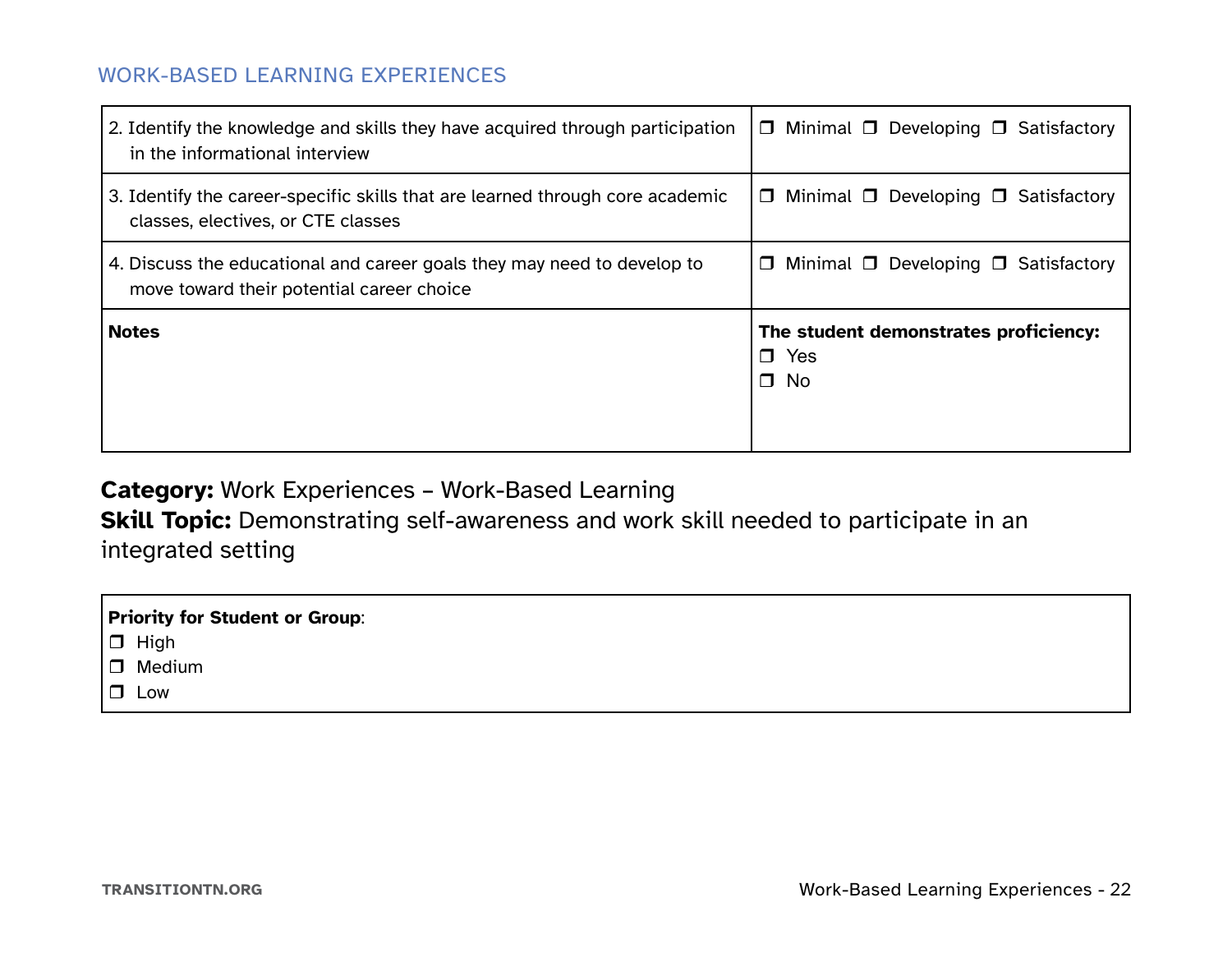| <b>Skill Building Activities</b><br>(The student can)                                                                                                                                   | <b>Student Progress</b><br>(The student's progress is ________)     |
|-----------------------------------------------------------------------------------------------------------------------------------------------------------------------------------------|---------------------------------------------------------------------|
| 1. Express an interest in participating in WBL experiences to learn additional<br>information about careers and jobs:<br>a. Exhibit work readiness attitude and skills                  | $\Box$ Minimal $\Box$ Developing $\Box$ Satisfactory                |
| 2. Identify technical and soft skills they want to acquire during the WBL<br>experience                                                                                                 | $\Box$ Minimal $\Box$ Developing $\Box$ Satisfactory                |
| 3. Evaluate work skills and how these skills can lead to success in careers of<br>interest                                                                                              | $\Box$ Minimal $\Box$ Developing $\Box$ Satisfactory                |
| 4. Identify skills that need to be improved to prepare for successful<br>employment                                                                                                     | $\Box$ Minimal $\Box$ Developing $\Box$ Satisfactory                |
| 5. Identify the WBL opportunities available at their school that align with their<br>interests and career goals                                                                         | $\Box$ Minimal $\Box$ Developing $\Box$ Satisfactory                |
| 6. Complete and turn in all WBL required documentation:<br>a. Work-based learning contract<br>b. Work-based learning permission form<br>c. Work-based learning plan and evaluation tool | $\Box$ Minimal $\Box$ Developing $\Box$ Satisfactory                |
| <b>Notes</b>                                                                                                                                                                            | The student demonstrates proficiency:<br>$\Box$ Yes<br>$\square$ No |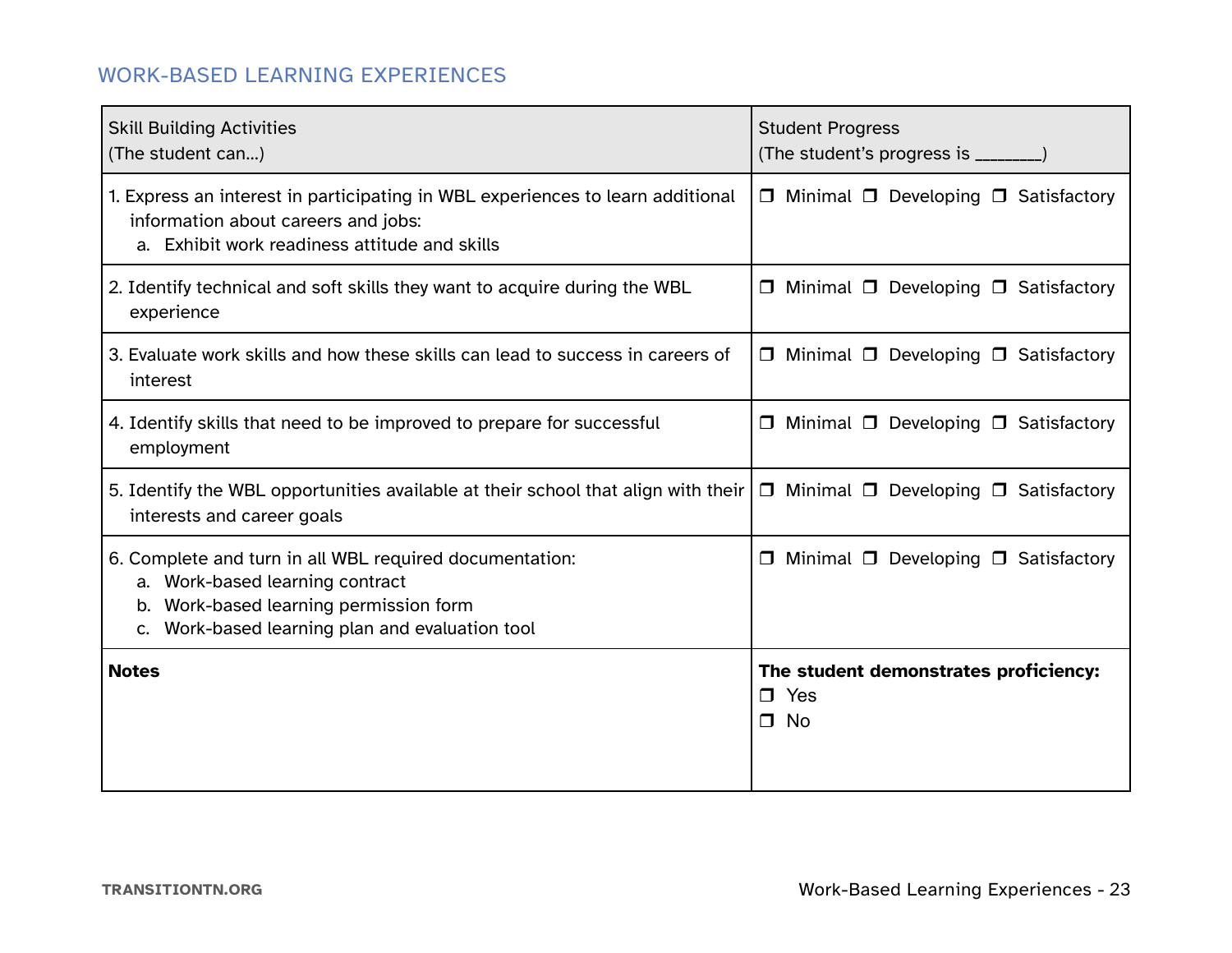## **Category:** Work Experiences – Work-Based Learning

**Skill Topic:** Understanding the skills needed to participate in a paid or non-paid internship

| <b>Priority for Student or Group:</b><br>$\Box$ High<br>Medium<br>$\Box$<br>$\Box$ Low                                                                                                           |                                                                 |
|--------------------------------------------------------------------------------------------------------------------------------------------------------------------------------------------------|-----------------------------------------------------------------|
| <b>Skill Building Activities</b><br>(The student can)                                                                                                                                            | <b>Student Progress</b><br>(The student's progress is ________) |
| 1. Understand that the purpose of a paid or non-paid internship is to provide<br>on-the-job training and an opportunity to develop specific, job-related<br>skills before qualifying for the job | Minimal $\Box$ Developing $\Box$ Satisfactory<br>$\Box$         |
| 2. Understand that the Fair Labor Standards Act and the Department of Labor<br>have rules and regulations that help determine if the internship is paid or<br>non-paid                           | $\Box$ Minimal $\Box$ Developing $\Box$ Satisfactory            |
| 3. Explain their motivation to participate in a paid or non-paid internship and<br>how it supports their educational and career goals                                                            | $\Box$ Minimal $\Box$ Developing $\Box$ Satisfactory            |
| 4. Identify internship opportunities available through their school that align<br>with their interests and career goals through the school and indicate<br>preferences                           | Minimal $\Box$ Developing $\Box$ Satisfactory<br>$\Box$         |
| 5. Develop an action plan of the steps to be taken to achieve their<br>work-based learning goals                                                                                                 | Minimal $\Box$ Developing $\Box$ Satisfactory<br>$\Box$         |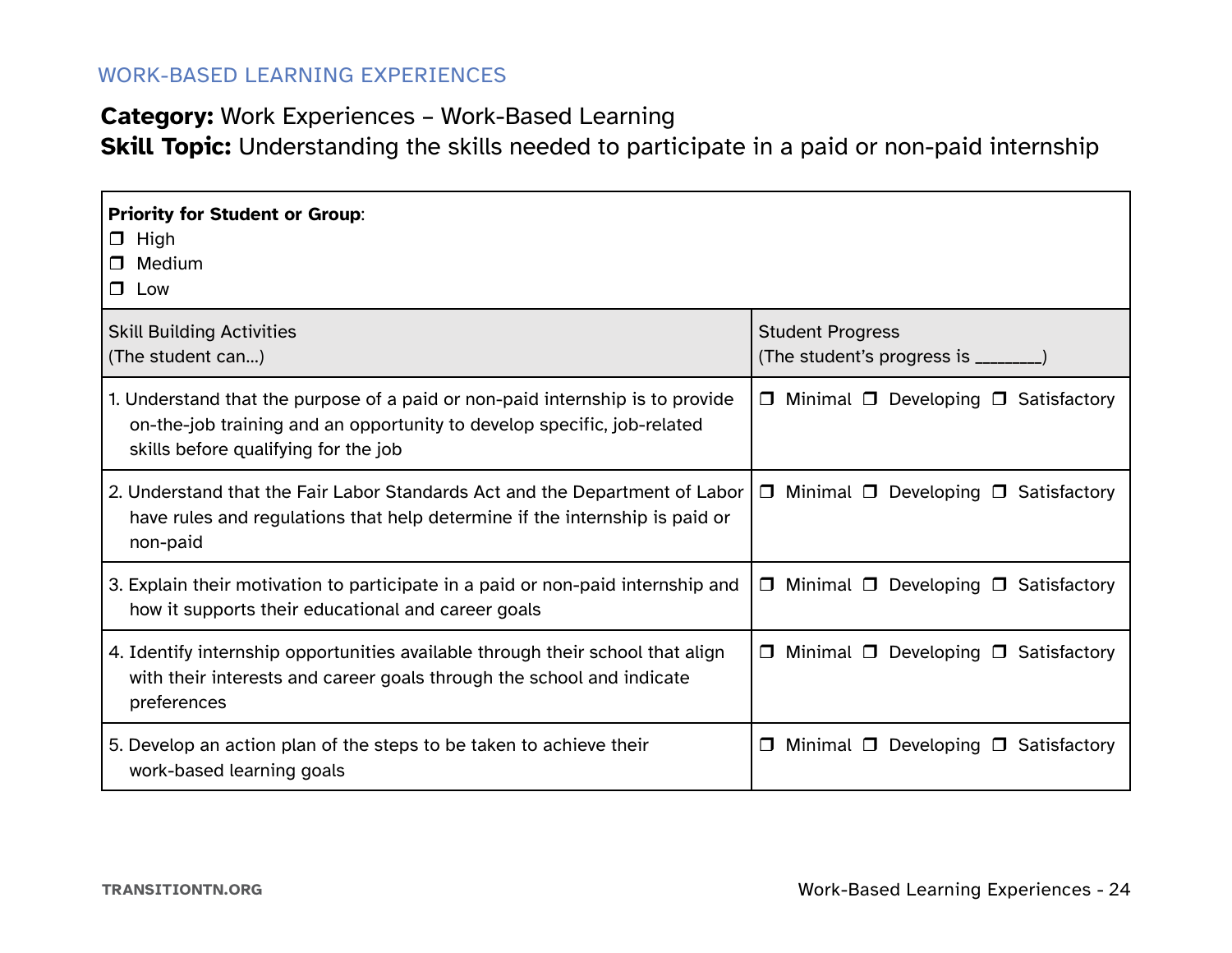| The student demonstrates proficiency: |  |
|---------------------------------------|--|
| $\Box$ Yes                            |  |
| $\Box$ No                             |  |
|                                       |  |
|                                       |  |
|                                       |  |

**Category:** Work Experiences – Work-Based Learning

**Skill Topic:** Understanding the skills needed to participate in a paid or non-paid work

experience

| Priority for Student or Group:<br>$\Box$ High<br>$\Box$ Medium<br>$\Box$ Low                                                                                                                             |                                                                |
|----------------------------------------------------------------------------------------------------------------------------------------------------------------------------------------------------------|----------------------------------------------------------------|
| <b>Skill Building Activities</b><br>(The student can)                                                                                                                                                    | <b>Student Progress</b><br>(The student's progress is ________ |
| 1. Understand that the purpose of a paid or non-paid work experience is to<br>provide opportunities to explore careers and experience the nature of work<br>through first-hand exposure in the workplace | Minimal $\Box$ Developing $\Box$ Satisfactory<br>$\Box$        |
| 2. Understand that the Fair Labor Standards Act and the Department of Labor  <br>have rules and regulations that help determine if the internship is paid or<br>non-paid                                 | Minimal $\Box$ Developing $\Box$ Satisfactory<br>$\Box$        |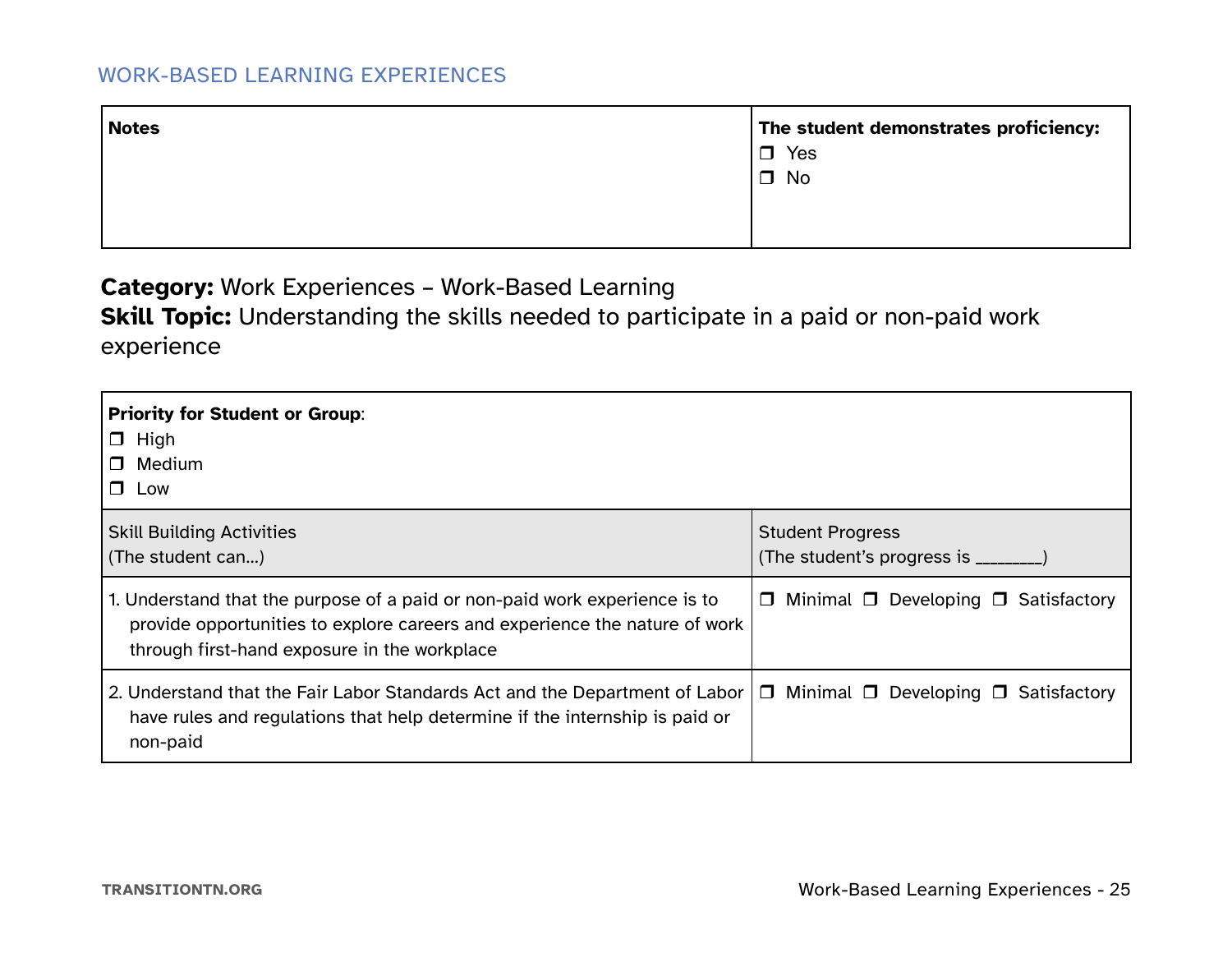| 3. Identify the differences between a paid or non-paid work experience:<br>a. Paid work experiences focus on general workplace skills or career<br>preparation activities within a specific industry or career area<br>Non-paid work experiences are more exploratory and are designed to<br>b.<br>expose the individual to a variety of occupations for the purpose of<br>building basic workplace skills | Minimal $\Box$ Developing $\Box$ Satisfactory                       |
|------------------------------------------------------------------------------------------------------------------------------------------------------------------------------------------------------------------------------------------------------------------------------------------------------------------------------------------------------------------------------------------------------------|---------------------------------------------------------------------|
| 4. Explain their motivation to participate in paid or non-paid work and how it                                                                                                                                                                                                                                                                                                                             | Minimal $\Box$ Developing $\Box$ Satisfactory                       |
| supports their educational and career goals                                                                                                                                                                                                                                                                                                                                                                | $\Box$                                                              |
| 5. Identify paid or non-paid work experiences available through their school                                                                                                                                                                                                                                                                                                                               | Minimal $\Box$ Developing $\Box$ Satisfactory                       |
| that align with their interests and career goals                                                                                                                                                                                                                                                                                                                                                           | $\Box$                                                              |
| 6. Develop an action plan of the steps that need to be taken to achieve their                                                                                                                                                                                                                                                                                                                              | Minimal $\Box$ Developing $\Box$ Satisfactory                       |
| work-based learning goals                                                                                                                                                                                                                                                                                                                                                                                  | $\Box$                                                              |
| <b>Notes</b>                                                                                                                                                                                                                                                                                                                                                                                               | The student demonstrates proficiency:<br>$\Box$ Yes<br>$\Box$<br>No |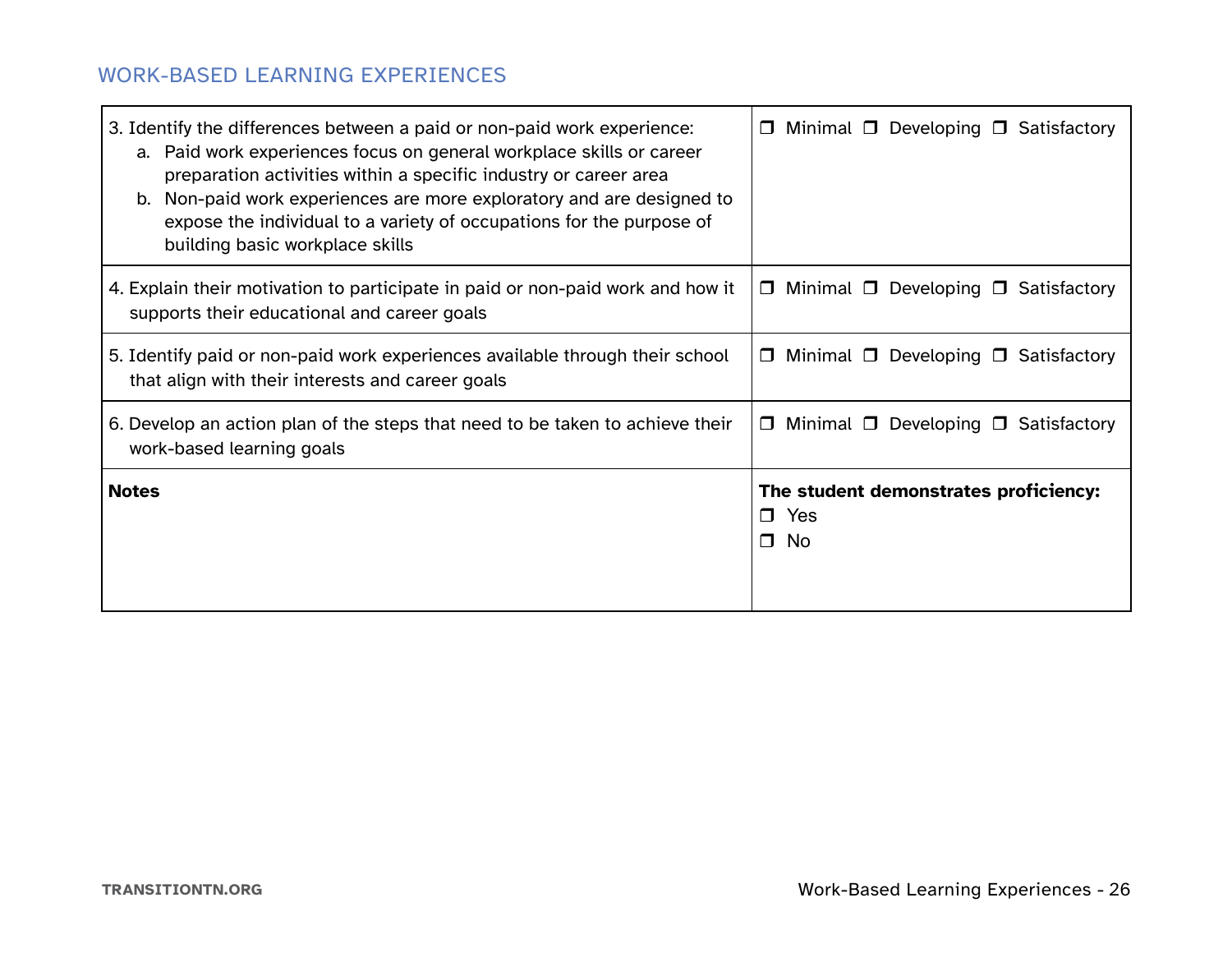#### **Category:** Work Experiences – Work-Based Learning

**Skill Topic:** Increasing background knowledge of the purpose and basic components of a  $resume<sup>1</sup>$ 

| <b>Priority for Student or Group:</b><br>High<br>$\Box$<br><b>Medium</b><br>$\Box$ Low                                                                                                                                                                                                                      |                                                                 |  |
|-------------------------------------------------------------------------------------------------------------------------------------------------------------------------------------------------------------------------------------------------------------------------------------------------------------|-----------------------------------------------------------------|--|
| Skill Building Activities (The student can)                                                                                                                                                                                                                                                                 | <b>Student Progress</b><br>(The student's progress is ________) |  |
| 1. Explain the purpose of a resume (examples: traditional resume, video<br>resume, or one-page profile) and how having one can lead to employment                                                                                                                                                           | Minimal $\Box$ Developing $\Box$ Satisfactory<br>□              |  |
| 2. Define and identify the different parts of a resume:<br>a. Education<br>b. Experience<br>c. Skills<br>d. References                                                                                                                                                                                      | Minimal $\Box$ Developing $\Box$ Satisfactory<br>□              |  |
| 3. Create a personal data sheet of basic information included in a resume:<br>a. Personal information<br>b. Education and Training<br><b>Employment History</b><br>C.<br><b>Community Service and Volunteer Work</b><br>d.<br>e. Awards<br>Special skills and additional certifications<br>References<br>q. | Minimal $\Box$ Developing $\Box$ Satisfactory<br>$\Box$         |  |

<sup>1</sup> The intent of service delivery for this topic is general instruction in resume building.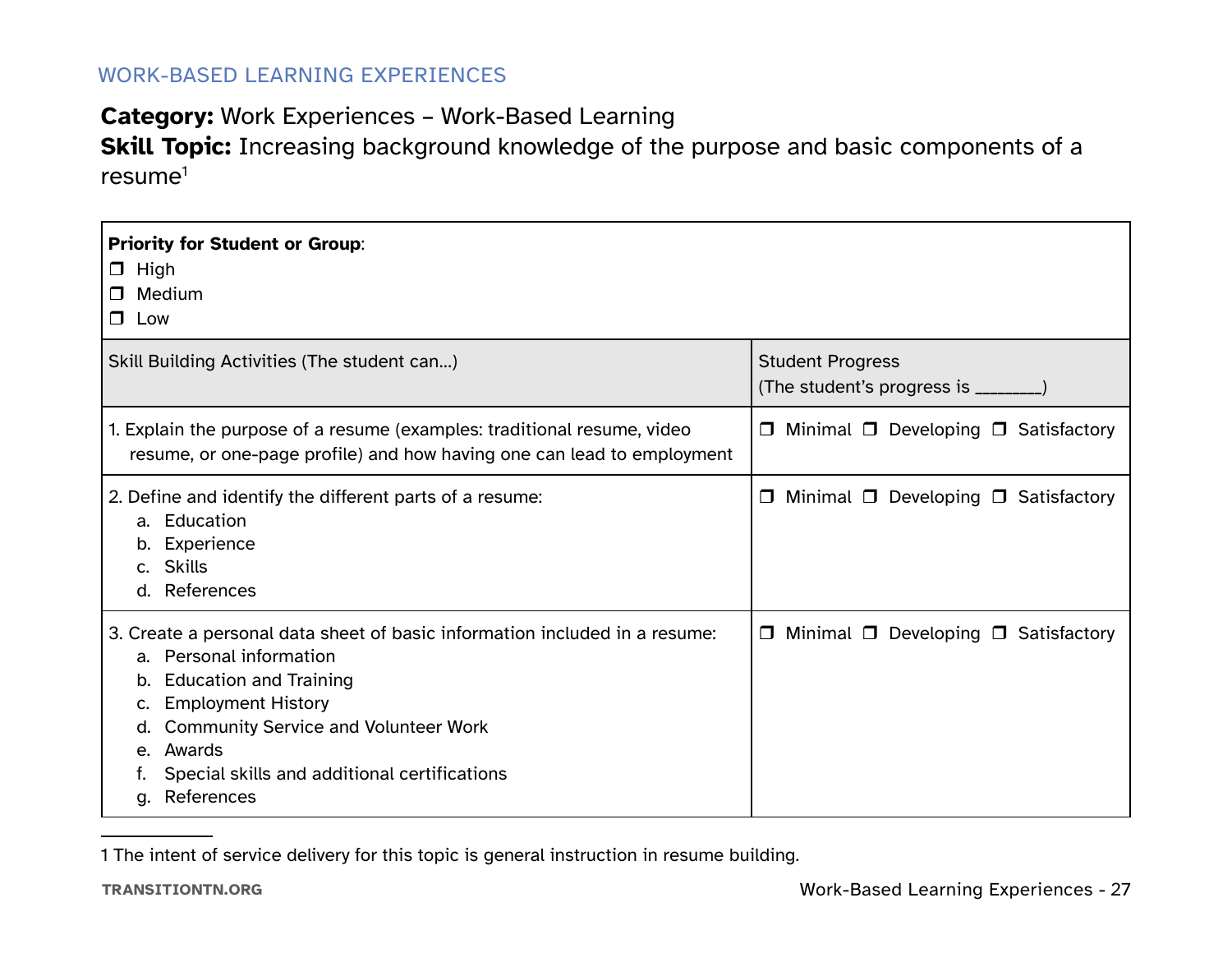| 4. Create a sample resume and/or one-page profile                                | $\Box$ Minimal $\Box$ Developing $\Box$ Satisfactory             |
|----------------------------------------------------------------------------------|------------------------------------------------------------------|
| 5. Create a sample cover letter                                                  | $\Box$ Minimal $\Box$ Developing $\Box$ Satisfactory             |
| 6. Understand how to update and edit a resume when new experiences are<br>gained | $\Box$ Minimal $\Box$ Developing $\Box$ Satisfactory             |
| <b>Notes</b>                                                                     | The student demonstrates proficiency:<br>$\Box$ Yes<br>$\Box$ No |

## **Category:** Work Experiences – Work-Based Learning **Skill Topic:** Developing skills to complete a job application

| <b>Priority for Student or Group:</b><br>$\Box$ High<br>$\Box$ Medium<br>$\Box$ Low |                                      |
|-------------------------------------------------------------------------------------|--------------------------------------|
| <b>Skill Building Activities</b>                                                    | <b>Student Progress</b>              |
| (The student can)                                                                   | (The student's progress is ________' |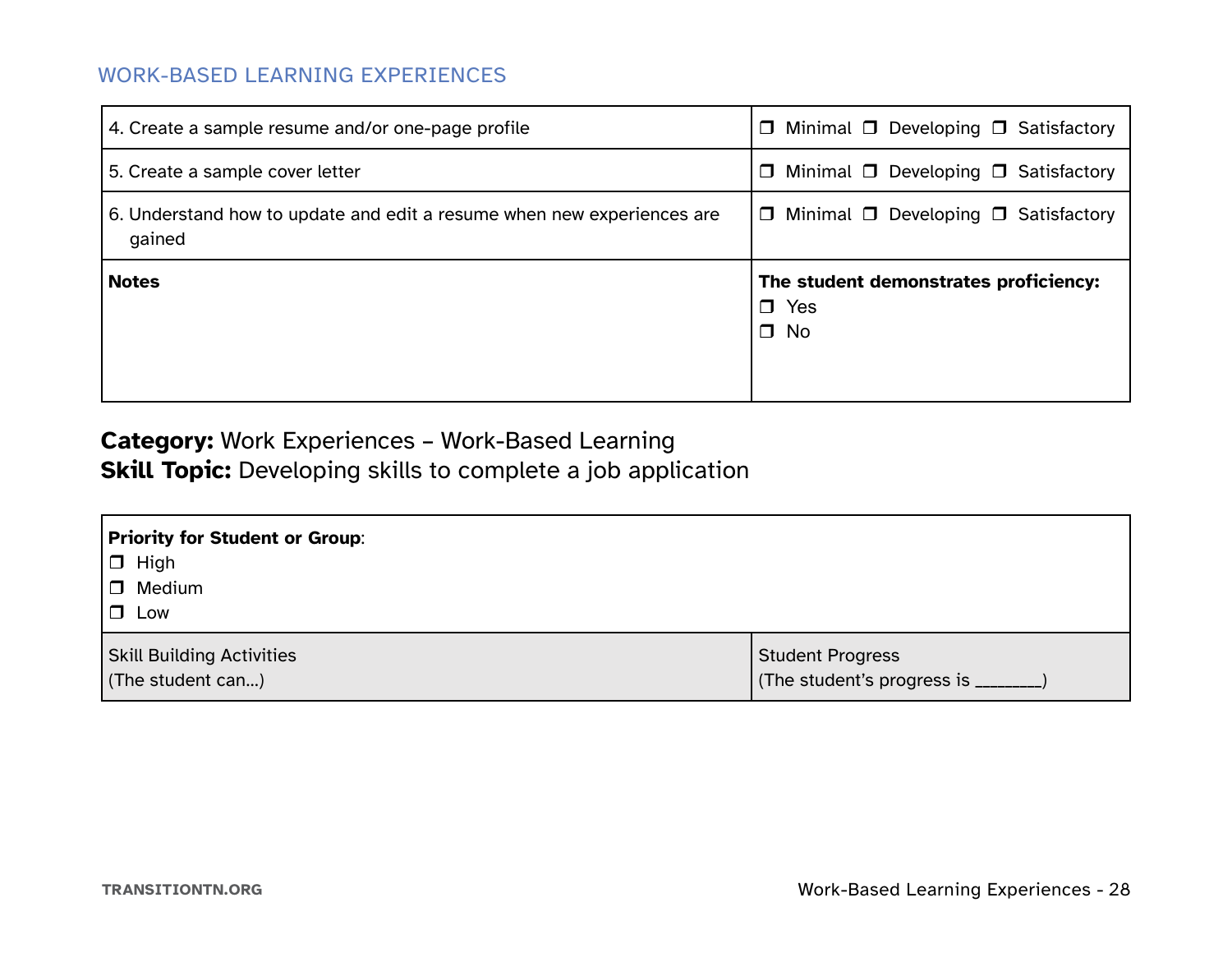| 1. Identify and produce the required information and documentation needed<br>to apply for a job:<br>a. State ID or Driver's License<br>b. Social Security Card<br>Position<br>C.<br>Education and certification information<br>d.<br>Previous work experience<br>e.<br>References<br>f.<br>g. Availability<br><b>Background checks</b><br>h. | $\Box$ Minimal $\Box$ Developing $\Box$ Satisfactory                |
|----------------------------------------------------------------------------------------------------------------------------------------------------------------------------------------------------------------------------------------------------------------------------------------------------------------------------------------------|---------------------------------------------------------------------|
| 2. Complete a job application(s) for WBL experiences of interest                                                                                                                                                                                                                                                                             | □ Minimal □ Developing □ Satisfactory                               |
| 3. Submit a job application<br>Applications can include:<br>a. Paper<br>b. Electronic                                                                                                                                                                                                                                                        | □ Minimal □ Developing □ Satisfactory                               |
| 4. Create a tracking system to track application submissions:<br><b>Business contact information</b><br>a.<br>Date of first contact<br>b.<br>c. Date of application submission<br>d. Follow up contact<br>e. Tracking references<br>Additional information to track<br>f.                                                                    | □ Minimal □ Developing □ Satisfactory                               |
| <b>Notes</b>                                                                                                                                                                                                                                                                                                                                 | The student demonstrates proficiency:<br>$\Box$ Yes<br>$\square$ No |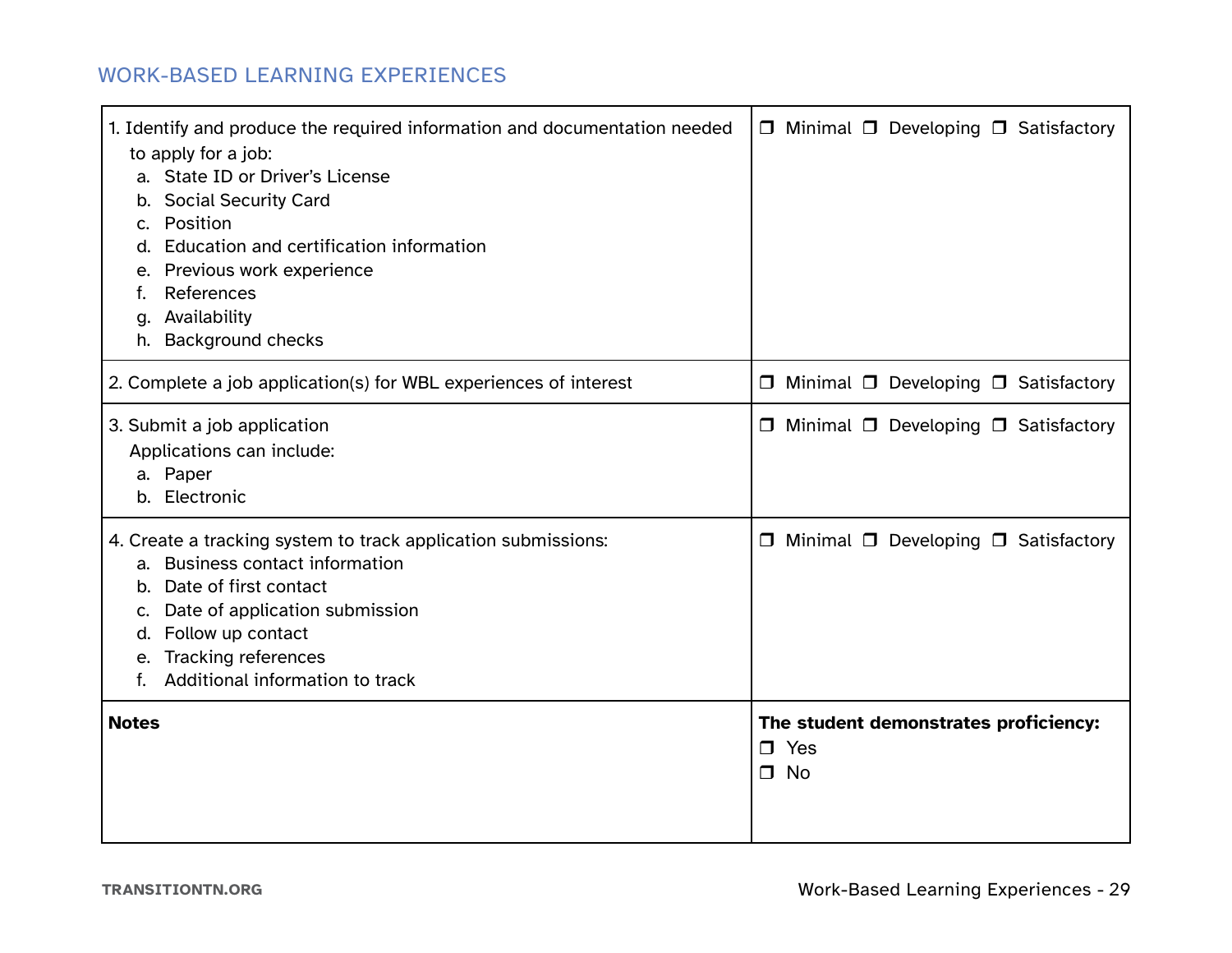## **Category:** Work Experiences – Work-Based Learning

**Skill Topic:** Understanding and developing skills needed to participate in future job interviews

| <b>Priority for Student or Group:</b><br>High<br>$\Box$<br>Medium<br>$\Box$<br>Low<br>$\Box$                                                                                                                                                                                                                         |                                                                 |
|----------------------------------------------------------------------------------------------------------------------------------------------------------------------------------------------------------------------------------------------------------------------------------------------------------------------|-----------------------------------------------------------------|
| <b>Skill Building Activities</b><br>(The student can)                                                                                                                                                                                                                                                                | <b>Student Progress</b><br>(The student's progress is ________) |
| 1. Practice reviewing job descriptions and be prepared to discuss the job<br>requirements                                                                                                                                                                                                                            | Minimal $\Box$ Developing $\Box$ Satisfactory<br>$\Box$         |
| 2. Identify questions to ask potential employers during an interview                                                                                                                                                                                                                                                 | Minimal $\Box$ Developing $\Box$ Satisfactory<br>$\Box$         |
| 3. Determine what documents they need to be prepared to bring and share<br>during an interview                                                                                                                                                                                                                       | $\Box$ Minimal $\Box$ Developing $\Box$ Satisfactory            |
| 4. Identify and understand the importance of interview logistics:<br>a. Date<br>Time<br>b <sub>1</sub><br>Name of the hiring manager, head of the department, head employer<br>Location of the interview<br>d.<br>Transportation options<br>e.<br>Professional clothing options<br>Other important information<br>a. | Minimal $\Box$ Developing $\Box$ Satisfactory<br>$\Box$         |
| 5. Determine potential accommodations that may be needed for job<br>interviews                                                                                                                                                                                                                                       | Minimal $\Box$ Developing $\Box$ Satisfactory<br>$\Box$         |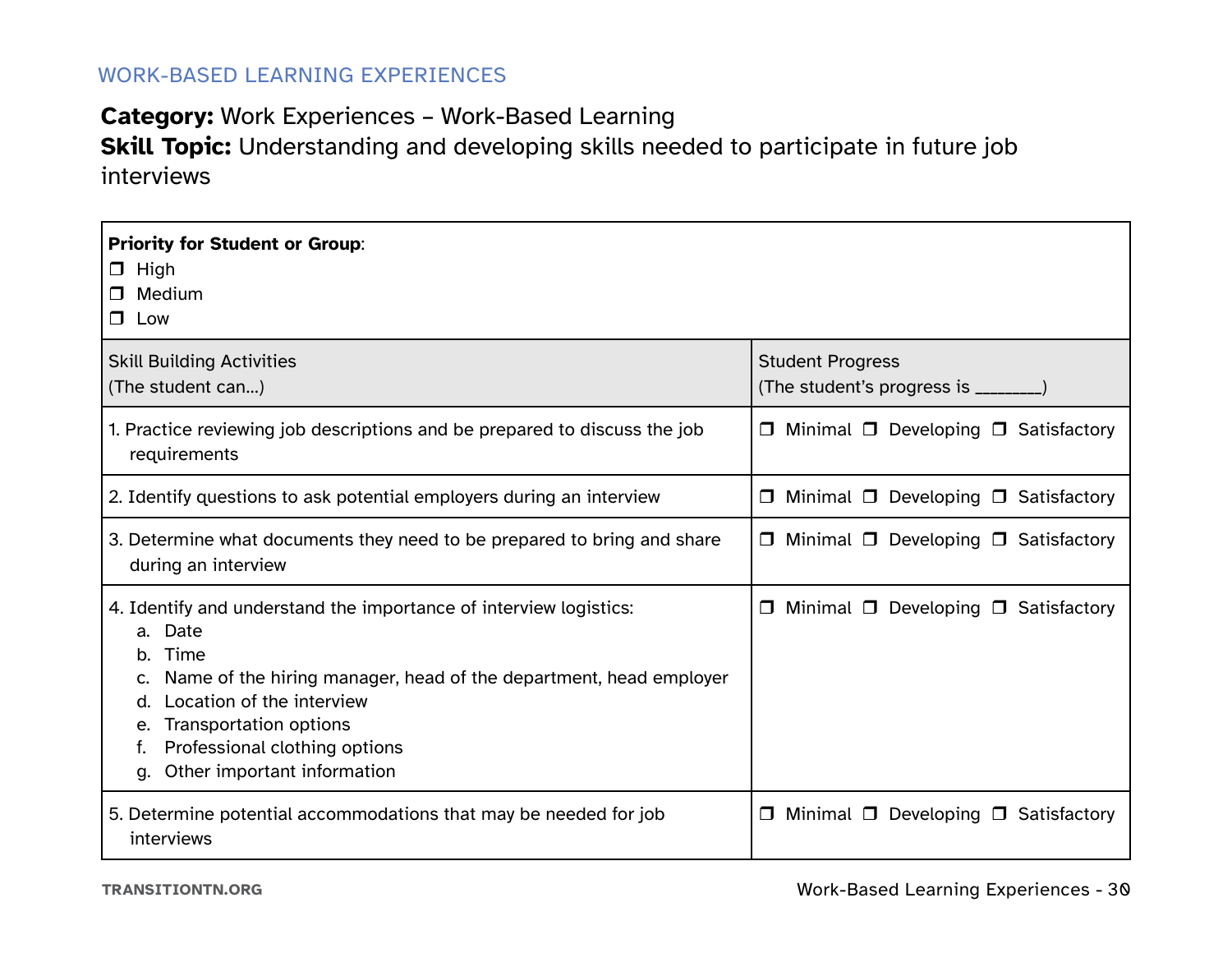<span id="page-37-0"></span>

| 6. Understanding how to answer and ask job-related questions:<br>a. Job-related experience<br>b. Training or certifications<br>c. Interest level                                                                                    | Minimal $\Box$ Developing $\Box$ Satisfactory<br>$\Box$          |
|-------------------------------------------------------------------------------------------------------------------------------------------------------------------------------------------------------------------------------------|------------------------------------------------------------------|
| 7. Practice professional behavior by participating in mock interviews:<br>a. Use appropriate body language<br>b. Use appropriate grammar<br>Keep information relevant and positive<br>Be calm and composed<br>d.<br>e. Pace answers | Minimal $\Box$ Developing $\Box$ Satisfactory<br>$\Box$          |
| 8. Complete a mock interview and use feedback to improve interviewing<br>skills                                                                                                                                                     | Minimal $\Box$ Developing $\Box$ Satisfactory<br>$\Box$          |
| <b>Notes</b>                                                                                                                                                                                                                        | The student demonstrates proficiency:<br>$\Box$ Yes<br>$\Box$ No |

## **Category:** Job Skills **Skill Topic:** Practicing technical, transferable skills in the workplace

| <b>Priority for Student or Group:</b>        |  |
|----------------------------------------------|--|
| $\boxed{\Box}$ High<br>$\boxed{\Box}$ Medium |  |
|                                              |  |
| Low                                          |  |
|                                              |  |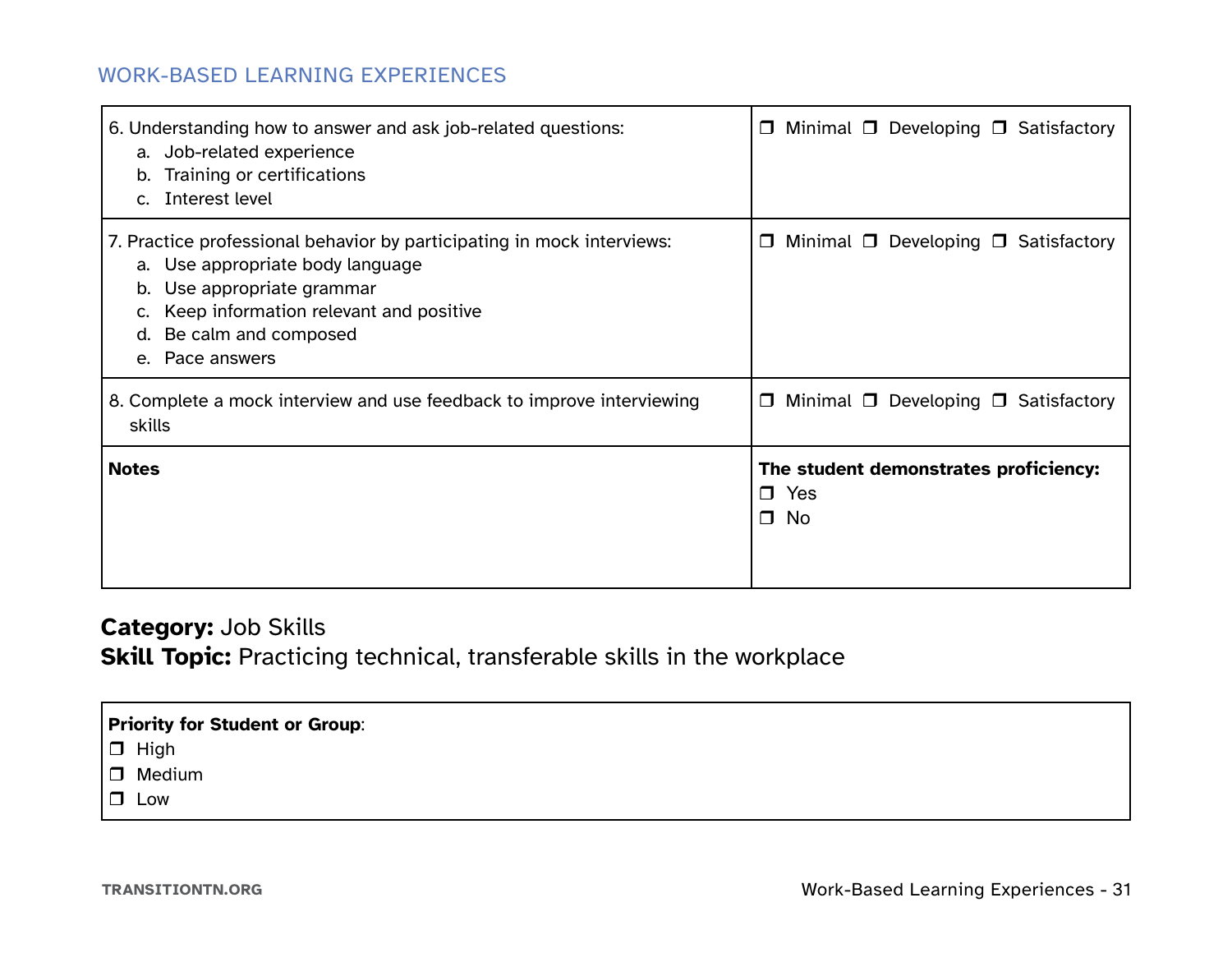| <b>Skill Building Activities</b><br>(The student can)                                                                                                                                                                                                                                                        | <b>Student Progress</b><br>(The student's progress is ________) |
|--------------------------------------------------------------------------------------------------------------------------------------------------------------------------------------------------------------------------------------------------------------------------------------------------------------|-----------------------------------------------------------------|
| 1. Identify their WBL experience as a paid or non-paid experience                                                                                                                                                                                                                                            | $\Box$ Minimal $\Box$ Developing $\Box$ Satisfactory            |
| 2. Discuss the advantages of participating in a WBL experience at an<br>integrated work setting in the community:<br>a. Identify if their WBL experience is at an integrated work setting                                                                                                                    | □ Minimal □ Developing □ Satisfactory                           |
| 3. Develop career goals for the WBL experience:<br>a. Participate in regular assessments and progress checks                                                                                                                                                                                                 | $\Box$ Minimal $\Box$ Developing $\Box$ Satisfactory            |
| 4. Participate in required orientation or training:<br>a. Human Resources<br>b. Safety<br>c. Job-specific training<br>d. Daily process for logging/reporting work hours                                                                                                                                      | $\Box$ Minimal $\Box$ Developing $\Box$ Satisfactory            |
| 5. Identify job duties and work expectations:<br>a. Work schedule<br>b. Review of work hours, breaks, and lunch policies<br>c. Attendance requirements, including procedures for calling in when<br>absent<br>d. Cell phone usage policy<br>Dress code<br>e.<br><b>Timeliness</b><br>Workplace conduct<br>g. | Minimal $\Box$ Developing $\Box$ Satisfactory<br>$\Box$         |
| 6. Understand how the Fair Labor Standards Act and The Child Labor Laws<br>impact the type of job, hours, and days they can work                                                                                                                                                                             | $\Box$ Minimal $\Box$ Developing $\Box$ Satisfactory            |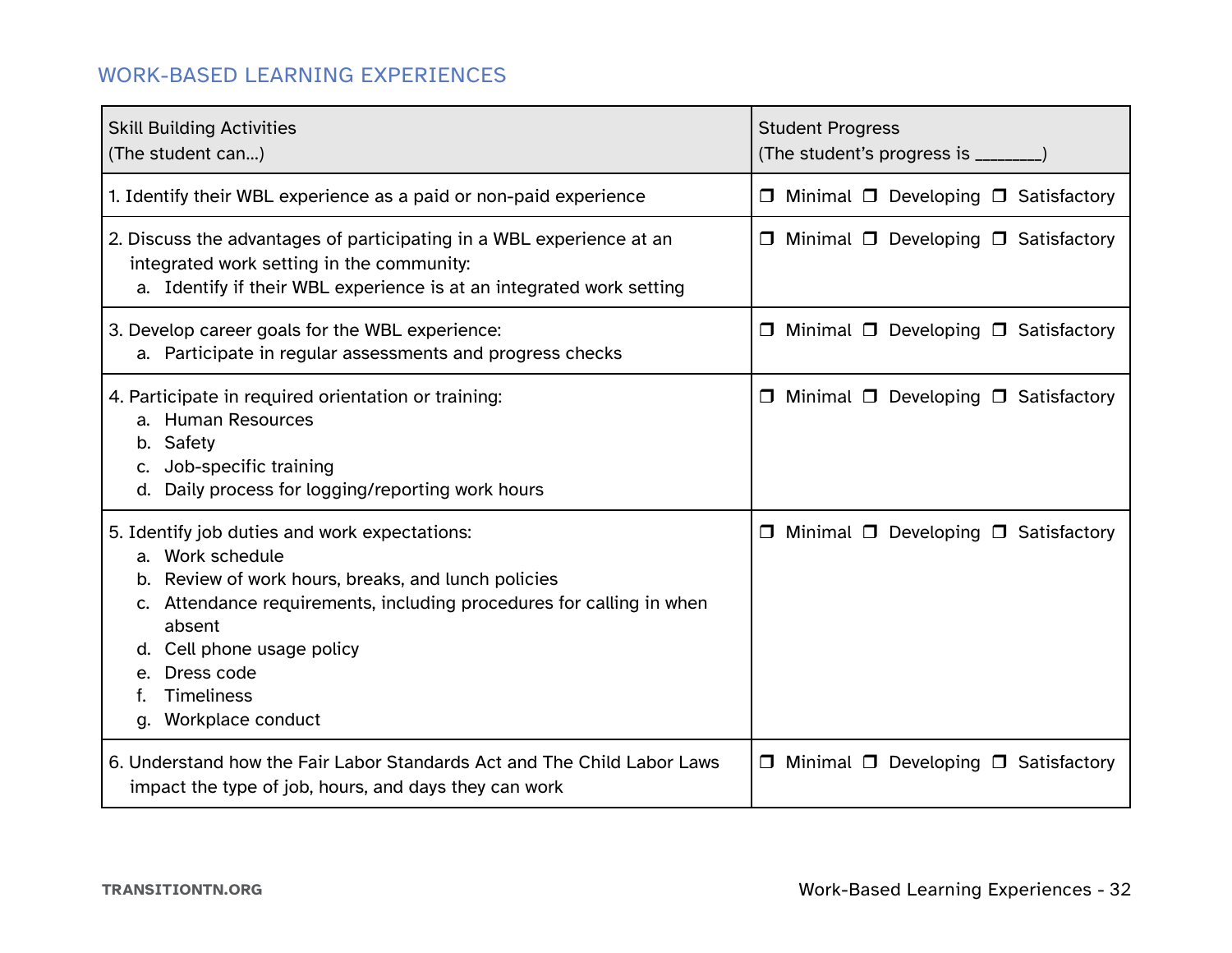| 7. Understand the impact of deciding to disclose or not disclose their<br>disability at the worksite | $\Box$ Minimal $\Box$ Developing $\Box$ Satisfactory             |
|------------------------------------------------------------------------------------------------------|------------------------------------------------------------------|
| <b>Notes</b>                                                                                         | The student demonstrates proficiency:<br>$\Box$ Yes<br>$\Box$ No |

## **Category:** Job Skills

## **Skill Topic:** Developing employment and work maturity skills

| <b>Priority for Student or Group:</b><br>$\Box$ High<br>Medium<br>$\Box$<br>$\Box$ Low |                                                         |
|----------------------------------------------------------------------------------------|---------------------------------------------------------|
| <b>Skill Building Activities</b>                                                       | <b>Student Progress</b>                                 |
| (The student can)                                                                      | (The student's progress is ________)                    |
| 1. Determine how to professionally communicate on the job with employers               | Minimal $\Box$ Developing $\Box$ Satisfactory           |
| and coworkers                                                                          | $\Box$                                                  |
| 2. Understand that positive work habits are valued traits by employers                 | Minimal $\Box$ Developing $\Box$ Satisfactory<br>$\Box$ |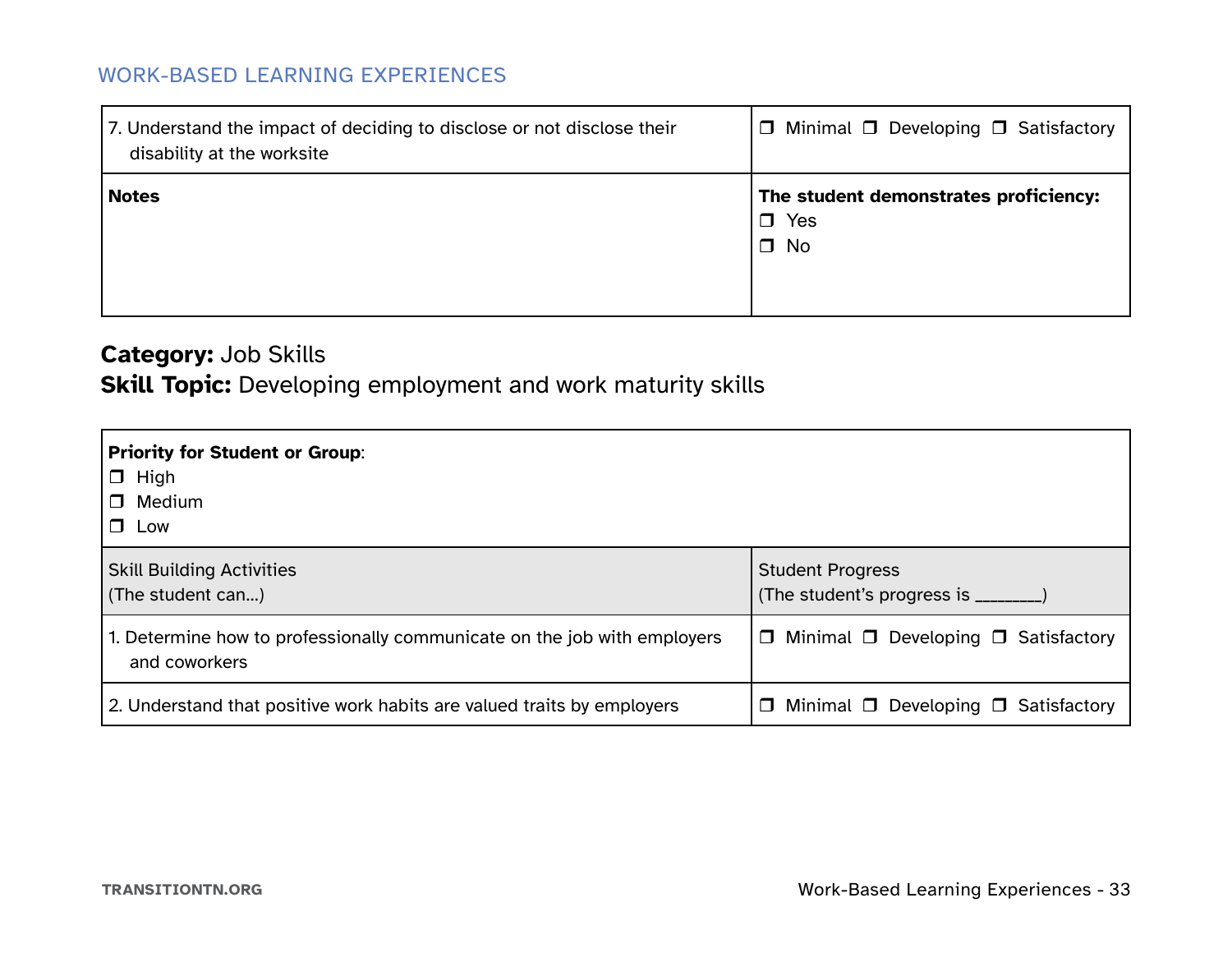|              | 3. Develop and demonstrate positive work habits in instructional situations             | $\Box$ Minimal $\Box$ Developing $\Box$ Satisfactory |
|--------------|-----------------------------------------------------------------------------------------|------------------------------------------------------|
|              | and at the WBL site:                                                                    |                                                      |
|              | a. Punctuality – arrive to work on time every day                                       |                                                      |
|              | b. Attendance – report to work unless you are genuinely ill or there is an<br>emergency |                                                      |
|              | c. Productivity – ensure that quantity and quality measures are met                     |                                                      |
| d.           | Initiative – start work independently                                                   |                                                      |
| e.           | Cooperation – get along with the boss, coworkers, and customers                         |                                                      |
|              | Attention to detail – follow the rules and directions                                   |                                                      |
| q.           | Adaptability – can do more than one job task                                            |                                                      |
| h.           | Diligence – strive to improve job performance consistently                              |                                                      |
|              | Appearance - always dresses appropriately                                               |                                                      |
|              | Open-minded – accept constructive criticism                                             |                                                      |
|              | Honest and trustworthy – can be depended upon to make the right                         |                                                      |
|              | decision                                                                                |                                                      |
| <b>Notes</b> |                                                                                         | The student demonstrates proficiency:<br>Yes<br>П.   |
|              |                                                                                         | $\Box$<br>No                                         |
|              |                                                                                         |                                                      |
|              |                                                                                         |                                                      |
|              |                                                                                         |                                                      |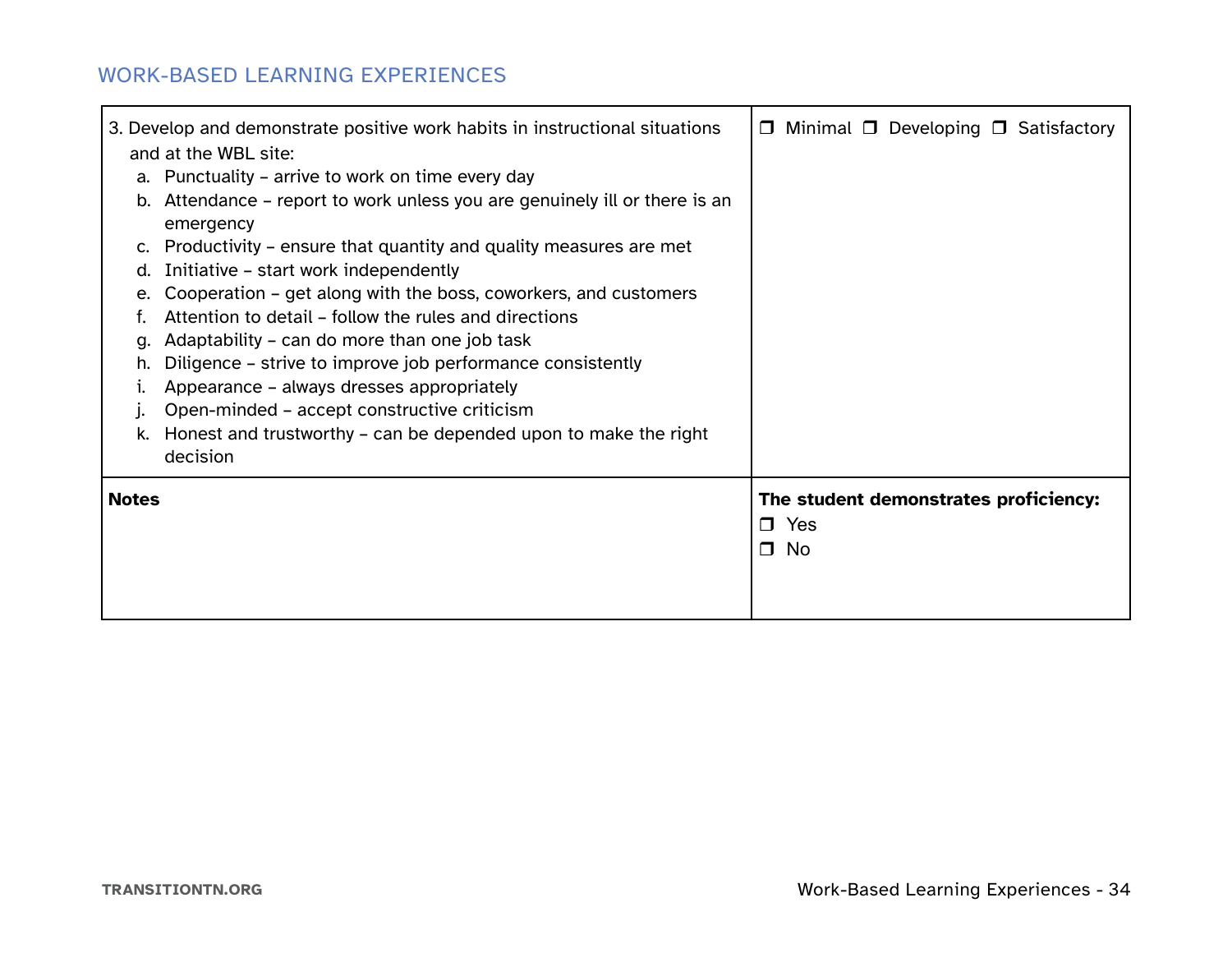## **Category:** Job Skills **Skill Topic:** Reflecting on WBL experiences and identifying how they impact their future career goals

| <b>Priority for Student or Group:</b><br>$\Box$ High<br>Medium<br>$\Box$<br>$\Box$ Low                                                                                                                                     |                                                                |
|----------------------------------------------------------------------------------------------------------------------------------------------------------------------------------------------------------------------------|----------------------------------------------------------------|
| <b>Skill Building Activities</b><br>(The student can)                                                                                                                                                                      | <b>Student Progress</b><br>(The student's progress is ________ |
| 1. Engage in insightful reflection of job performance:<br>a. Accept feedback from others<br>Use feedback to guide toward becoming a successful employee at any<br>future job                                               | Minimal $\Box$ Developing $\Box$ Satisfactory<br>□             |
| 2. Participate in self-evaluation activities:<br>a. What did they accomplish?<br>What did they learn?<br>b.<br>What new skills did they acquire?<br>What skills do they see as weaknesses that they would like to improve? | Minimal $\Box$ Developing $\Box$ Satisfactory<br>0             |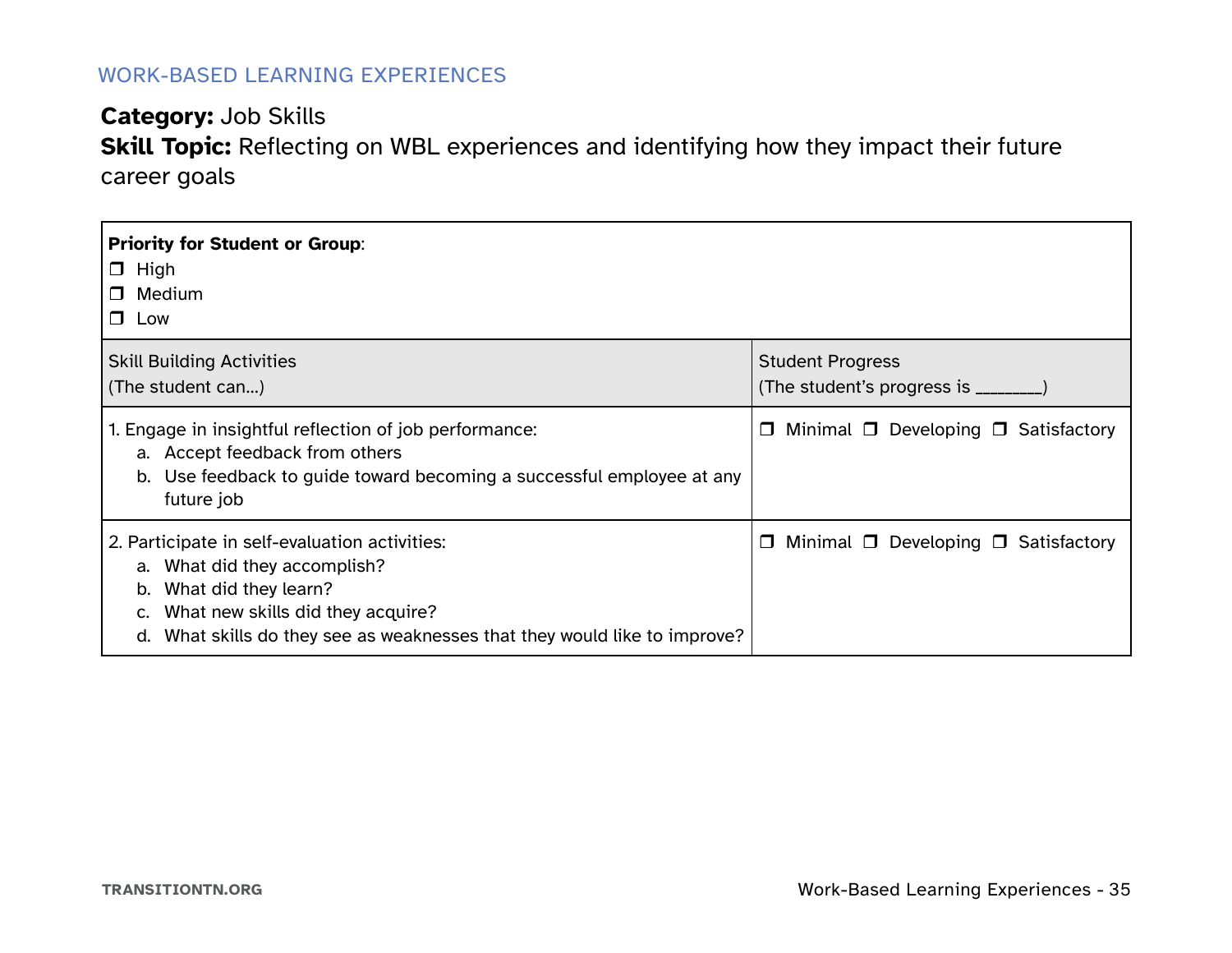| 3. Participate in an exit interview with supervisor and assess their workplace<br>skills:<br>a. Dependability<br>b. Personal appearance<br>Relationship with supervisor<br>C.<br><b>Quality of work</b><br>d.<br><b>Quantity of work</b><br>e.<br>Initiative<br>t.<br>Time management<br>q.<br>h. Advocacy skills | $\Box$ Minimal $\Box$ Developing $\Box$ Satisfactory |
|-------------------------------------------------------------------------------------------------------------------------------------------------------------------------------------------------------------------------------------------------------------------------------------------------------------------|------------------------------------------------------|
| 4. Send a thank-you note or email to the worksite supervisor:<br>a. Note should be sent within 2-3 days                                                                                                                                                                                                           | $\Box$ Minimal $\Box$ Developing $\Box$ Satisfactory |
| 5. Update their resume:<br>a. Add new skills<br>b. Add work site information                                                                                                                                                                                                                                      | $\Box$ Minimal $\Box$ Developing $\Box$ Satisfactory |
| 6. Demonstrate the growth of skills and knowledge through the development<br>of artifacts and portfolios:<br>a. Work products<br>b. Evaluations<br>Research<br>d. Reflections<br>e. Presentations                                                                                                                 | $\Box$ Minimal $\Box$ Developing $\Box$ Satisfactory |
| 7. Discuss next steps and determine if their future should include<br>postsecondary education at a college or through career training:<br>a. Identify potential options to gain postsecondary education or career<br>training<br>b. Review learning goals and progress toward meeting these goals                 | $\Box$ Minimal $\Box$ Developing $\Box$ Satisfactory |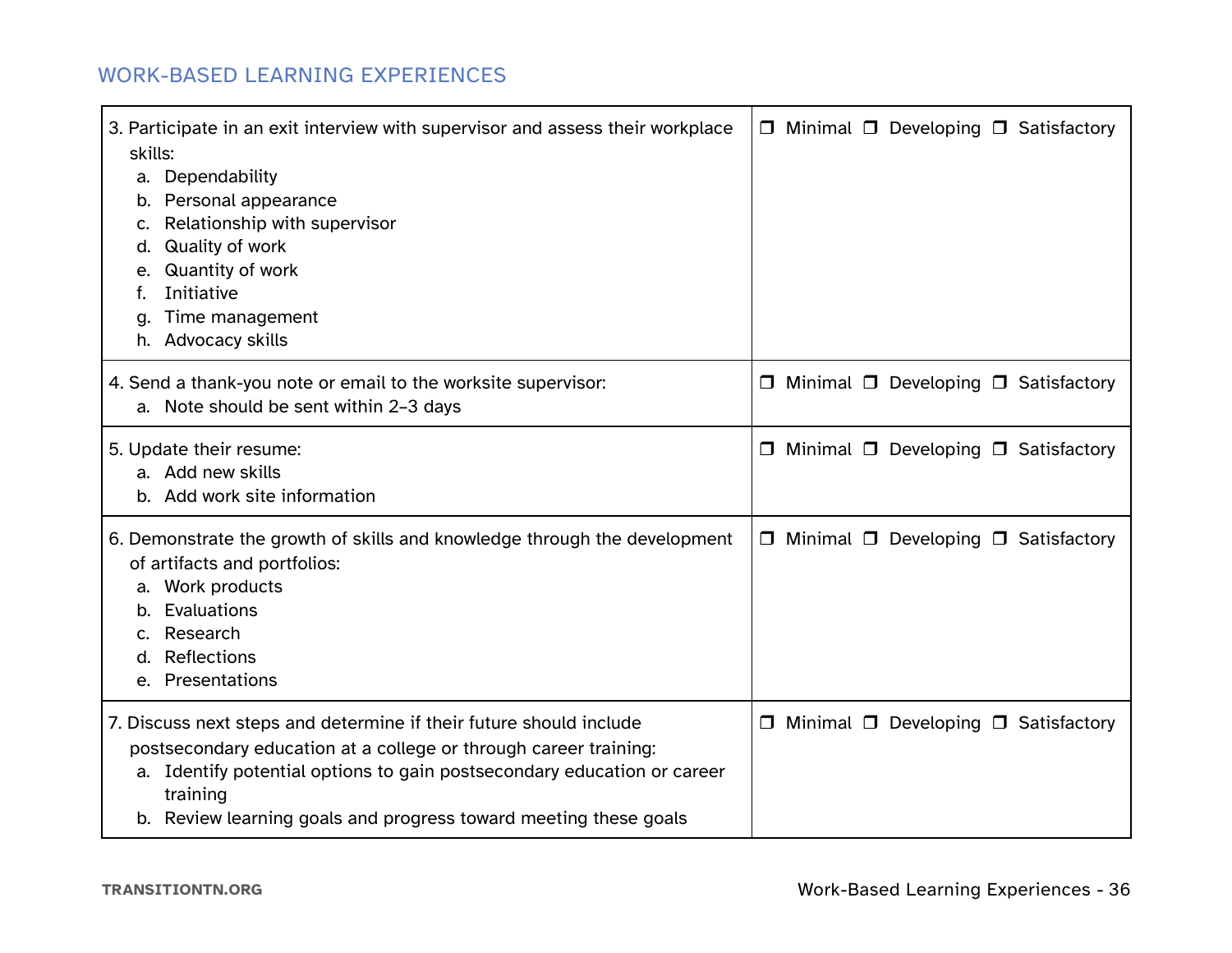<span id="page-43-0"></span>

| <b>Notes</b> | The student demonstrates proficiency:<br>$\Box$ Yes |
|--------------|-----------------------------------------------------|
|              | $\square$ No                                        |
|              |                                                     |

**Category:** Additional Work-Based Learning Experiences<sup>2</sup>

**Skill Topic:** Gaining skills through participating in mock interviews to gain the skills needed for future career goals

| Priority for Student or Group:<br>$\Box$ High<br>$\Box$ Medium<br>$\Box$ Low                                                                           |                                                                 |
|--------------------------------------------------------------------------------------------------------------------------------------------------------|-----------------------------------------------------------------|
| <b>Skill Building Activities</b><br>(The student can)                                                                                                  | <b>Student Progress</b><br>(The student's progress is ________) |
| 1. Introduce themselves to the mock interviewer                                                                                                        | Minimal $\Box$ Developing $\Box$ Satisfactory<br>$\Box$         |
| 2. Present the interviewer with their resume or one-page profile at the start of $\Box$ Minimal $\Box$ Developing $\Box$ Satisfactory<br>the interview |                                                                 |

<sup>2</sup> The Skill-Based Activities in this category are meant to be immersive learning opportunities that can enhance work-based learning. Please note that these activities can be embedded into Work-based Learning service delivery at any point where it is appropriate for the student. Before involving students in these experiences, be sure that students are prepared and have the background knowledge to participate in these activities.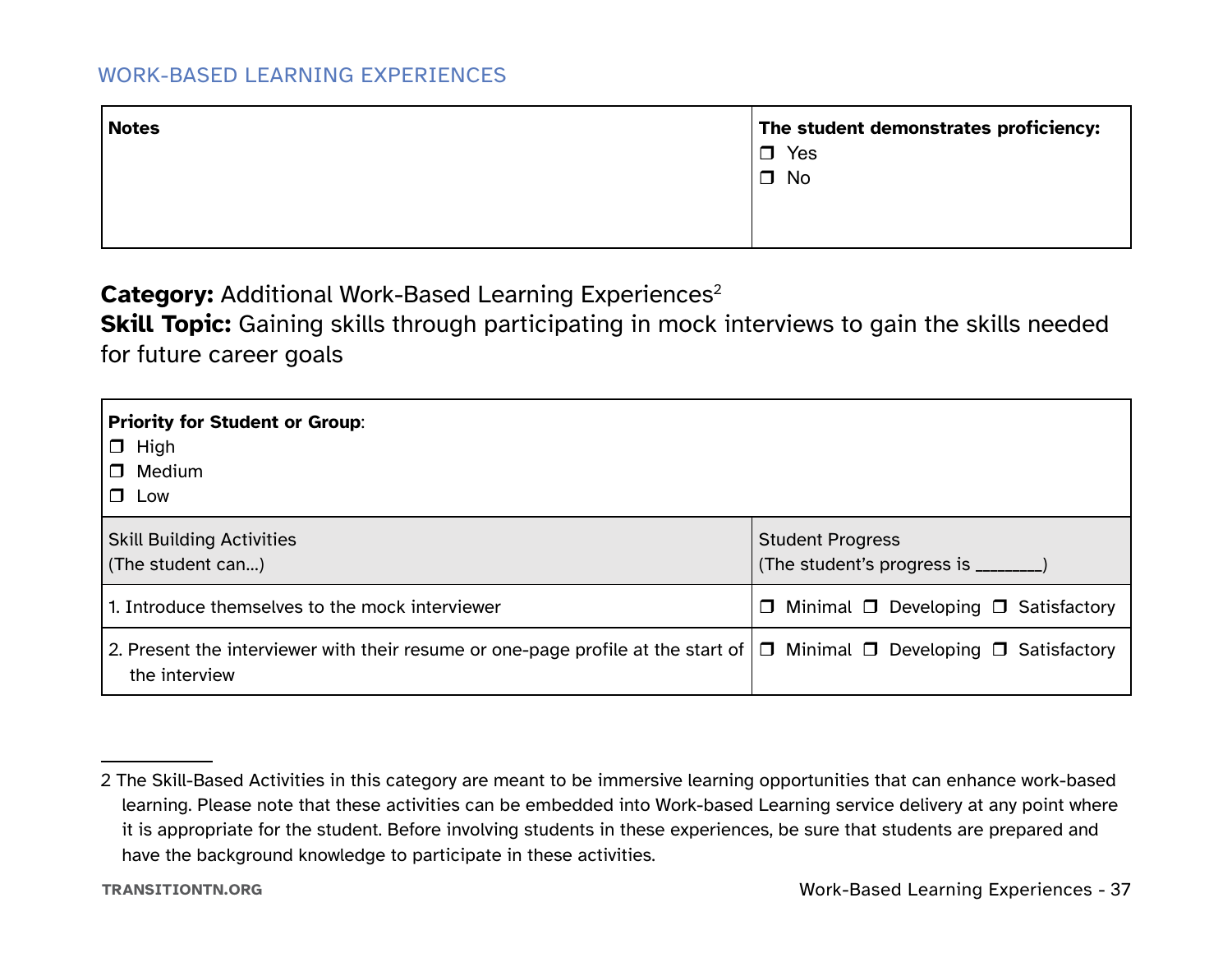| 3. Maintain good eye contact and an appropriate voice volume during the    | Minimal $\Box$ Developing $\Box$ Satisfactory                       |
|----------------------------------------------------------------------------|---------------------------------------------------------------------|
| interview                                                                  | $\Box$                                                              |
| 4. Ask 2-3 questions at the end of the interview about the job or company  | Minimal $\Box$ Developing $\Box$ Satisfactory<br>$\Box$             |
| 5. Ask the interviewer for their contact information to follow up with the | Minimal $\Box$ Developing $\Box$ Satisfactory                       |
| interviewer                                                                | $\Box$                                                              |
| 6. Discuss the importance of sending a thank-you note or email after an    | Minimal $\Box$ Developing $\Box$ Satisfactory                       |
| actual job interview                                                       | $\Box$                                                              |
| 7. Reflect on interview performance                                        | Minimal $\Box$ Developing $\Box$ Satisfactory<br>$\Box$             |
| <b>Notes</b>                                                               | The student demonstrates proficiency:<br>$\Box$ Yes<br>No<br>$\Box$ |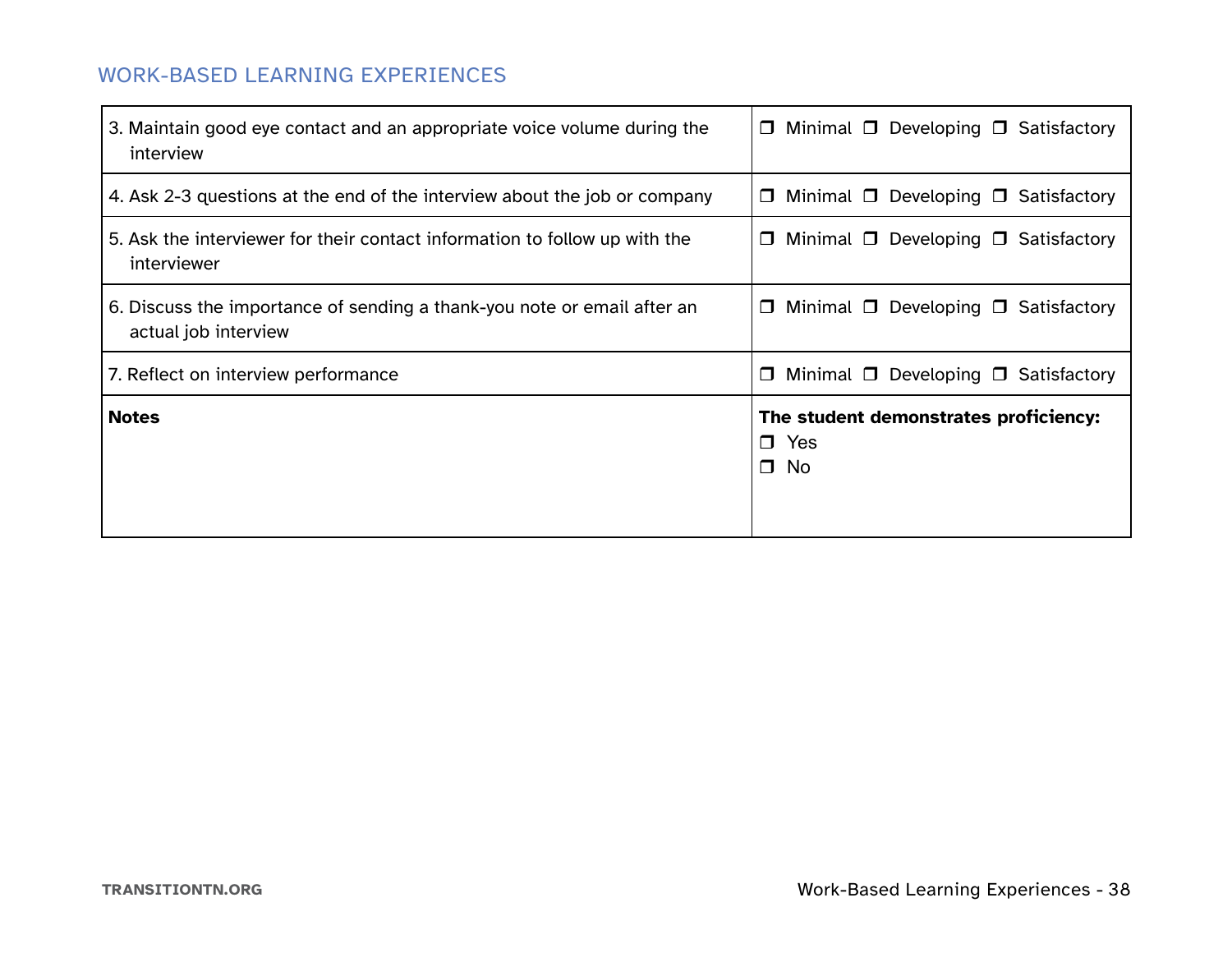## **Category:** Additional Work-Based Learning Experiences<sup>3</sup>

**Skill Topic:** Gaining skills through participating in a career mentorship experience

| <b>Priority for Student or Group:</b><br>$\Box$ High<br>$\Box$ Medium<br>$\Box$ Low                                                                     |                                                         |
|---------------------------------------------------------------------------------------------------------------------------------------------------------|---------------------------------------------------------|
| <b>Skill Building Activities</b>                                                                                                                        | <b>Student Progress</b>                                 |
| (The student can)                                                                                                                                       | (The student's progress is ________)                    |
| 1. Understand that a career mentor can provide guidance and advice on                                                                                   | Minimal $\Box$ Developing $\Box$ Satisfactory           |
| specific industries or career fields                                                                                                                    | $\Box$                                                  |
| 2. Identify specific jobs or careers they would like to learn more about                                                                                | Minimal $\Box$ Developing $\Box$ Satisfactory<br>0      |
| 3. Research general information about the job or career such as:<br>a. Career field, cluster, and pathway<br>b. Labor market information<br>c. Location | Minimal $\Box$ Developing $\Box$ Satisfactory<br>$\Box$ |
| 4. Work with the provider to identify a potential mentor:                                                                                               | Minimal $\Box$ Developing $\Box$ Satisfactory           |
| a. Mentorship can be virtual, in person, or a hybrid of the two                                                                                         | $\Box$                                                  |

<sup>3</sup> The Skill-Based Activities in this category are meant to be immersive learning opportunities that can enhance work-based learning. Please note that these activities can be embedded into Work-based Learning service delivery at any point where it is appropriate for the student. Before involving students in these experiences, be sure that students are prepared and have the background knowledge to participate in these activities.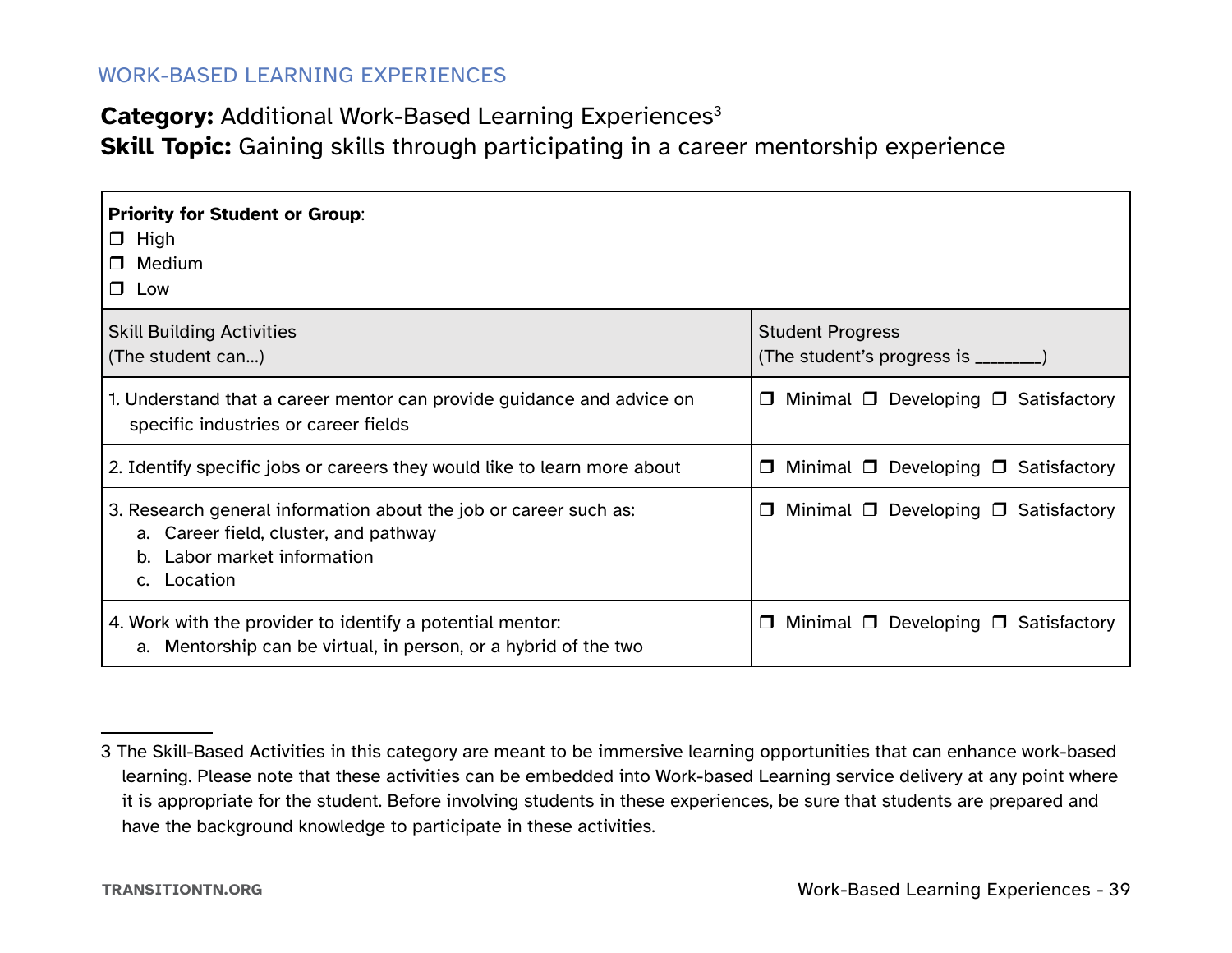| 5. Attend all scheduled meetings with mentor and track information about the<br>industry or career area                                                                                              | $\Box$ Minimal $\Box$ Developing $\Box$ Satisfactory                |
|------------------------------------------------------------------------------------------------------------------------------------------------------------------------------------------------------|---------------------------------------------------------------------|
| 6. Reflect on the mentorship and determine if they would like to pursue a<br>WBL experience in the industry or career area                                                                           | Minimal $\Box$ Developing $\Box$ Satisfactory<br>$\Box$             |
| 7. Demonstrate the growth of skills and knowledge through the development<br>of artifacts and portfolios:<br>a. Work products<br>b. Evaluations<br>c. Research<br>d. Reflections<br>e. Presentations | $\Box$ Minimal $\Box$ Developing $\Box$ Satisfactory                |
| <b>Notes</b>                                                                                                                                                                                         | The student demonstrates proficiency:<br>$\Box$ Yes<br>$\square$ No |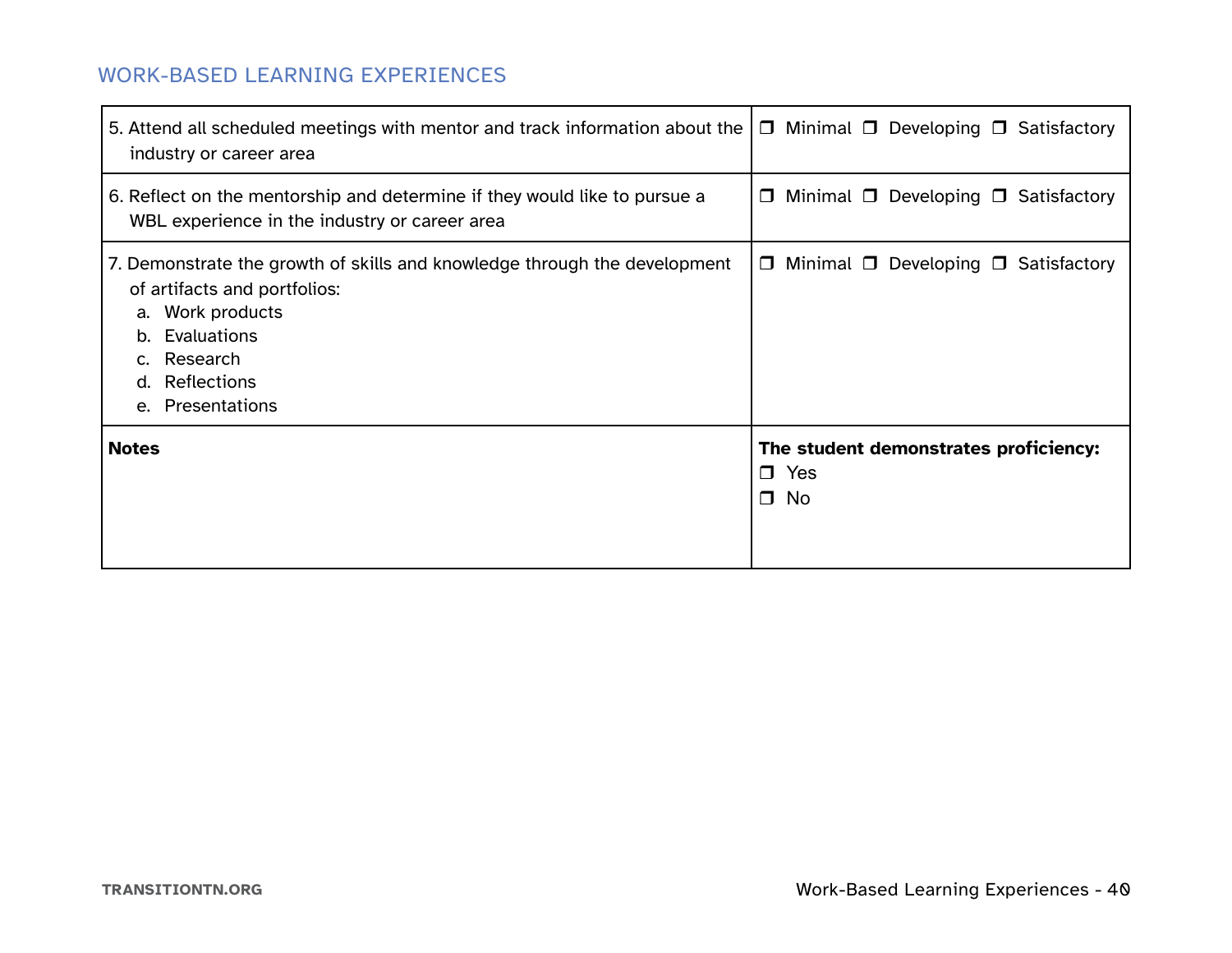## **Category:** Additional Work-Based Learning Experiences<sup>4</sup> **Skill Topic:** Gaining skills through participating in career-related competitions

| <b>Priority for Student or Group:</b><br>$\Box$ High<br>Medium<br>$\Box$<br>Low<br>$\Box$                                                                                                             |                                                         |
|-------------------------------------------------------------------------------------------------------------------------------------------------------------------------------------------------------|---------------------------------------------------------|
| <b>Skill Building Activities</b>                                                                                                                                                                      | <b>Student Progress</b>                                 |
| (The student can)                                                                                                                                                                                     | (The student's progress is ________)                    |
| 1. Understand that career-related competitions provide opportunities<br>for students to demonstrate mastery of career-related skills through<br>presentations or competitions judged by professionals | Minimal $\Box$ Developing $\Box$ Satisfactory<br>$\Box$ |
| 2. Express motivation to explore careers and develop skills outside of high                                                                                                                           | Minimal $\Box$ Developing $\Box$ Satisfactory           |
| school                                                                                                                                                                                                | $\Box$                                                  |
| 3. Identify career-related competition options that are available through their<br>school or other community organizations                                                                            | $\Box$ Minimal $\Box$ Developing $\Box$ Satisfactory    |
| 4. Compare and contrast the types of experiences that each career-related                                                                                                                             | Minimal $\Box$ Developing $\Box$ Satisfactory           |
| competition will provide                                                                                                                                                                              | $\Box$                                                  |
| 5. Join a career-related competition that provides skill development and                                                                                                                              | Minimal $\Box$ Developing $\Box$ Satisfactory           |
| exposure to careers of interest                                                                                                                                                                       | $\Box$                                                  |

<sup>4</sup> The Skill-Based Activities in this category are meant to be immersive learning opportunities that can enhance work-based learning. Please note that these activities can be embedded into Work-based Learning service delivery at any point where it is appropriate for the student. Before involving students in these experiences, be sure that students are prepared and have the background knowledge to participate in these activities.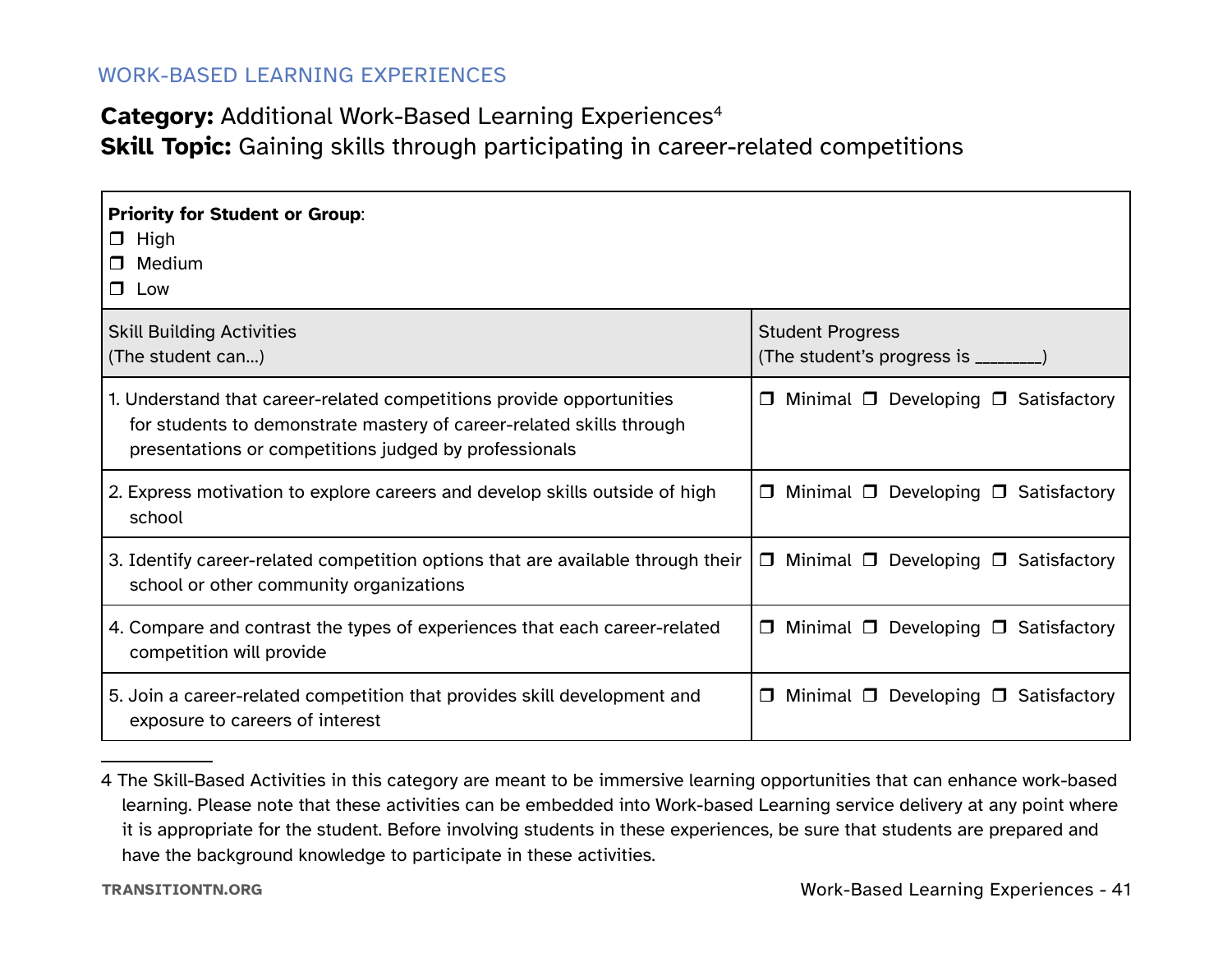| 6. Reflect on their participation in the career-related competition and<br>determine if they would like to research and explore careers or jobs with<br>similar characteristics:<br>a. Add experience to resume | Minimal $\Box$ Developing $\Box$ Satisfactory<br>$\Box$             |
|-----------------------------------------------------------------------------------------------------------------------------------------------------------------------------------------------------------------|---------------------------------------------------------------------|
| 7. Demonstrate the growth of skills and knowledge through the development<br>of artifacts and portfolios:<br>a. Work products<br>b. Evaluations<br>c. Research<br>d. Reflections<br>e. Presentations            | Minimal $\Box$ Developing $\Box$ Satisfactory<br>$\Box$             |
| <b>Notes</b>                                                                                                                                                                                                    | The student demonstrates proficiency:<br>$\Box$ Yes<br>No<br>$\Box$ |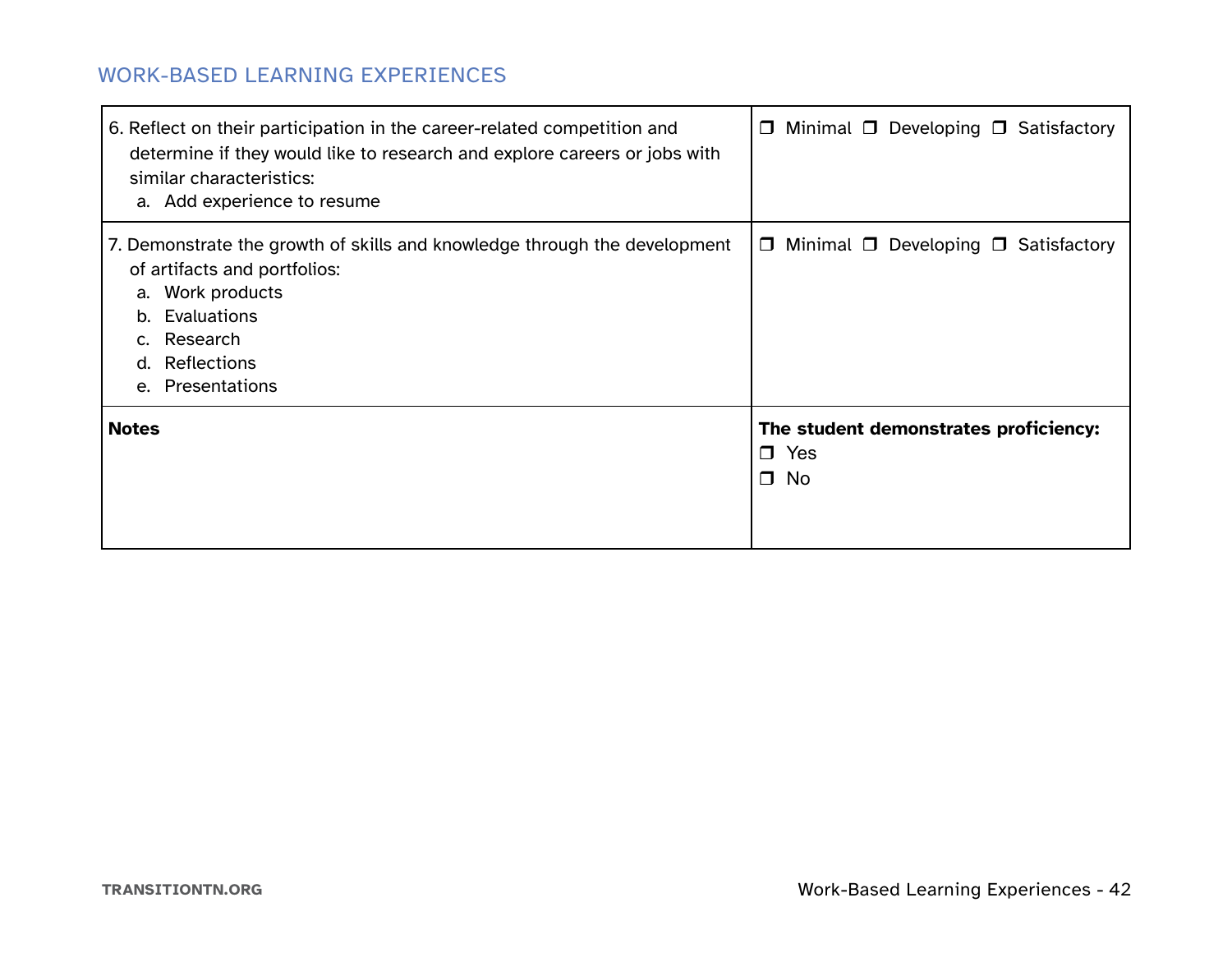## **Category:** Additional Work-Based Learning Experiences<sup>5</sup>

**Skill Topic:** Gaining skills through participating in service-learning opportunities

| <b>Priority for Student or Group:</b><br>$\Box$ High<br>Medium<br>$\Box$<br>$\Box$ Low                                                                                                                                                            |                                                         |
|---------------------------------------------------------------------------------------------------------------------------------------------------------------------------------------------------------------------------------------------------|---------------------------------------------------------|
| <b>Skill Building Activities</b>                                                                                                                                                                                                                  | <b>Student Progress</b>                                 |
| (The student can)                                                                                                                                                                                                                                 | (The student's progress is ________)                    |
| 1. Understand that service-learning activities are designed to integrate<br>meaningful service with classroom instruction and reflection:<br>a. Enriches the learning experience<br>b. Teaches civic responsibility<br>c. Strengthens communities | Minimal $\Box$ Developing $\Box$ Satisfactory<br>$\Box$ |
| 2. Express motivation to participate in service-learning projects                                                                                                                                                                                 | Minimal $\Box$ Developing $\Box$ Satisfactory<br>$\Box$ |
| 3. Work with the provider to identify service-learning options that are                                                                                                                                                                           | Minimal $\Box$ Developing $\Box$ Satisfactory           |
| available through their school or other community organizations                                                                                                                                                                                   | $\Box$                                                  |
| 4. Reflect on their participation in the service-learning project:                                                                                                                                                                                | Minimal $\Box$ Developing $\Box$ Satisfactory           |
| a. Add experience to resume                                                                                                                                                                                                                       | $\Box$                                                  |

<sup>5</sup> The Skill-Based Activities in this category are meant to be immersive learning opportunities that can enhance work-based learning. Please note that these activities can be embedded into Work-based Learning service delivery at any point where it is appropriate for the student. Before involving students in these experiences, be sure that students are prepared and have the background knowledge to participate in these activities.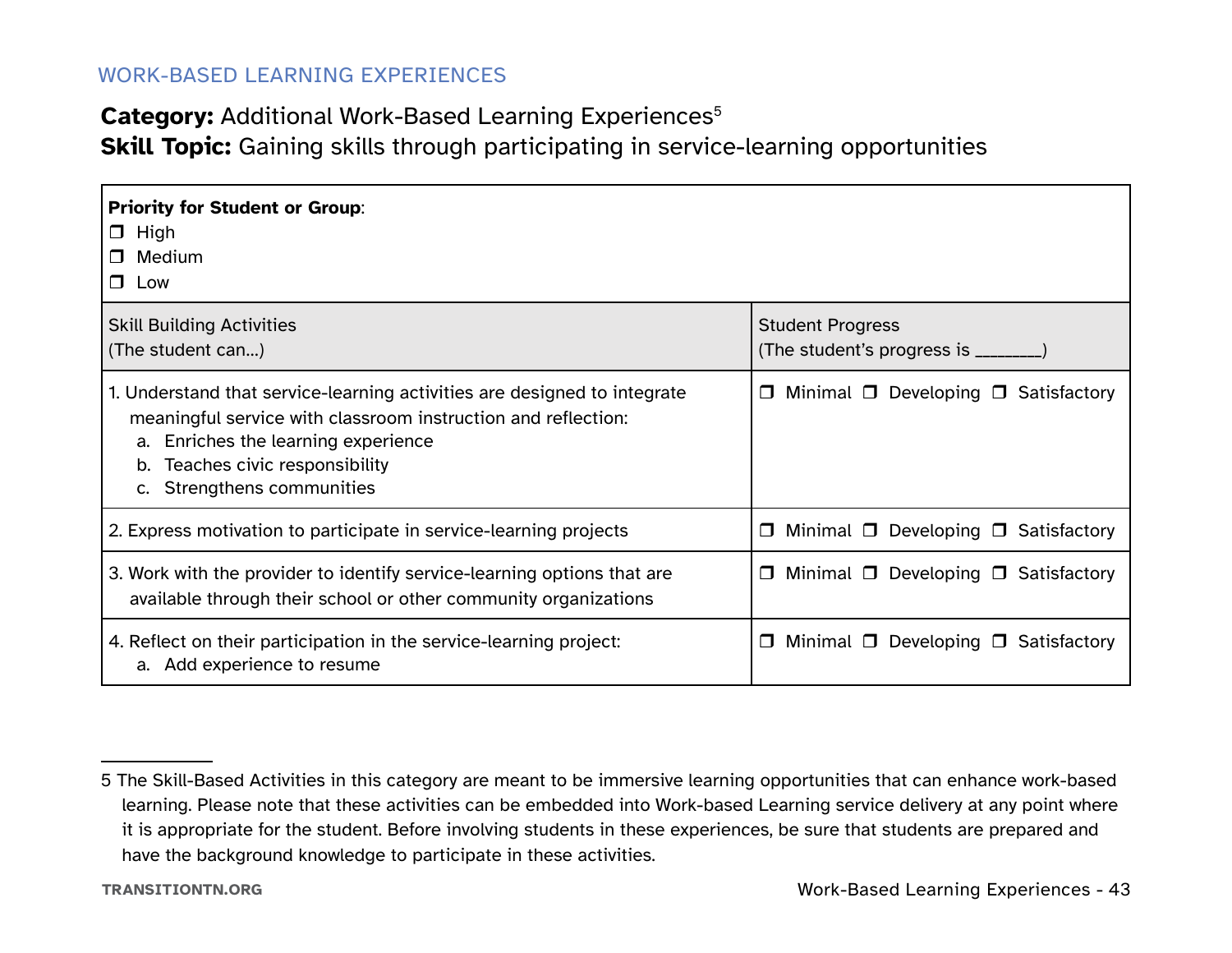| 5. Demonstrate the growth of skills and knowledge through the development | $\Box$ Minimal $\Box$ Developing $\Box$ Satisfactory |
|---------------------------------------------------------------------------|------------------------------------------------------|
| of artifacts and portfolios:                                              |                                                      |
| Work products<br>a.                                                       |                                                      |
| Evaluations<br>b.                                                         |                                                      |
| c. Research                                                               |                                                      |
| Reflections<br>d.                                                         |                                                      |
| e. Presentations                                                          |                                                      |
| <b>Notes</b>                                                              | The student demonstrates proficiency:                |
|                                                                           | $\Box$ Yes                                           |
|                                                                           | $\Box$ No                                            |
|                                                                           |                                                      |
|                                                                           |                                                      |
|                                                                           |                                                      |

#### **Category:** Additional Work-Based Learning Experiences<sup>6</sup>

**Skill Topic:** Gaining skills through participating in student-led enterprises

| Priority for Student or Group:                                |                                                                |
|---------------------------------------------------------------|----------------------------------------------------------------|
| $\Box$ High                                                   |                                                                |
| □ Medium                                                      |                                                                |
| $\Box$<br>Low                                                 |                                                                |
| <b>Skill Building Activities</b><br>$\vert$ (The student can) | <b>Student Progress</b><br>(The student's progress is ________ |

<sup>6</sup> The Skill-Based Activities in this category are meant to be immersive learning opportunities that can enhance work-based learning. Please note that these activities can be embedded into Work-based Learning service delivery at any point where it is appropriate for the student. Before involving students in these experiences, be sure that students are prepared and have the background knowledge to participate in these activities.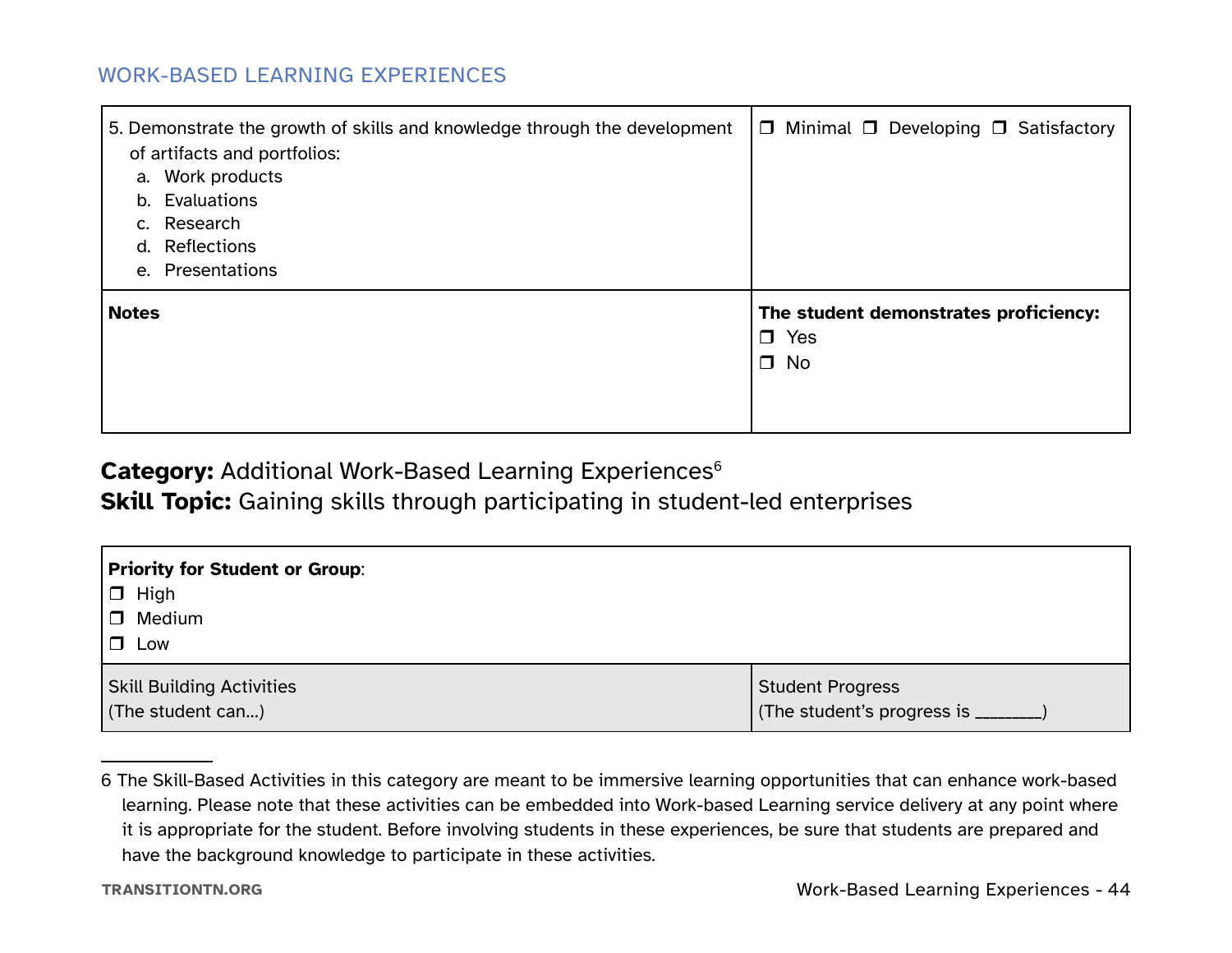| 1. Understand that student-led enterprises are school-based businesses that<br>produce goods or provide services                                                                                                                                                                                                           | $\Box$ Minimal $\Box$ Developing $\Box$ Satisfactory             |
|----------------------------------------------------------------------------------------------------------------------------------------------------------------------------------------------------------------------------------------------------------------------------------------------------------------------------|------------------------------------------------------------------|
| 2. Identify the benefits of participating in school-based enterprises:<br>a. Provides realistic and practical learning experiences<br>Provides opportunities to practice transferable or soft work skills<br>b.<br>Develops businesslike procedures and attitudes<br>C.<br>Develops leadership and management skills<br>d. | $\Box$ Minimal $\Box$ Developing $\Box$ Satisfactory             |
| 3. Express motivation to participate in student-led enterprise work<br>experiences                                                                                                                                                                                                                                         | $\Box$ Minimal $\Box$ Developing $\Box$ Satisfactory             |
| 4. Work with the provider to identify student-led enterprise options that are<br>available through their school or other community organizations                                                                                                                                                                           | $\Box$ Minimal $\Box$ Developing $\Box$ Satisfactory             |
| 5. Reflect on their participation in the student-led enterprise experience:<br>a. Add experience to resume                                                                                                                                                                                                                 | □ Minimal □ Developing □ Satisfactory                            |
| 6. Demonstrate the growth of skills and knowledge through the development<br>of artifacts and portfolios:<br>a. Work products<br>b. Evaluations<br>Research<br>Reflections<br>d.<br>e. Presentations                                                                                                                       | $\Box$ Minimal $\Box$ Developing $\Box$ Satisfactory             |
| <b>Notes</b>                                                                                                                                                                                                                                                                                                               | The student demonstrates proficiency:<br>$\Box$ Yes<br>$\Box$ No |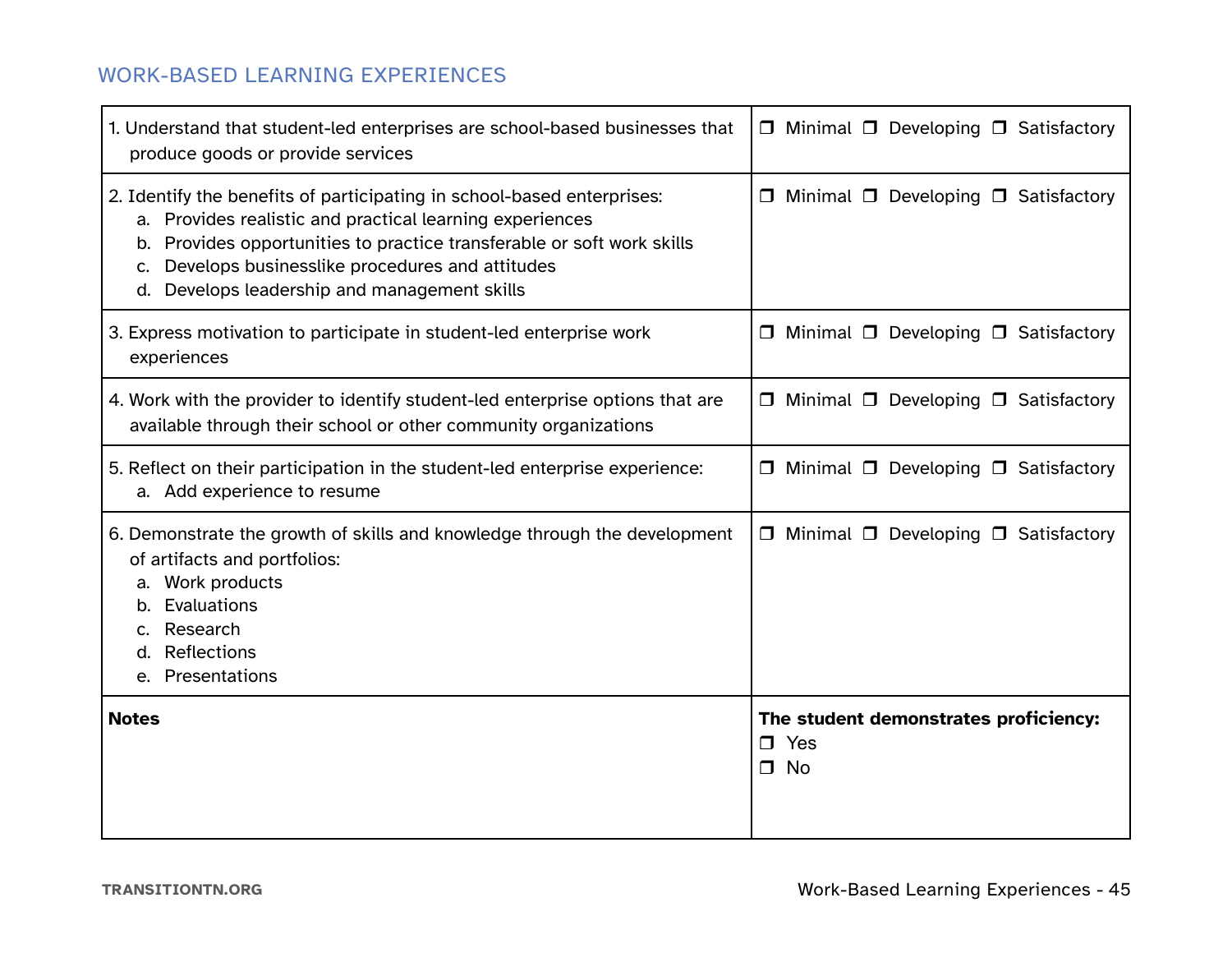## **Category:** Additional Work-Based Learning Experiences<sup>7</sup> **Skill Topic:** Gaining skills through participating in simulated work experiences

| <b>Priority for Student or Group:</b><br>$\Box$ High<br>Medium<br>П.<br>$\Box$ Low                                                                                                                                                                                                                                                       |                                                         |
|------------------------------------------------------------------------------------------------------------------------------------------------------------------------------------------------------------------------------------------------------------------------------------------------------------------------------------------|---------------------------------------------------------|
| <b>Skill Building Activities</b>                                                                                                                                                                                                                                                                                                         | <b>Student Progress</b>                                 |
| (The student can)                                                                                                                                                                                                                                                                                                                        | (The student's progress is ________)                    |
| 1. Understand that simulated work experiences are work-based learning<br>experiences that replicate work environment in any field:<br>a. Allows students to develop, learn, and apply skills in the authentic work<br>environment<br>b. Workers are held to the same work standards and expectations as the<br>industry in the community | Minimal $\Box$ Developing $\Box$ Satisfactory<br>$\Box$ |
| 2. Express motivation to participate in simulated work experiences                                                                                                                                                                                                                                                                       | Minimal $\Box$ Developing $\Box$ Satisfactory<br>П      |
| 3. Work with the provider to identify simulated work experiences that are                                                                                                                                                                                                                                                                | Minimal $\Box$ Developing $\Box$ Satisfactory           |
| available through their school or other community organizations                                                                                                                                                                                                                                                                          | □                                                       |
| 4. Reflect on their participation in the simulated work experience:                                                                                                                                                                                                                                                                      | Minimal $\Box$ Developing $\Box$ Satisfactory           |
| a. Add experience to resume                                                                                                                                                                                                                                                                                                              | $\Box$                                                  |

<sup>7</sup> The Skill-Based Activities in this category are meant to be immersive learning opportunities that can enhance work-based learning. Please note that these activities can be embedded into Work-based Learning service delivery at any point where it is appropriate for the student. Before involving students in these experiences, be sure that students are prepared and have the background knowledge to participate in these activities.